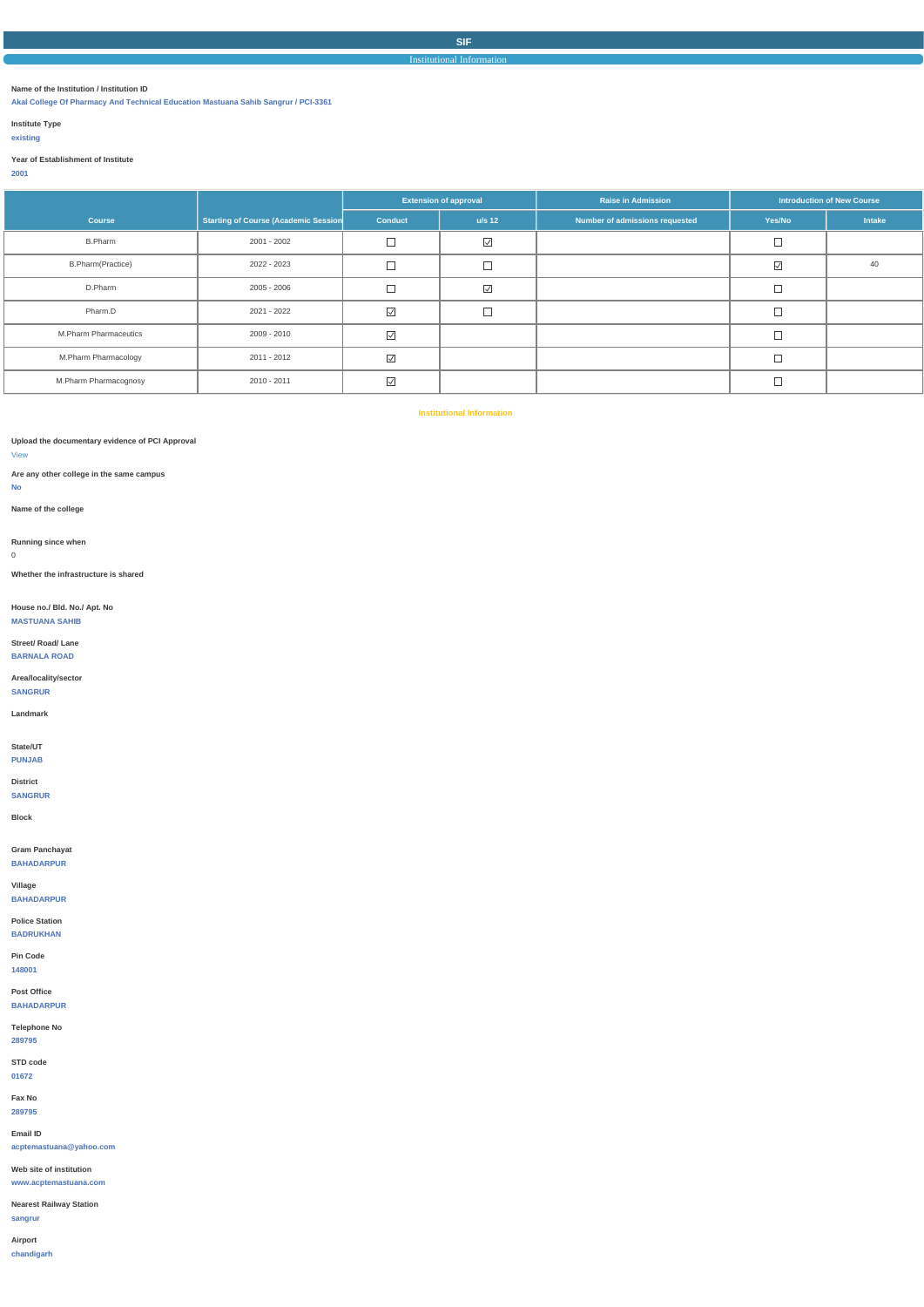## **Status of the course conducting body**

### **private**

# **Name, address of the Society/Trust/ Management AKAL COLLEGE COUNCIL,MASTUANA SAHIB**

## **House no./ Bld. No./ Apt. No**

**MASTUANA**

## **Street/ Road/ Lane**

**BARNALA**

**Area/locality/sector**

## **SANGRUR**

## **Landmark**

## **State/UT**

**PUNJAB**

# **District**

# **SANGRUR**

**Block**

# **Gram Panchayat**

**BAHADARPUR**

## **Village**

**BAHADARPUR**

**Police Station**

### **BADRUKHAN**

## **Pin Code**

**148001**

**Post Office**

# **BAHADARPUR**

# **Telephone No**

**289795**

**STD code**

# **01672**

# **Mobile No**

**9463165970**

**Fax No**

# **289795**

**Email ID**

**jaswantkhera@yahoo.com**

# **Web site of trust/society**

**www.acptemastuana.com**

# **Nearest Railway Station**

**sangrur**

# **Airport**

**chandigarh**

# **Registration certificate of the society**

[View](https://dgpm.nic.in/institute/getmongoPdfFile.do?renreceiptid=e7af1aa4-d533-41f8-85af-fc1fe14434fe&tablename=societyregistrationcertificate)

# **Details of Head of Institution**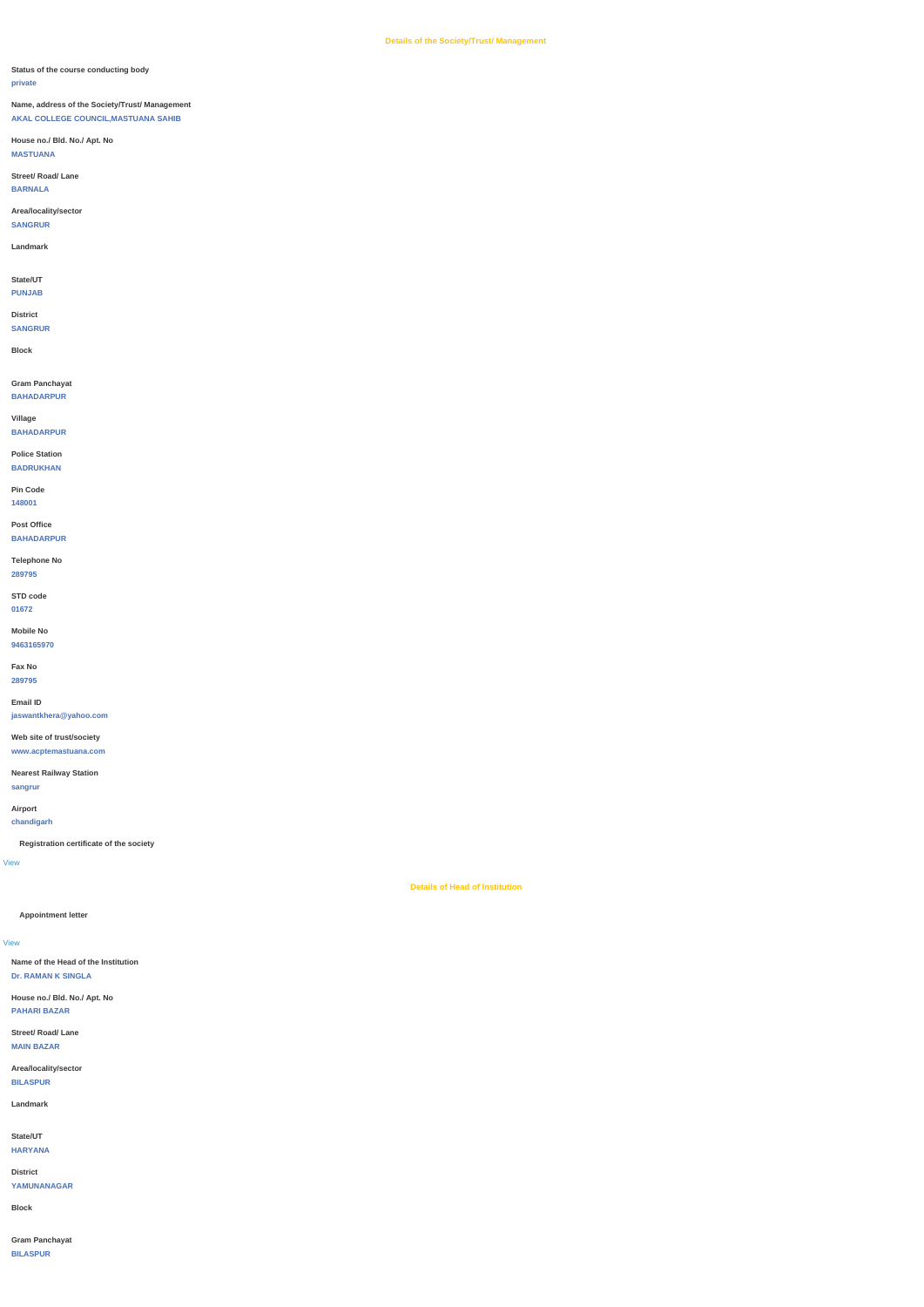## **Village**

**BILASPUR**

# **Police Station**

**BILASPUR**

**Pin Code**

# **135102**

## **Post Office**

**BILASPUR**

**Telephone No**

# **289795**

# **STD code**

**01672**

# **Mobile No**

**9812587977**

# **Fax No**

**289795**

# **Email ID**

**ramansingla1979@gmail.com**

## **Nearest Railway Station**

**yamunanagar**

# **Airport**

**chandigarh**

# Current Approval Statu

|                |                     |                       | Approval                |  |                                                                                                                          |    |                                     |    |    |    |                              |  |  |                                  |
|----------------|---------------------|-----------------------|-------------------------|--|--------------------------------------------------------------------------------------------------------------------------|----|-------------------------------------|----|----|----|------------------------------|--|--|----------------------------------|
|                |                     | <b>Course conduct</b> |                         |  |                                                                                                                          |    | Approval u/s 12 in the lst instance |    |    |    | <b>Extension upto u/s 12</b> |  |  |                                  |
| <b>Course</b>  | <b>Approval For</b> | Year                  | Academic Session Intake |  | Actually Admitte Sanctioned IntakErom - To (Academint Siession) Actually Admitte Sanctioned IntakAcademic Session Intake |    |                                     |    |    |    |                              |  |  | Actually Admitte Sanctioned Inta |
| <b>B.Pharm</b> | approval            |                       |                         |  |                                                                                                                          |    | 2022 - 2023                         | 60 | 65 | 60 |                              |  |  |                                  |
| D.Pharm        | approval            |                       |                         |  |                                                                                                                          |    | 2022 - 2023                         | 60 | 60 | 60 |                              |  |  |                                  |
| Pharm.D        | Course Conduct      |                       | 2022 - 2023             |  |                                                                                                                          | 30 |                                     |    |    |    |                              |  |  |                                  |

| <b>M Pharm (Specializations)</b> | <b>Approved Intake</b> |
|----------------------------------|------------------------|
| M.Pharm Pharmaceutics            | ں ا                    |
| M.Pharm Pharmacology             |                        |
| M.Pharm Pharmacognosy            |                        |

**Uploaded Last IR with compliance**

[View](https://dgpm.nic.in/institute/getmongoPdfFile.do?renreceiptid=4c2f93a2-1467-4a5a-9e15-9a97ee509087&tablename=lastircompliance)

## Details of Pharmacy Educations Regulatory Charges for Affiliation Paid

| <b>Name of The Course</b>    | Pharmacy Educations Regulatory Charges for Affiliation Paid up to |
|------------------------------|-------------------------------------------------------------------|
| <b>B.Pharm</b>               | 2021                                                              |
| D.Pharm                      | 2021                                                              |
| Pharm.D                      | 2021                                                              |
| <b>M.Pharm Pharmaceutics</b> | 2021                                                              |
| M.Pharm Pharmacology         | 2021                                                              |
| M.Pharm Pharmacognosy        | 2021                                                              |

**Uploaded Proof of Pharmacy Educations Regulatory Charges for Affiliation paid**

[View](https://dgpm.nic.in/institute/getmongoPdfFile.do?renreceiptid=4049fdcb-356f-4802-9fd2-659bc7df2adb&tablename=afficiationfee)

## **D.D Number**

**BY RTGS**

**D.D Date 11-02-2021**

**Amount(Rs.)**

**377600**

# Admission details for the Past Three Years for the courses conducted by the institution

| Name of The Course       |               | <b>Sanctioned intake</b> |             |             | Remarks       |             |  |
|--------------------------|---------------|--------------------------|-------------|-------------|---------------|-------------|--|
|                          | $2021 - 2022$ | $2020 - 2021$            | 2019 - 2020 | 2021 - 2022 | $2020 - 2021$ | 2019 - 2020 |  |
| <b>B.Pharm</b>           | 60            | 60                       | 60          | 65          | 63            | 41          |  |
| <b>B.Pharm(Practice)</b> |               |                          |             |             |               |             |  |
| D.Pharm                  | 60            | 60                       | 60          | 60          | 60            | 60          |  |
| Pharm.D                  |               | 30                       | 30          |             |               |             |  |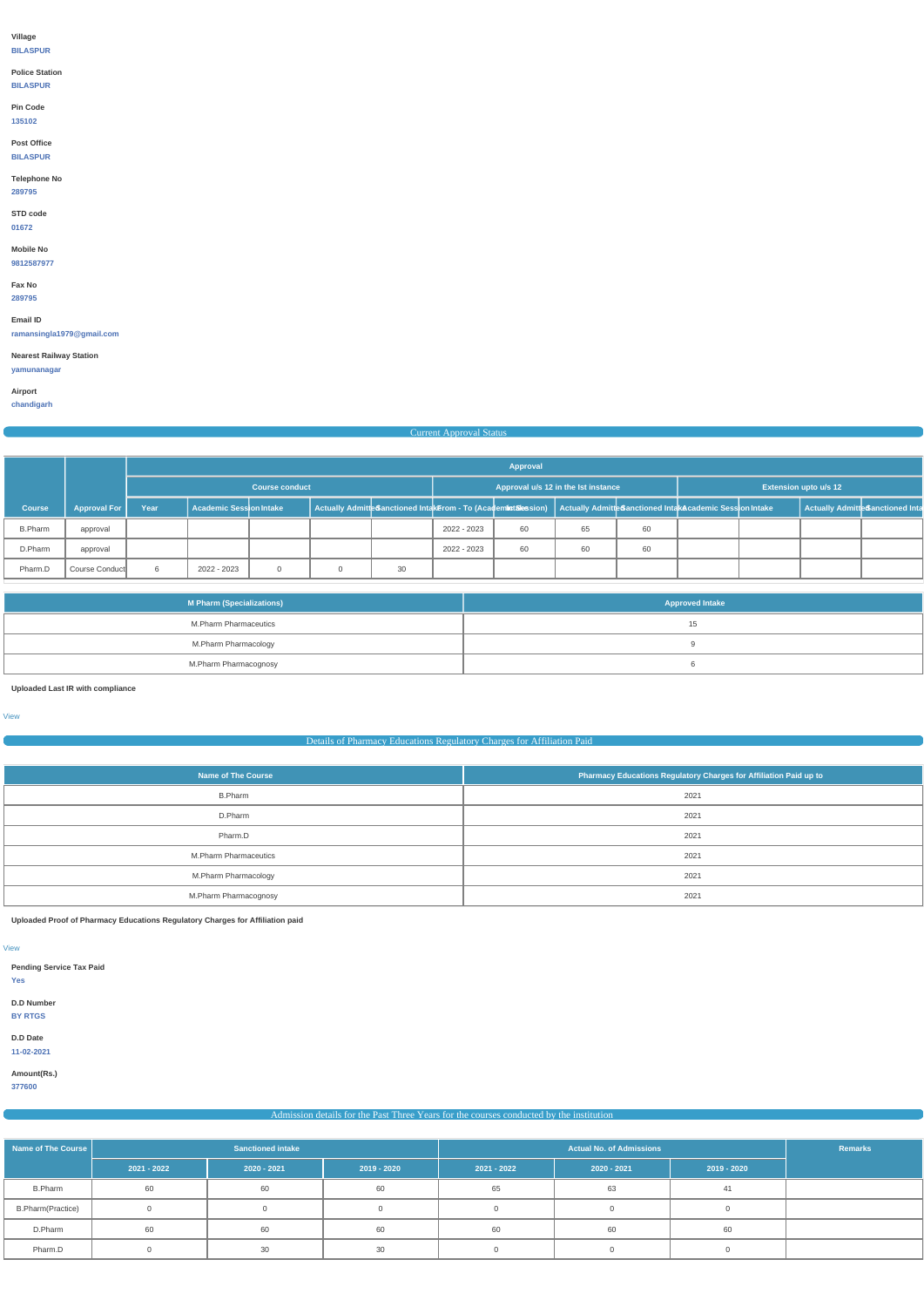| M.Pharm Pharmaceutics |  |  |  |  |
|-----------------------|--|--|--|--|
| M.Pharm Pharmacology  |  |  |  |  |
| M.Pharm Pharmacognosy |  |  |  |  |

# Details of Examining Authority for the cours

| Name of The Course           | <b>Examine Authority</b>                                                                                         | Email | <b>Phone Number</b> |
|------------------------------|------------------------------------------------------------------------------------------------------------------|-------|---------------------|
| B.Pharm                      | The Registrar I K Gujral Punjab Technical University Jalandhar Kapurthala Road Jalandharegistrar@ptu.ac.in       |       | 01822282533         |
| <b>M.Pharm Pharmaceutics</b> | The Registrar I K Gujral Punjab Technical University Jalandhar Kapurthala Road Jalandharegistrar@ptu.ac.in       |       | 01822282533         |
| M.Pharm Pharmacology         | The Registrar I K Gujral Punjab Technical University Jalandhar Kapurthala Road Jalandharegistrar@ptu.ac.in       |       | 01822282533         |
| M.Pharm Pharmacognosy        | The Registrar I K Gujral Punjab Technical University Jalandhar Kapurthala Road Jalandharegistrar@ptu.ac.in       |       | 01822282533         |
| D.Pharm                      | The Punjab State Board of Technical Education and Industrial Training Plot No A A Chars dites openiable ched.com |       | 01722622584         |
| Pharm.D                      | The Registrar I K Gujral Punjab Technical University Jalandhar Kapurthala Road Jalandharegistrar@ptu.ac.in       |       | 01822282533         |
| B.Pharm(Practice)            | The Registrar I K Gujral Punjab Technical University Jalandhar Kapurthala Road Jalandharregistrar@ptu.ac.in      |       | 01822282533         |

Accreditation Information

## **Accredited by NBA**

 $O$  Yes  $\odot$  No

# **Accredited by NAAC**

 $\bigcirc$  Yes  $\circledcirc$  No

Infrastructure Details

## **Independent Building Status YES**

### **Remarks**

**Building is independently used**

# **Separate Campus Status**

**YES**

#### **Remarks**

**Courses run separately**

# **Wing of another college Status NO**

**Remarks**

## **No other wing is run in the same building**

**Multi Institutional Campus Status**

### **NO**

**Remarks**

## **Only Pharmacy courses are running**

**Whether other Educational Institutions/Courses are also being run by the Trust / Institution in the same Building / campus?**

# **YES Remarks**

**Some other courses are running by trust in different buildings**

# **Availability of Land**

**2.0 acres District HQ/Corporation/Municipality limit**

# **Status**

**YES**

# **Remarks**

**Trust have Five acres of land**

**Land Details to be in name of Trust and Society(Records to be enclosed)**

# **Own**

**Trust and Society Document**

#### **Sale Deed Document**

### [View](https://dgpm.nic.in/institute/getmongoPdfFile.do?renreceiptid=bab007f8-0a5d-418d-a3f9-cd04df85dc18&tablename=saledeed)

### **Remarks**

**Land is gifted by doners for educational purpose only**

**Approved Building Plan Document**

### [View](https://dgpm.nic.in/institute/getmongoPdfFile.do?renreceiptid=507647b1-fa28-47c0-a0c0-9ab88dfdd965&tablename=approvedbuildingplan)

**Remarks**

**Building plan is approved by architect**

**Total Builtup area of the institution**

**7394**

**Instructional area**

**3152**

### [View](https://dgpm.nic.in/institute/getmongoPdfFile.do?renreceiptid=5a2360fd-120e-4dbc-b2cf-8678c7252941&tablename=instructionalarea)

**Instructional area Document**

**Administrative area**

**621**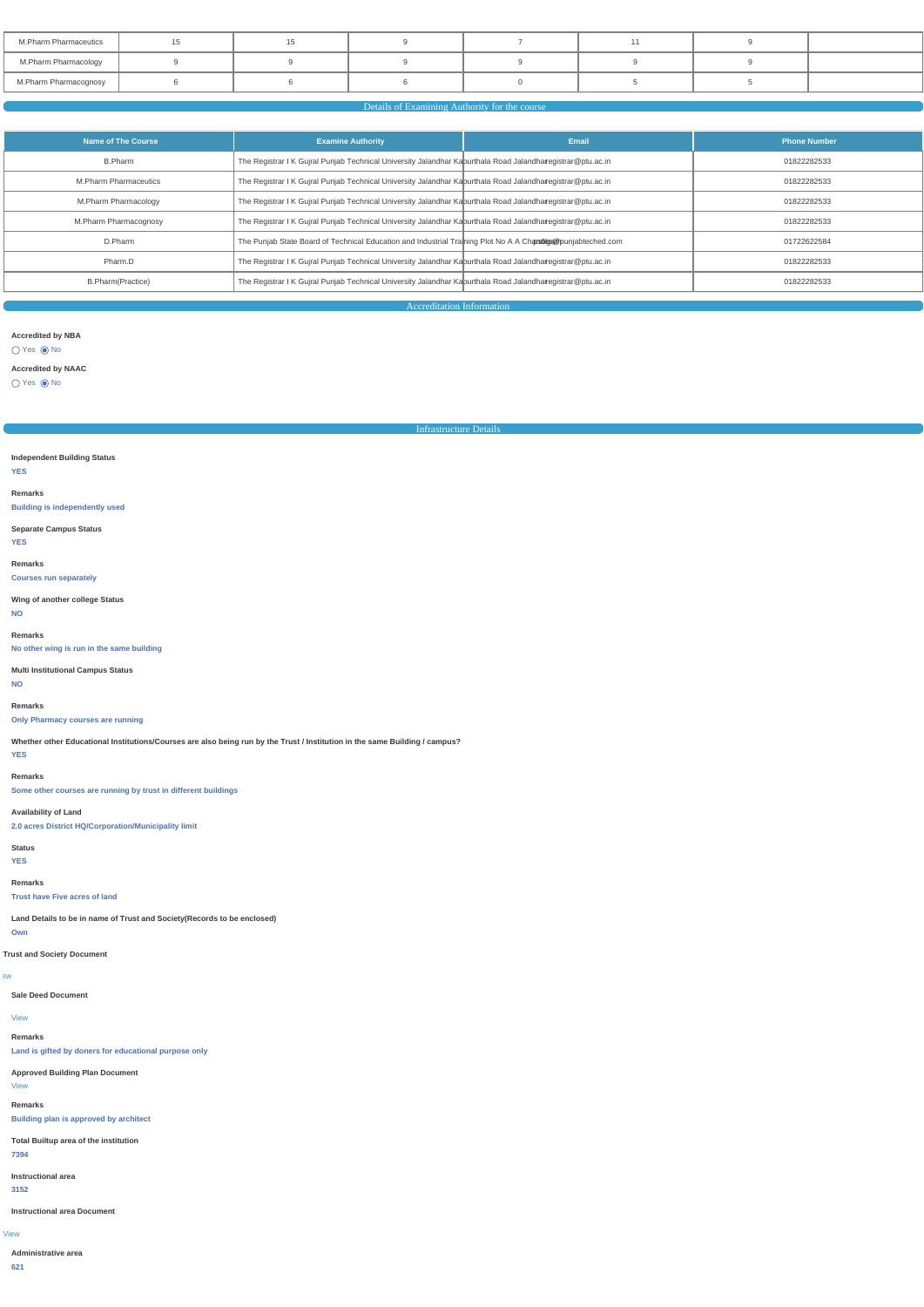[View](https://dgpm.nic.in/institute/getmongoPdfFile.do?renreceiptid=19ef0eb1-950b-42b7-abd9-184f620d90ad&tablename=administrativearea)

## **Administrative area Document**

# **Amenities area**

**1359**

# [View](https://dgpm.nic.in/institute/getmongoPdfFile.do?renreceiptid=44466a1a-1802-44aa-951a-2f100000c581&tablename=amenitiesarea)

**Amenities area Document**

**Circulation area**

# **924**

[View](https://dgpm.nic.in/institute/getmongoPdfFile.do?renreceiptid=31c9bfde-d1b3-4fed-be7b-062eafe8c94e&tablename=circulationarea)

**Circulation area Document**

# Number of Class Rooms

| <b>Name of The Course</b>    | <b>Required Area</b> | <b>Required No's</b> | <b>Available No's</b> | Available Area in (Sq.mts) |
|------------------------------|----------------------|----------------------|-----------------------|----------------------------|
| <b>B.Pharm</b>               | 75 Sqmts             |                      |                       | 134                        |
| <b>B.Pharm(Practice)</b>     |                      |                      | $\Omega$              |                            |
| D.Pharm                      | 75 Sqmts             |                      |                       | 67                         |
| Pharm.D                      |                      |                      | $\Omega$              |                            |
| <b>M.Pharm Pharmaceutics</b> | 75 Sq.mts            |                      |                       | 67                         |
| M.Pharm Pharmacology         | 75 Sq.mts            |                      |                       | 67                         |
| M.Pharm Pharmacognosy        | 75 Sq.mts            |                      |                       | 67                         |

# Laboratory Requirement Details

| S.No |                   |                           |   |  |          |              |               | Total courses ninitig Executionaceutioney of Pharmaceution Marmaceution and Courtes and Division of Pharmaceution of Pharmaceution of Pharmaceution of Pharmaceution of Pharmaceution Marmaceution Marmaceution and the marmac |          |    |              |    |     |    |     |    |              |    |              |    |
|------|-------------------|---------------------------|---|--|----------|--------------|---------------|--------------------------------------------------------------------------------------------------------------------------------------------------------------------------------------------------------------------------------|----------|----|--------------|----|-----|----|-----|----|--------------|----|--------------|----|
|      |                   |                           |   |  |          |              |               | No.Labs Relip.Labs A Musl.Labs Relip.Labs A Musl.Labs Relip.Labs A Musl.Labs Relip.Labs A Musl.Labs Relip.Labs A Musl.Labs Relip.Labs A Musl.Labs Relip.Labs A Musl.Labs Relip.Labs A Musl.Labs A Musl.Labs A Musl.Labs A Musl |          |    |              |    |     |    |     |    |              |    |              |    |
|      | B.Pharm           | 60                        | 3 |  | 3        |              | 2             |                                                                                                                                                                                                                                |          | 75 | 402          | 75 | 385 | 75 | 239 | 75 | 107          | 75 | 130          | 13 |
|      | D.Pharm           | 60                        |   |  |          |              |               |                                                                                                                                                                                                                                |          |    |              |    |     |    |     |    |              |    |              |    |
|      | Pharm.D           | 30                        |   |  |          |              |               |                                                                                                                                                                                                                                |          |    |              |    |     |    |     |    |              |    |              |    |
|      |                   | M.Pharm Pharmacognosy     |   |  |          | $\Omega$     | $\mathcal{D}$ |                                                                                                                                                                                                                                | $\Omega$ | 75 |              | 75 |     | 75 |     | 75 | 175          | 75 |              |    |
|      |                   | M.Pharm Phant nacology 0  |   |  | $\sim$   |              | $\Omega$      | - 0                                                                                                                                                                                                                            | $\Omega$ | 75 | $\mathbf{0}$ | 75 |     | 75 | 146 | 75 | 0            | 75 | 0            |    |
| 4    |                   | M.Pharm Phant Saceutics 2 |   |  | $\Omega$ | $\mathbf{0}$ | $\Omega$      | $\Omega$                                                                                                                                                                                                                       | $\Omega$ | 75 | 117          | 75 |     | 75 |     | 75 | $\mathbf{0}$ | 75 | $\mathbf{0}$ |    |
|      | B.Pharm(Practice) |                           |   |  |          |              |               |                                                                                                                                                                                                                                |          | 75 | 75           | 75 | 385 | 75 | 239 | 75 | 107          | 75 | 130          |    |

Common Facilities

| <b>InfraStructure Details</b>               | <b>Requirement As per Norms</b>                                                                         | <b>Available No's</b> | <b>Available Area Sqmt's</b> |
|---------------------------------------------|---------------------------------------------------------------------------------------------------------|-----------------------|------------------------------|
|                                             | Preparation Room for each lab (One room can be shared by two labs, if it is sig but sweet in it worlds) | 14                    | 161                          |
| Area of the Machine Room                    | 80-100 Sq.mts                                                                                           |                       | 124                          |
| Central Instrumentation Room                | 80 Sq.mts with A/C                                                                                      |                       | 95                           |
| Store Room - I                              | 1 (Area 100 Sq mts)                                                                                     |                       | 100                          |
| Store Room - II (For Inflammable chemicals) | 1 (Area 20 Sq mts)                                                                                      |                       | 20                           |
| First aid room                              | 10 Sq.mts                                                                                               |                       | 14                           |
| Museum                                      | 50 Sq.mts                                                                                               |                       | 65                           |
| Animal house                                | 80 Sq.mts                                                                                               |                       | 81                           |
| Auditorium                                  | 250 to 300 Seating capacities                                                                           |                       | 356                          |
| Seminar hall                                | 100 Seating capacity with AC facility                                                                   | 2                     | 356                          |
| Herbal Garden (Desirable)                   | Adequate Number of Medicinal Plants                                                                     |                       | 210                          |
| Girl's Common Room (Essential)              | 60 Sq.mts                                                                                               | $\overline{2}$        | 86                           |
| Boy's Common Room (Essential)               | 60 Sq.mts                                                                                               |                       | 79                           |
| Toilet Blocks for Boys                      | 0.8 Sq.mt/student                                                                                       |                       | 75                           |
|                                             |                                                                                                         |                       |                              |

| Toilet Blocks for Girls                             | 0.8 Sq.mt/student                                                       |    |
|-----------------------------------------------------|-------------------------------------------------------------------------|----|
| Drinking Water facility - Water Cooler (Essential). |                                                                         |    |
| Boy's Hostel (Desirable)                            | 9 Sq .mts / Room Single occupancy                                       |    |
| Gir's Hostel (Desirable)                            | 9 Sq .mts / Room (single occupancy) 20 Sq mts / Room (triple occupancy) |    |
| Power Backup Provision (Desirable)                  |                                                                         | 10 |

# **Computer And Other Facilities Computer And Other Facilities**

| <b>Item Name</b>                 | Required                         | Available No. | Available Area (in Sq mts) |
|----------------------------------|----------------------------------|---------------|----------------------------|
| Computer Room for B.Pharm Course | 01 (Area 75 Sq mts)              |               | 80                         |
| Computer (Latest Configuration)  | 1 system for every 10 students   | 20            |                            |
| Printers                         | 1 printer for every 10 computers |               |                            |
| Multi Media Projector<br>U       |                                  |               |                            |
| Generator (5KVA)                 | U                                |               | 20                         |

Amenities Details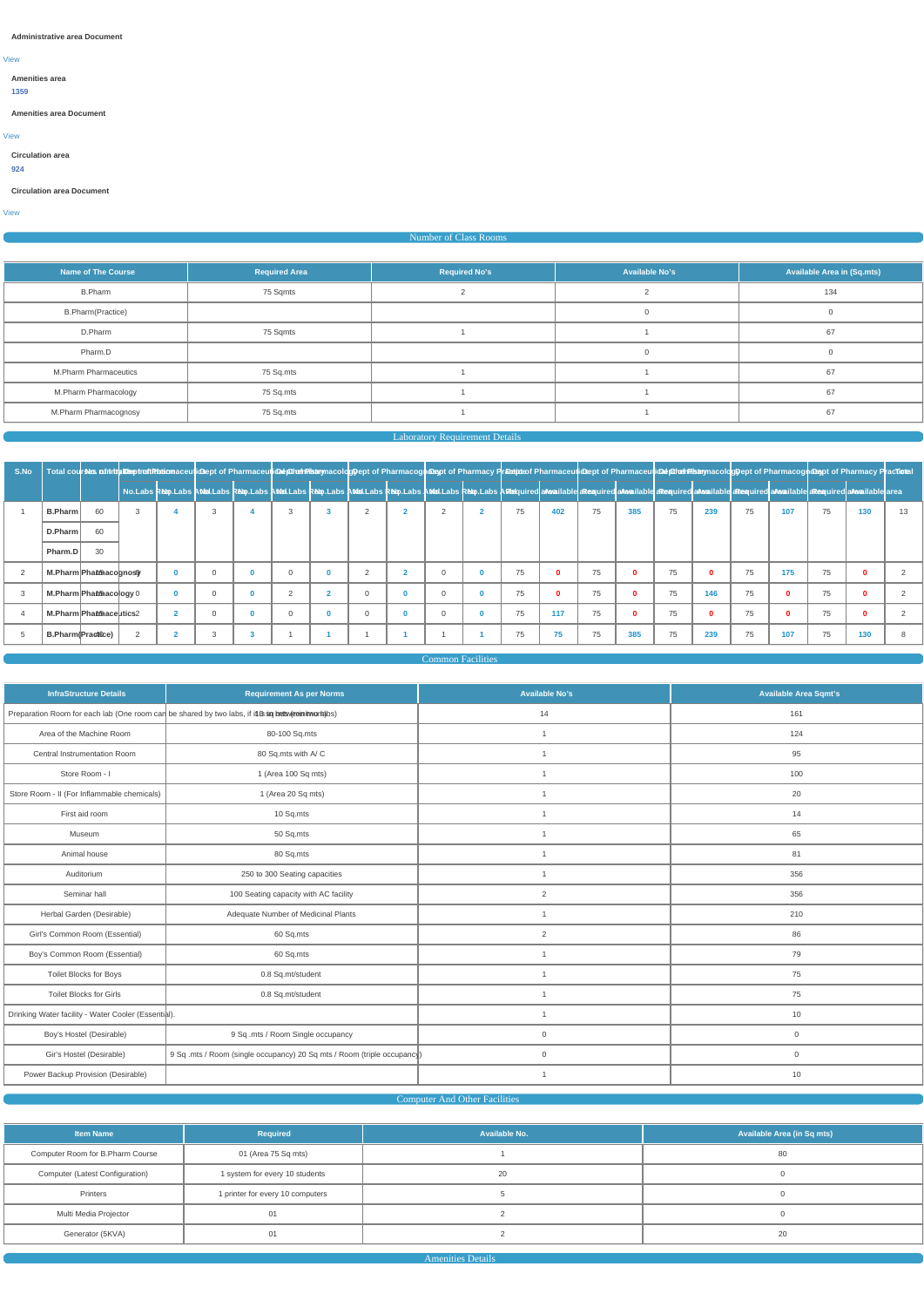| <b>Amenities (Desirable) Name</b>        | Requirement as per Norms (in area) | Available No. | Available Area (in Sq mts) |
|------------------------------------------|------------------------------------|---------------|----------------------------|
| Principal quarters                       | 80 Sq. mts                         |               | 190                        |
| Staff quarters                           | 16 x 80 Sq. mts                    | 6             | 1600                       |
| Canteen                                  | 100 Sq. mts                        |               | 120                        |
| Parking Area for staff and students      |                                    |               | 350                        |
| <b>Bank Extension Counter</b>            |                                    | $\sim$        | 350                        |
| Co operative Stores                      |                                    | $\mathcal{P}$ | 90                         |
| <b>Guest House</b>                       | 80 Sq. mts                         |               | 200                        |
| <b>Transport Facilities for students</b> |                                    |               | $\Omega$                   |
| Medical Facility (First Aid) Essential   |                                    |               | $\Omega$                   |
|                                          |                                    |               |                            |

LABORATORIES

**Gas supply**

**YES**

**Electricity supply**

**YES**

**Water supply**

**YES**

| Name of The Lab                      | No Of Labs     | Area of Lab(Sq.Mts) |
|--------------------------------------|----------------|---------------------|
| COMPUTER LAB                         | $\mathbf{1}$   | 78                  |
| LANGUAGE LAB                         | $\mathbf{1}$   | 30                  |
| PHARMACOLOGY LAB DIPLOMA             | $\mathbf{1}$   | 68                  |
| PHARMACEUTICAL CHEMISTRY LAB         | $\mathbf{1}$   | 86                  |
| PHARMACEUTICAL ANALYSIS LAB          | $\overline{1}$ | 97                  |
| PG PROJECT LAB                       | $\overline{1}$ | 95                  |
| PHARMA CHEMISTRY LAB                 | $\overline{1}$ | 76                  |
| PHARMACEUTICS LAB                    | $\overline{1}$ | 95                  |
| PHARMACOLOGY LAB                     | $\overline{1}$ | 93                  |
| APHE LAB                             | $\overline{1}$ | 77                  |
| PHARMACEUTICS LAB DIPLOMA            | $\mathbf{1}$   | 95                  |
| ANIMAL HOUSE PG PROJECT LAB          | $\overline{1}$ | 146                 |
| MICROBIOLOGY LAB                     | $\mathbf{1}$   | 85                  |
| PHARMACEUTICAL CHEMISTRY LAB DIPLOMA | $\mathbf{1}$   | 95                  |
| PHARMACEUTICS LAB                    | $\mathbf{1}$   | 95                  |
| <b>BIOCHEMISTRY LAB</b>              | $\mathbf{1}$   | 68                  |
| PHARMACOGNOSY LAB                    | $\mathbf{1}$   | 106                 |
| PHARMACOGNOSY LAB PG                 | $\mathbf{1}$   | 72                  |

PHYSICAL INFRASTRUCTURE

**Own Building**

**YES**

**Rented Building**

**NO**

**No. of Class rooms**

**8**

**Administration area like**

**Museum**

**YES**

**Machine room**

#### **YES**

| <b>Preparation room</b><br><b>YES</b> |  |  |
|---------------------------------------|--|--|
| Store room<br><b>YES</b>              |  |  |
| Library<br><b>YES</b>                 |  |  |
| Principal room<br><b>YES</b>          |  |  |
| Staff room<br><b>YES</b>              |  |  |

# **CURRICULUM**

| Name of The Course | <b>Sanctioned Intake</b> | <b>Student:Staff Ration Theory</b> | <b>Student:Staff Ration Practical</b> | <b>Examination Scheme</b> | Date of Commencement | <b>Date of Completion</b> |
|--------------------|--------------------------|------------------------------------|---------------------------------------|---------------------------|----------------------|---------------------------|
| <b>B.Pharm</b>     |                          |                                    | 20:1                                  | semester                  | 03-08-2021           | 24-12-2021                |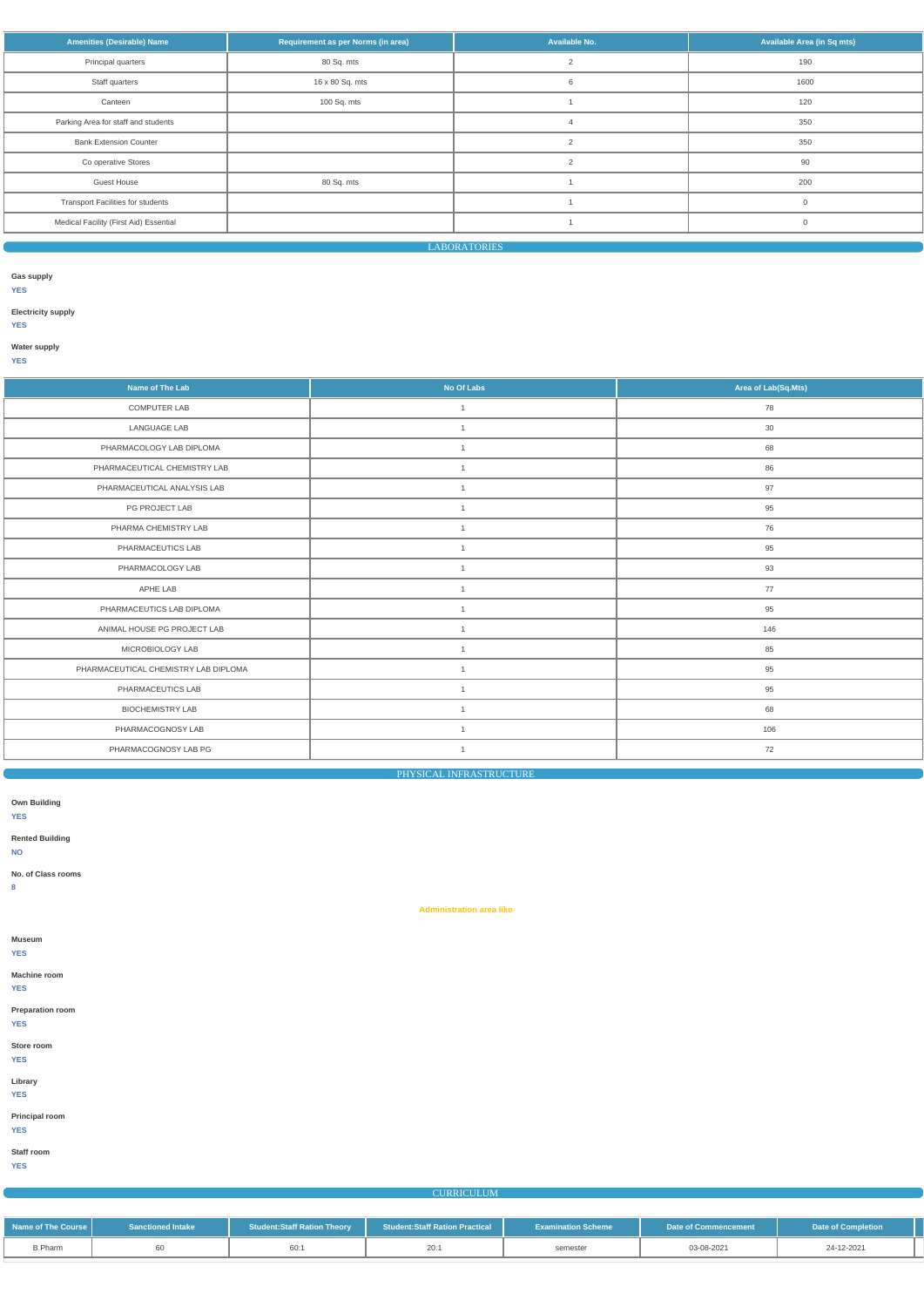| M.Pharm Pharmaceutics | 15       | 10:1 | 10:1 | semester | 03-08-2021 | 24-12-2021 | 100 | summer | $\Omega$<br>-3U |
|-----------------------|----------|------|------|----------|------------|------------|-----|--------|-----------------|
| M.Pharm Pharmacology  |          | 10:1 | 10:1 | semester | 03-08-2021 | 24-12-2021 | 100 | summer | 30              |
| M.Pharm Pharmacognosy | 6        | 10:1 | 10:1 | semester | 03-08-2021 | 24-12-2021 | 100 | summer | 30              |
| D.Pharm               | 60       | 60:1 | 20:1 | annual   | 27-07-2021 | 30-06-2022 | 280 | summer | 2C<br>.JU       |
| Pharm.D               |          | 30:1 | 30:1 | semester | 01-08-2020 | 24-12-2021 | 190 | summer | 30              |
| B.Pharm(Practice)     | $\Omega$ | 30:1 | 30:1 | semester | 03-08-2021 | 24-12-2021 | 100 | summer | or.             |

(Required ratio - Theory -> 60:1 and Practicals -> 20:1)

(If there are more than 20 students in a batch 2 staff members to be present provided the lab is spacious)

**Whether PCI curriculum is adopted?**

**Yes**

## **Enclose Calendar of Events**

[View](https://dgpm.nic.in/institute/getmongoPdfFile.do?renreceiptid=735ffcc6-b9d0-4903-a435-7c73b685d5e1&tablename=curriculam)

## **Enclose Time Table for all courses**

[View](https://dgpm.nic.in/institute/getmongoPdfFile.do?renreceiptid=ef4ad324-53c1-471c-93a4-616bf780822a&tablename=timetable)

|                           | Whether the prescribed numbers of classes are being conducted as per PCI norms |                                          |                               |                       |                               |                       |                               |                              |  |  |
|---------------------------|--------------------------------------------------------------------------------|------------------------------------------|-------------------------------|-----------------------|-------------------------------|-----------------------|-------------------------------|------------------------------|--|--|
| <b>Name of the Course</b> | <b>Semester</b>                                                                | <b>Name of The Subject</b>               |                               | <b>Theory</b>         | <b>Practical</b>              |                       |                               | <b>Tutorials</b>             |  |  |
|                           |                                                                                |                                          | <b>Prescribed No of Hours</b> | No of Hours Conducted | <b>Prescribed No of Hours</b> | No of Hours Conducted | <b>Prescribed No of Hours</b> | <b>No of Hours Conducted</b> |  |  |
| 1 B.Pharm                 |                                                                                |                                          |                               |                       |                               |                       |                               |                              |  |  |
|                           | $\overline{1}$                                                                 | Human Anatomy & Physiology               | 45                            | 45                    | 60                            | 60                    | 15                            | 15                           |  |  |
|                           | $\overline{1}$                                                                 | Pharmaceutical Analysis - I              | 45                            | 45                    | 60                            | 60                    | 15                            | 15                           |  |  |
|                           | $\overline{1}$                                                                 | Pharmaceutics-I                          | 45                            | 45                    | 60                            | 6                     | 15                            | 15                           |  |  |
|                           | $\overline{1}$                                                                 | Pharmaceutical Inorganic Chemistry       | 45                            | 45                    | 60                            | 60                    | 15                            | 15                           |  |  |
|                           | $\overline{1}$                                                                 | Communication skills                     | 30                            | 30                    | 30                            | 30                    | $\overline{0}$                |                              |  |  |
|                           | $\overline{1}$                                                                 | <b>Remedial Biology</b>                  | 30                            | 30                    | 30                            | 30                    | $\overline{0}$                |                              |  |  |
|                           | $\overline{1}$                                                                 | <b>Remedial Mathematics</b>              | 30                            | 30                    | $\overline{0}$                | $\overline{0}$        | $\overline{0}$                |                              |  |  |
|                           | $\overline{2}$                                                                 | Human Anatomy and Physiology - II        | 45                            | 45                    | 60                            | 60                    | 15                            | 15                           |  |  |
|                           | 2                                                                              | Pharmaceutical Organic Chemistry - I     | 45                            | 45                    | 60                            | 60                    | 15                            | 15                           |  |  |
|                           | $\overline{2}$                                                                 | Biochemistry                             | 45                            | 45                    | 60                            | 60                    | 15                            | 15                           |  |  |
|                           | $\overline{2}$                                                                 | Pathophysiology                          | 45                            | 45                    | $\mathsf{O}\xspace$           | $\overline{0}$        | 15                            | 15                           |  |  |
|                           | $\overline{2}$                                                                 | <b>Computer Applications in Pharmacy</b> | 45                            | 45                    | 30                            | 30                    | $\overline{0}$                |                              |  |  |
|                           | $\overline{2}$                                                                 | Environmental sciences                   | 45                            | 45                    | $\mathsf{O}\xspace$           | $\overline{0}$        | $\overline{0}$                |                              |  |  |
| 2 B.Pharm                 |                                                                                |                                          |                               |                       |                               |                       |                               |                              |  |  |
|                           | $\mathbf{3}$                                                                   | Pharmaceutical Organic Chemistry II      | 45                            | 45                    | 60                            | 60                    | 15                            | 15                           |  |  |
|                           | $\mathbf{3}$                                                                   | Physical Pharmaceutics I                 | 45                            | 45                    | 60                            | 60                    | 15                            | 15                           |  |  |
|                           | $\mathbf{3}$                                                                   | Pharmaceutical Microbiology              | 45                            | 45                    | 60                            | 60                    | 15                            | 15                           |  |  |
|                           | $\mathbf{3}$                                                                   | <b>Pharmaceutical Engineering</b>        | 45                            | 45                    | 60                            | 60                    | 15                            | 15                           |  |  |
|                           | $\overline{4}$                                                                 | Pharmaceutical Organic Chemistry - III   | 45                            | 45                    | $\overline{0}$                | $\overline{0}$        | 15                            | 15                           |  |  |
|                           | $\overline{4}$                                                                 | Medicinal Chemistry - I                  | 45                            | 45                    | 60                            | 60                    | 15                            | 15                           |  |  |
|                           | $\overline{4}$                                                                 | Physical Pharmaceutics - II              | 45                            | 45                    | 60                            | 60                    | 15                            | 15                           |  |  |
|                           | $\overline{4}$                                                                 | Pharmacology - I                         | 45                            | $45\,$                | 60                            | 60                    | 15                            | 15                           |  |  |
|                           | $\overline{4}$                                                                 | Pharmacognosy and Phytochemistry - I     | 45                            | $45\,$                | 60                            | 60                    | 15                            | 15                           |  |  |
| 3 B.Pharm                 |                                                                                |                                          |                               |                       |                               |                       |                               |                              |  |  |
|                           | $5\overline{)}$                                                                | Medicinal Chemistry - II                 | 45                            | $45\,$                | $\mathsf{O}\xspace$           | $\mathsf{O}\xspace$   | 15                            | 15                           |  |  |
|                           | $5\overline{)}$                                                                | Industrial Pharmacy - I                  | 45                            | $45\,$                | 60                            | 60                    | 15                            | 15                           |  |  |
|                           | 5 <sub>5</sub>                                                                 | Pharmacology - II                        | 45                            | $45\,$                | 60                            | 60                    | 15                            | 15                           |  |  |

|           |                | Pharmaceutical Jurisprudence           | 45          | 45             | $\Omega$       | $\cap$         | 15             | 15 |
|-----------|----------------|----------------------------------------|-------------|----------------|----------------|----------------|----------------|----|
|           | 6              | Medicinal Chemistry - III              | 45          | 45             | 60             | 60             | 15             | 15 |
|           | 6              | Pharmacology - III                     | 45          | 45             | 60             | 60             | 15             | 15 |
|           | 6              | Herbal Drug Technology                 | 45          | 45             | 60             | 60             | 15             | 15 |
|           | 6              | Biopharmaceutics and Pharmacokinetics  | 45          | 45             | $\mathbf 0$    | $\Omega$       | 15             | 15 |
|           | 6              | Pharmaceutical Biotechnology           | 45          | 45             | $\mathbf 0$    | $\overline{0}$ | 15             | 15 |
|           | 6              | <b>Quality Assurance</b>               | 45          | 45             | $\mathbf 0$    | $\overline{0}$ | 15             | 15 |
| 4 B.Pharm |                |                                        |             |                |                |                |                |    |
|           | $\overline{ }$ | Instrumental Methods of Analysis       | 45          | 45             | 60             | 60             | 15             | 15 |
|           |                | Industrial Pharmacy - II               | 45          | 45             | $\overline{0}$ | $\overline{0}$ | 15             | 15 |
|           | $\overline{7}$ | <b>Pharmacy Practice</b>               | 45          | 45             | $\overline{0}$ | $\overline{0}$ | 15             | 15 |
|           |                | Novel Drug Delivery System             | 45          | 45             | $\overline{0}$ | 0              | 15             | 15 |
|           |                | <b>Practice School</b>                 | $\mathbf 0$ | $\overline{0}$ | 180            | 180            | $\overline{0}$ |    |
|           | 8              | Biostatistics and Research Methodology | 45          | 45             | $\overline{0}$ | $\overline{0}$ | 15             | 15 |

5 Pharmacognosy and Phytochemistry - II 45 45 45 60 60 60 15 15 15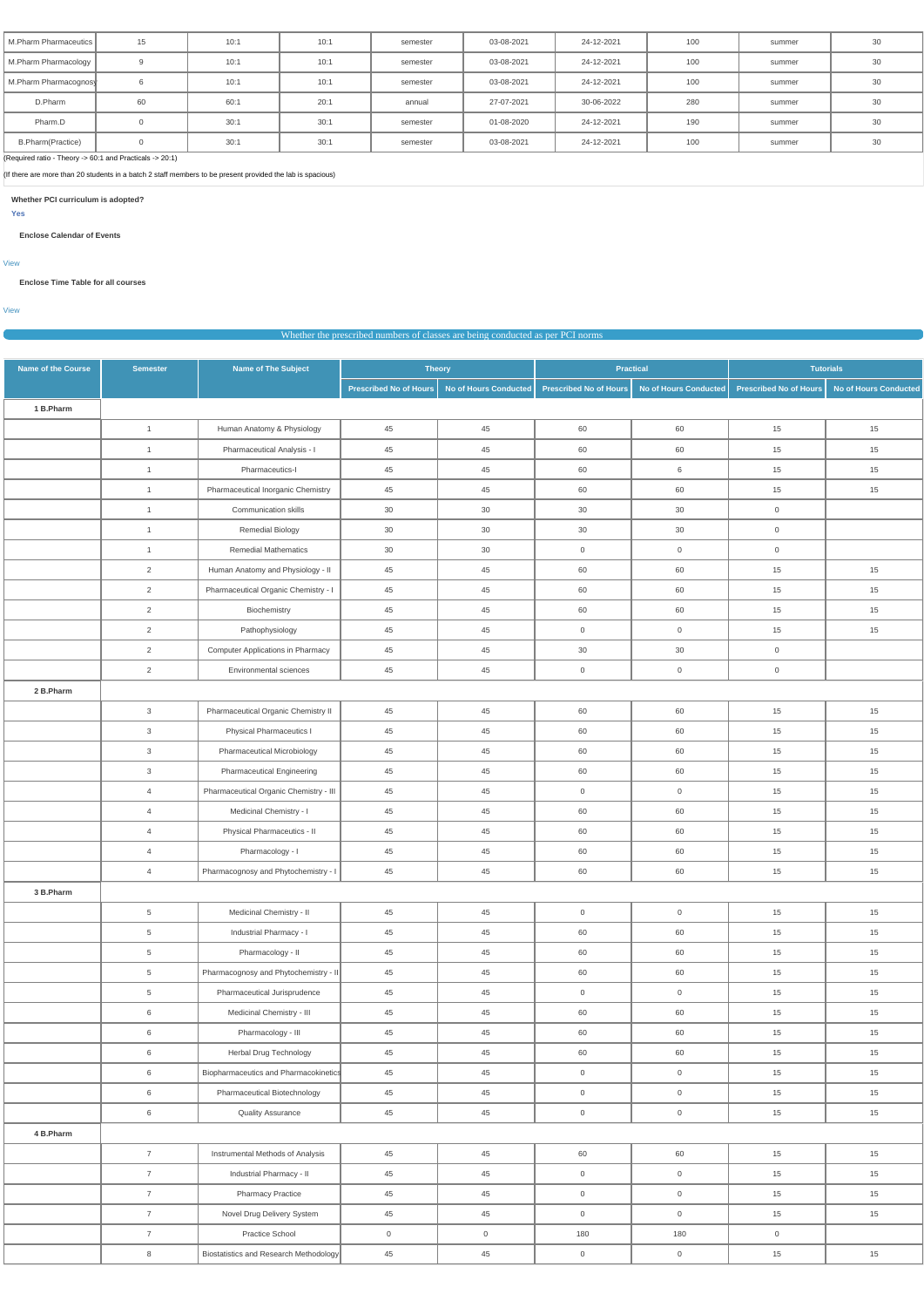|                     | 8              | Social and Preventive Pharmacy                 | 45             | 45                  | $\overline{0}$      | $\overline{0}$      | 15                  | 15                  |
|---------------------|----------------|------------------------------------------------|----------------|---------------------|---------------------|---------------------|---------------------|---------------------|
|                     | 8              | Pharma Marketing Management                    | 45             | 45                  | $\overline{0}$      | $\overline{0}$      | $\overline{0}$      |                     |
|                     | 8              | Pharmaceutical Regulatory \$cience             | 45             | 45                  | $\overline{0}$      | $\overline{0}$      | $\overline{0}$      |                     |
|                     | $8\phantom{1}$ | Pharmacovigilance                              | 45             | 45                  | $\mathbf 0$         | $\overline{0}$      | $\overline{0}$      |                     |
|                     | 8              | Quality Control and Standardization of Herbals |                | 45                  | $\mathbf 0$         | $\overline{0}$      | $\mathbf 0$         |                     |
|                     | 8              | Computer Aided Drug Design                     | 45             | 45                  | $\mathbf 0$         | $\overline{0}$      | $\mathsf 0$         |                     |
|                     |                |                                                |                |                     |                     |                     |                     |                     |
|                     | 8              | Cell and Molecular Biology                     | 45             | 45                  | $\overline{0}$      | $\overline{0}$      | $\overline{0}$      |                     |
|                     | 8              | Cosmetic Science                               | 45             | 45                  | $\boldsymbol{0}$    | $\overline{0}$      | $\overline{0}$      |                     |
|                     | 8              | Experimental Pharmacology                      | 45             | 45                  | $\boldsymbol{0}$    | $\overline{0}$      | $\overline{0}$      |                     |
|                     | 8              | Advanced Instrumentation Techniques            | 45             | 45                  | $\boldsymbol{0}$    | $\overline{0}$      | $\overline{0}$      |                     |
|                     | 8              | Dietary Supplements and Nutraceuticals 45      |                | 45                  | $\overline{0}$      | $\overline{0}$      | $\overline{0}$      |                     |
|                     | $8\phantom{1}$ | Project Work                                   | $\overline{0}$ | $\mathsf 0$         | 180                 | 180                 | $\overline{0}$      |                     |
| 1 B.Pharm(Practice) |                |                                                |                |                     |                     |                     |                     |                     |
|                     |                | Pathophysiology and PharmacotherapeutictO-1    |                |                     | $\mathbf 0$         |                     | $\mathbf 0$         |                     |
|                     |                | Pathophysiology and PharmacotherapeutictO- II  |                |                     | $\boldsymbol{0}$    |                     | $\overline{0}$      |                     |
|                     |                | Pharmacy Practice - I                          | 40             |                     | $\boldsymbol{0}$    |                     | $\overline{0}$      |                     |
|                     |                | Pharmacy Practice - II                         | 40             |                     | $\boldsymbol{0}$    |                     | $\overline{0}$      |                     |
|                     |                | <b>Applied Pharmaceutics</b>                   | 40             |                     | $\overline{0}$      |                     | $\overline{0}$      |                     |
|                     |                | Social Pharmacy - I                            | 40             |                     | $\mathbf 0$         |                     | $\mathsf 0$         |                     |
|                     |                | Case presentation, Seminar, Assignments 40     |                |                     | $\mathbf 0$         |                     | $\overline{0}$      |                     |
|                     |                | Pharmacotherapeutics II                        | 40             |                     | $\mathbf 0$         |                     | $\overline{0}$      |                     |
|                     |                |                                                |                |                     |                     |                     |                     |                     |
| 2 B.Pharm(Practice) |                |                                                |                |                     |                     |                     |                     |                     |
|                     |                | Pathophysiology and Pharmacotherapeutit60 III  |                |                     | $\boldsymbol{0}$    |                     | $\mathbf 0$         |                     |
|                     |                | Pathophysiology and Pharmacotherapeuticto-IV   |                |                     | $\overline{0}$      |                     | $\overline{0}$      |                     |
|                     |                | Pharmacy Practice - III                        | 40             |                     | $\boldsymbol{0}$    |                     | $\overline{0}$      |                     |
|                     |                | Pharmacy Practice - IV                         | 40             |                     | $\boldsymbol{0}$    |                     | $\overline{0}$      |                     |
|                     |                | Social Pharmacy - II                           | 40             |                     | $\boldsymbol{0}$    |                     | $\overline{0}$      |                     |
|                     |                | Pharmaceutical Jurisprudence                   | 40             |                     | $\mathbf 0$         |                     | $\overline{0}$      |                     |
|                     |                | Case presentation, Seminar, Assignments160     |                |                     | $\boldsymbol{0}$    |                     | $\overline{0}$      |                     |
| 1 D.Pharm           |                |                                                |                |                     |                     |                     |                     |                     |
|                     |                | Pharmaceutics-I                                | 75             | 75                  | 100                 | 100                 | $\mathsf{O}\xspace$ |                     |
|                     |                | Pharmaceutical Chemistry-I                     | 75             | 75                  | 75                  | 75                  | $\overline{0}$      |                     |
|                     |                | Pharmacognosy                                  | 75             | 75                  | 75                  | 75                  | $\overline{0}$      |                     |
|                     |                | Biochemistry & Clinical Pathology              | 50             | 50                  | 75                  | 75                  | $\overline{0}$      |                     |
|                     |                | Human Anatomy & Physiology                     | 75             | 75                  | 50                  | 50                  | $\overline{0}$      |                     |
|                     |                | Health Education & Community Pharmacy50        |                | 50                  | $\boldsymbol{0}$    | $\overline{0}$      | $\overline{0}$      |                     |
| 2 D.Pharm           |                |                                                |                |                     |                     |                     |                     |                     |
|                     |                | Pharmaceutics-II                               | 75             | 75                  | 100                 | 100                 | $\mathbf 0$         |                     |
|                     |                | Pharmaceutical Chemistry-II                    |                | 75                  |                     |                     |                     |                     |
|                     |                |                                                | 75             |                     | 75                  | 75                  | $\overline{0}$      |                     |
|                     |                | Pharmacology & Toxicology                      | 75             | 75                  | 50                  | 50                  | $\overline{0}$      |                     |
|                     |                | Pharmaceutical Jurisprudence                   | 50             | 50                  | $\boldsymbol{0}$    | $\mathsf{O}\xspace$ | $\overline{0}$      |                     |
|                     |                | Drug Store and Business Management 75          |                | 75                  | $\mathbf 0$         | $\overline{0}$      | $\overline{0}$      |                     |
|                     |                | Hospital and Clinical Pharmacy                 | 75             | 75                  | 50                  | 50                  | $\overline{0}$      |                     |
| 1 Pharm.D           |                |                                                |                |                     |                     |                     |                     |                     |
|                     |                | Human Anatomy & Physiology                     | 75             | $\mathsf{O}\xspace$ | 75                  | $\overline{0}$      | 25                  | $\mathsf{O}\xspace$ |
|                     |                | Pharmaceutics                                  | 50             | $\overline{0}$      | 75                  | $\overline{0}$      | 25                  | $\mathsf 0$         |
|                     |                | Medicinal Biochemistry                         | 75             | $\mathsf{O}\xspace$ | 75                  | $\overline{0}$      | 25                  | $\mathsf 0$         |
|                     |                | Pharmaceutical Organic Chemistry               | 75             | $\mathsf{O}\xspace$ | 75                  | $\overline{0}$      | 25                  | $\mathsf 0$         |
|                     |                | Pharmaceutical Inorganic Chemistry             | 50             | $\overline{0}$      | 75                  | $\overline{0}$      | 25                  | $\overline{0}$      |
|                     |                | <b>Remedial Mathematics</b>                    | 75             | $\mathsf{O}\xspace$ | $\mathsf{O}\xspace$ | $\mathsf{O}\xspace$ | 25                  | $\mathsf{O}\xspace$ |
|                     |                | Remedial Biology                               | 75             | $\mathsf{O}\xspace$ | 75                  | $\mathsf{O}\xspace$ | 25                  | $\mathsf{O}\xspace$ |
| 2 Pharm.D           |                |                                                |                |                     |                     |                     |                     |                     |
|                     |                | Pathophysiology                                | 75             | $\mathsf{O}\xspace$ | $\mathsf{O}\xspace$ | $\overline{0}$      | 25                  | $\mathsf{O}\xspace$ |
|                     |                | Pharmaceutical Microbiology                    | 75             | $\mathsf{O}\xspace$ | 75                  | $\overline{0}$      | 25                  | $\mathsf{O}\xspace$ |
|                     |                | Pharmacognosy & Phytopharmaceuticals 75        |                | $\mathsf{O}\xspace$ | 75                  | $\mathsf{O}\xspace$ | 25                  | $\mathsf{O}\xspace$ |
|                     |                | Pharmacology-I                                 | 75             | $\mathsf{O}\xspace$ | $\mathsf{O}\xspace$ | $\mathsf{O}\xspace$ | 25                  | $\mathsf{O}\xspace$ |
|                     |                | Community Pharmacy                             | 50             | $\mathsf{O}\xspace$ | $\mathsf{O}\xspace$ | $\mathsf{O}$        | 25                  | $\mathsf{O}\xspace$ |
|                     |                | Pharmacotherapeutics-I                         |                |                     | 75                  |                     |                     |                     |
|                     |                |                                                | 75             | $\mathsf{O}\xspace$ |                     | $\mathsf{O}\xspace$ | 25                  | $\mathsf{O}\xspace$ |
| 3 Pharm.D           |                |                                                |                |                     |                     |                     |                     |                     |
|                     |                | Pharmacology-II                                | 75             | $\mathsf{O}\xspace$ | 75                  | $\mathsf{O}$        | 25                  | $\mathsf{O}\xspace$ |
|                     |                | Pharmaceutical Analysis                        | 75             | $\mathsf{O}$        | 75                  | $\mathbf 0$         | 25                  | $\mathsf{O}\xspace$ |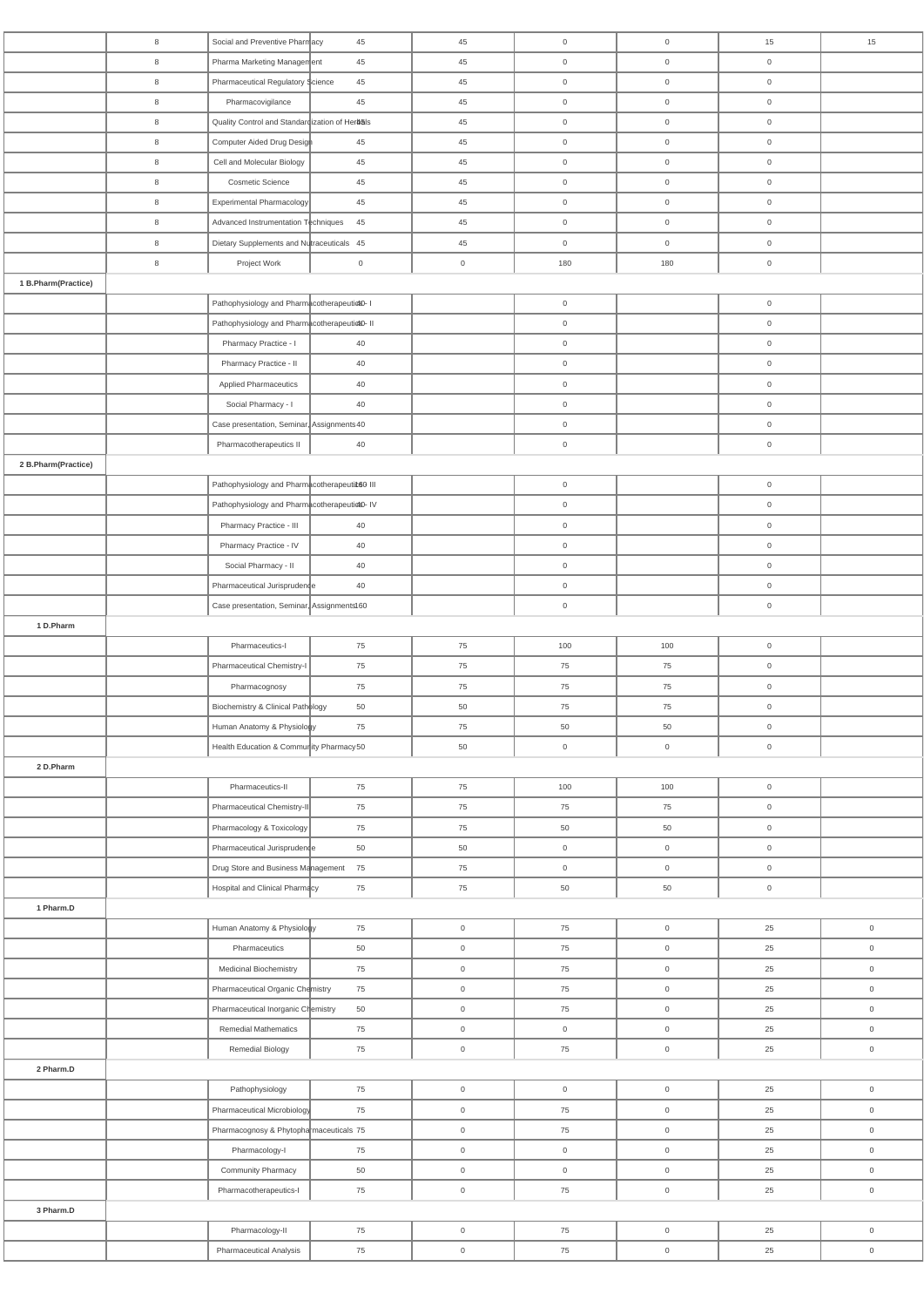|                         |                | Pharmacotherapeutics-II                                 | 75                                                               | $\overline{0}$ | 75                  | $\mathbf 0$         | 25                  | $\mathbf 0$         |
|-------------------------|----------------|---------------------------------------------------------|------------------------------------------------------------------|----------------|---------------------|---------------------|---------------------|---------------------|
|                         |                | Pharmaceutical Jurisprudence                            | 50                                                               | $\overline{0}$ | $\overline{0}$      | $\mathbf 0$         | $\overline{0}$      |                     |
|                         |                | <b>Medicinal Chemistry</b>                              | 75                                                               | $\overline{0}$ | 75                  | $\mathsf{O}\xspace$ | 25                  | $\overline{0}$      |
|                         |                | Pharmaceutical Formulations                             | 50                                                               | $\overline{0}$ | 75                  | $\mathsf{O}$        | 25                  | $\mathbb O$         |
| 4 Pharm.D               |                |                                                         |                                                                  |                |                     |                     |                     |                     |
|                         |                |                                                         |                                                                  |                |                     |                     |                     |                     |
|                         |                | Pharmacotherapeutics-III                                | 75                                                               | $\overline{0}$ | 75                  | $\mathsf{O}\xspace$ | 25                  | $\mathsf{O}$        |
|                         |                | <b>Hospital Pharmacy</b>                                | 50                                                               | $\overline{0}$ | 75                  | $\mathbf 0$         | 25                  | $\overline{0}$      |
|                         |                | <b>Clinical Pharmacy</b>                                | 75                                                               | $\overline{0}$ | 75                  | $\mathbf 0$         | 25                  | $\mathbb O$         |
|                         |                | Biostatistics & Research Methodology                    | 50                                                               | $\overline{0}$ | $\overline{0}$      | $\mathbf 0$         | 25                  | $\mathbb O$         |
|                         |                | Biopharmaceutics & Pharmacokinetics                     | 75                                                               | $\overline{0}$ | 75                  | $\mathsf{O}\xspace$ | 25                  | $\overline{0}$      |
|                         |                | <b>Clinical Toxicology</b>                              | 50                                                               | $\overline{0}$ | $\overline{0}$      | $\mathsf{O}\xspace$ | 25                  | $\mathbb O$         |
| 5 Pharm.D               |                |                                                         |                                                                  |                |                     |                     |                     |                     |
|                         |                | <b>Clinical Research</b>                                | 75                                                               | $\overline{0}$ | $\overline{0}$      | $\mathsf{O}\xspace$ | 25                  | $\overline{0}$      |
|                         |                | Pharmacoepidemiology and Pharmacoecon6mics              |                                                                  | $\overline{0}$ | $\overline{0}$      | $\mathbf 0$         | 25                  | $\mathsf{O}\xspace$ |
|                         |                |                                                         | Clinical Pharmacokinetics & Pharmacother Speutic Drug Monitoring | $\overline{0}$ | $\overline{0}$      | $\mathbf 0$         | 25                  | $\overline{0}$      |
|                         |                | Clerkship                                               | $\mathsf{O}\xspace$                                              | $\overline{0}$ | $\overline{0}$      | $\mathsf{O}\xspace$ | 25                  | $\overline{0}$      |
|                         |                |                                                         | $\mathsf{O}\xspace$                                              |                | 500                 |                     |                     |                     |
|                         |                | Project work (Six Months)                               |                                                                  | $\overline{0}$ |                     | $\mathsf{O}\xspace$ | $\mathsf{O}\xspace$ |                     |
| 1 M.Pharm Pharmaceutics |                |                                                         |                                                                  |                |                     |                     |                     |                     |
|                         | $\mathbf{1}$   | Modern Pharmaceutical Analytical Technic®               |                                                                  | 60             | $\overline{0}$      | $\mathsf{O}\xspace$ | $\,0\,$             |                     |
|                         | $\mathbf{1}$   | Drug Delivery System                                    | 60                                                               | 60             | $\overline{0}$      | $\mathsf{O}\xspace$ | $\mathsf{O}\xspace$ |                     |
|                         | $\mathbf{1}$   | <b>Modern Pharmaceutics</b>                             | 60                                                               | 60             | $\mathsf{O}\xspace$ | $\mathsf{O}$        | $\mathsf{O}\xspace$ |                     |
|                         | $\overline{1}$ | Regulatory Affair                                       | 60                                                               | 60             | $\overline{0}$      | $\overline{0}$      | $\mathsf{O}\xspace$ |                     |
|                         | $\overline{1}$ | Pharmaceutics Practical - I                             | $\mathbf 0$                                                      | $\overline{0}$ | 180                 | 180                 | $\boldsymbol{0}$    |                     |
|                         | $\overline{2}$ |                                                         | Molecular Pharmaceutics (Nano Tech and alargeted DDS)            | 60             | $\overline{0}$      | $\mathsf{O}\xspace$ | $\mathsf{O}\xspace$ |                     |
|                         | $\overline{2}$ | Advanced Biopharmaceutics & Pharmacolonetics            |                                                                  | 60             | $\boldsymbol{0}$    | $\mathsf{O}\xspace$ | $\mathsf{O}\xspace$ |                     |
|                         | 2              | Computer Aided Drug Delivery System 60                  |                                                                  | 60             | $\boldsymbol{0}$    | $\mathsf{O}\xspace$ | $\mathsf{O}\xspace$ |                     |
|                         | 2              | Cosmetic and Cosmeceuticals                             | 60                                                               | 60             | $\overline{0}$      | $\overline{0}$      | $\overline{0}$      |                     |
|                         | 2              | Pharmaceutics Practical II                              | $\overline{0}$                                                   | $\overline{0}$ | 180                 | 180                 | $\mathsf{O}\xspace$ |                     |
|                         |                |                                                         |                                                                  |                |                     |                     |                     |                     |
| 2 M.Pharm Pharmaceutics |                |                                                         |                                                                  |                |                     |                     |                     |                     |
|                         | $\mathbf{3}$   | Research Methodology and Biostatistics 60               |                                                                  | 60             | $\overline{0}$      | $\mathsf{O}\xspace$ | $\mathsf{O}\xspace$ |                     |
|                         | $\mathbf{3}$   | Journal club                                            | $\overline{0}$                                                   | $\overline{0}$ | 15                  | 15                  | $\mathsf{O}\xspace$ |                     |
|                         | $\mathbf{3}$   | Discussion / Presentation (Proposal Preser0ation)       |                                                                  | $\overline{0}$ | 30                  | 30                  | $\mathsf{O}\xspace$ |                     |
|                         | $\mathbf{3}$   | Research Work                                           | $\mathbf 0$                                                      | $\overline{0}$ | 420                 | 420                 | $\boldsymbol{0}$    |                     |
|                         | $\overline{4}$ | Journal club                                            | $\mathsf{O}\xspace$                                              | $\overline{0}$ | 15                  | 15                  | $\overline{0}$      |                     |
|                         | $\overline{4}$ | Research Work                                           | $\mathsf{O}\xspace$                                              | $\overline{0}$ | 465                 | 465                 | $\mathsf{O}\xspace$ |                     |
|                         | $\overline{4}$ | Discussion / Presentation (Poposal Preserdation)        |                                                                  | $\overline{0}$ | 30                  | 30                  | $\mathsf{O}\xspace$ |                     |
| 1 M.Pharm Pharmacology  |                |                                                         |                                                                  |                |                     |                     |                     |                     |
|                         | $\mathbf{1}$   | Modern Pharmaceutical Analytical Techniq Ces            |                                                                  | 60             | $\mathsf{O}\xspace$ | $\mathbf 0$         | $\mathsf{O}\xspace$ |                     |
|                         | $\overline{1}$ | Advanced Pharmacology-I                                 | 60                                                               | 60             | $\mathbf 0$         | $\overline{0}$      | $\mathsf{O}\xspace$ |                     |
|                         | $\overline{1}$ | Pharmacological and Toxicological Screenting Methods-I  |                                                                  | 60             | $\overline{0}$      | $\overline{0}$      | $\mathsf{O}\xspace$ |                     |
|                         |                |                                                         |                                                                  |                |                     |                     |                     |                     |
|                         | $\overline{1}$ | Cellular and Molecular Pharmacology                     | 60                                                               | 60             | $\overline{0}$      | $\mathbf 0$         | $\mathsf{O}\xspace$ |                     |
|                         | $\overline{1}$ | Pharmacology Practical - I                              | $\overline{0}$                                                   | $\overline{0}$ | 180                 | 180                 | $\mathsf{O}\xspace$ |                     |
|                         | 2              | Advanced Pharmacology-II                                | 60                                                               | 60             | $\overline{0}$      | $\overline{0}$      | $\overline{0}$      |                     |
|                         | 2              | Pharmacological and Toxicological Screen60g Methods-II  |                                                                  | 60             | $\overline{0}$      | $\overline{0}$      | $\overline{0}$      |                     |
|                         | 2              | Principles of Drug Discovery                            | 60                                                               | 60             | $\overline{0}$      | $\mathbf 0$         | $\mathsf{O}\xspace$ |                     |
|                         | $\overline{2}$ | Experimental Pharmacology Practical - II 60             |                                                                  | 60             | $\overline{0}$      | $\mathbf 0$         | $\mathsf{O}\xspace$ |                     |
|                         | $\overline{2}$ | Pharmacology Practical - II                             | 60                                                               | 60             | $\mathbf 0$         | $\overline{0}$      | $\mathsf{O}\xspace$ |                     |
| 2 M.Pharm Pharmacology  |                |                                                         |                                                                  |                |                     |                     |                     |                     |
|                         | 3 <sup>3</sup> | Modern Pharmaceutical Ana ytical Technic                |                                                                  | 60             | $\overline{0}$      | $\overline{0}$      | $\overline{0}$      |                     |
|                         | $\mathbf{3}$   | Advanced Pharmacology-I                                 | 60                                                               | 60             | $\overline{0}$      | $\mathsf{O}\xspace$ | $\mathsf{O}\xspace$ |                     |
|                         | $\mathbf{3}$   | Pharmacological and Toxicooojgical Screenting Methods-I |                                                                  | 60             | $\mathsf{O}\xspace$ | $\mathsf{O}\xspace$ | $\mathsf{O}\xspace$ |                     |
|                         | $\mathbf{3}$   | Cellular and Molecular Pharmacology                     | 60                                                               | 60             | $\overline{0}$      | $\mathsf{O}\xspace$ | $\mathsf{O}\xspace$ |                     |
|                         |                |                                                         |                                                                  |                |                     | 180                 |                     |                     |
|                         | $\mathbf{3}$   | Pharmacology Practical - I                              | $\mathsf{O}$                                                     | $\overline{0}$ | 180                 |                     | $\mathsf{O}\xspace$ |                     |
|                         | $\overline{4}$ | Advanced Pharmacology-II                                | 60                                                               | 60             | $\overline{0}$      | $\overline{0}$      | $\mathsf{O}\xspace$ |                     |
|                         | $\overline{4}$ | Pharmacological and Toxicological Screent to Methods-II |                                                                  | 60             | $\overline{0}$      | $\mathsf{O}\xspace$ | $\mathsf{O}\xspace$ |                     |
|                         | $\overline{4}$ | Principles of Drug Discovery                            | 60                                                               | 60             | $\overline{0}$      | $\mathsf{O}$        | $\mathsf{O}\xspace$ |                     |
|                         | $\overline{4}$ | Experimental Pharmacology Practical - II 60             |                                                                  | 60             | $\mathsf{O}\xspace$ | $\mathsf{O}$        | $\mathsf{O}\xspace$ |                     |
|                         | $\overline{4}$ | Pharmacology Practical - II                             | 60                                                               | 60             | $\overline{0}$      | $\overline{0}$      | $\mathsf{O}\xspace$ |                     |
| 1 M.Pharm Pharmacognosy |                |                                                         |                                                                  |                |                     |                     |                     |                     |
|                         | $\mathbf{1}$   | Modern Pharmaceutical Ana ytical Technic®               |                                                                  | 60             | $\overline{0}$      | $\overline{0}$      | $\overline{0}$      |                     |
|                         | $\mathbf{1}$   | Advanced Pharmacognosy-1                                | 60                                                               | 60             | $\overline{0}$      | $\mathbf 0$         | $\overline{0}$      |                     |
|                         |                |                                                         |                                                                  |                |                     |                     |                     |                     |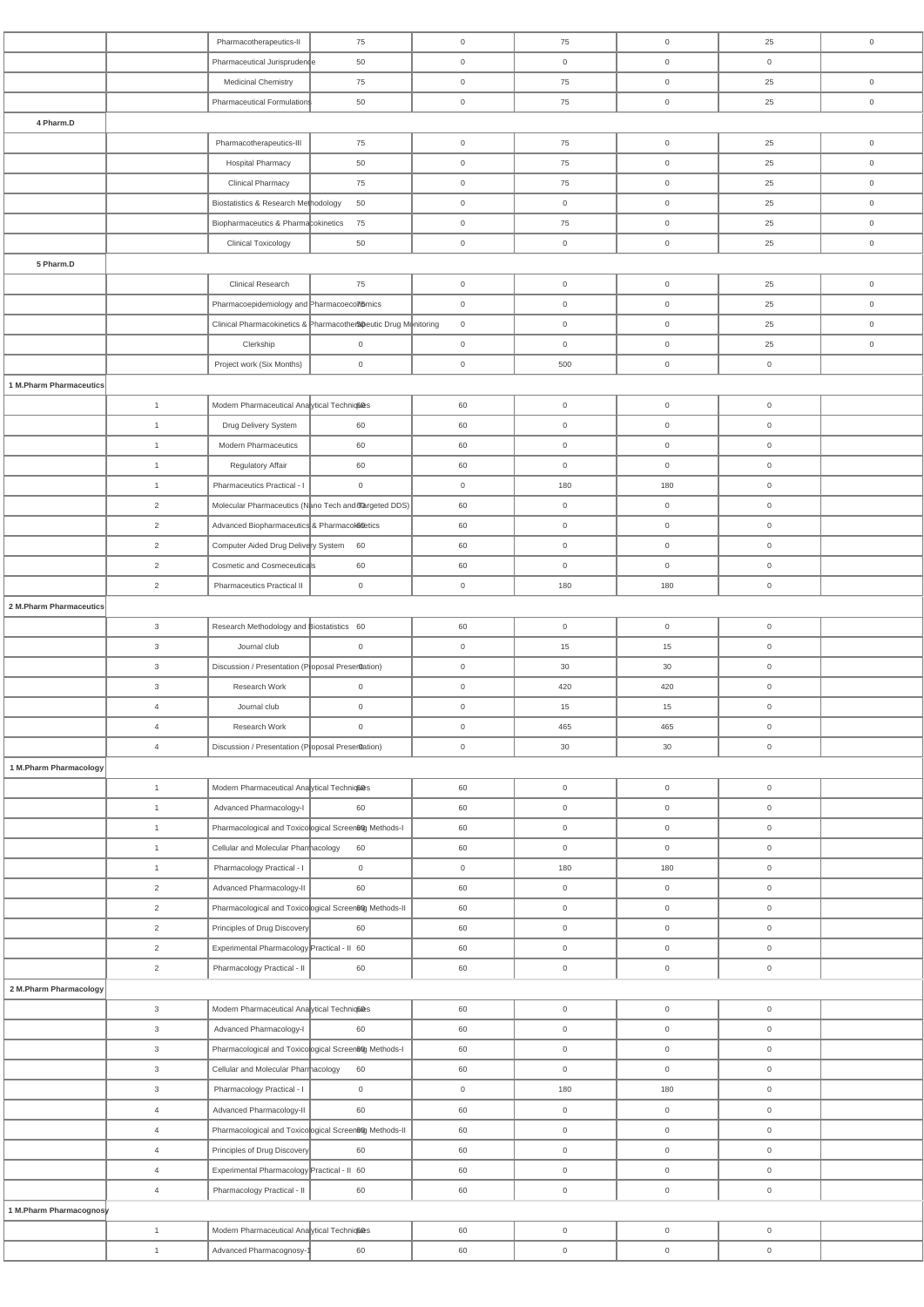|                         | $\overline{1}$ | Phytochemistry                            | 60           | 60             | $\overline{0}$ | $\mathbf 0$         | $\overline{0}$ |  |
|-------------------------|----------------|-------------------------------------------|--------------|----------------|----------------|---------------------|----------------|--|
|                         | $\overline{1}$ | Industrial Pharmacognostica Technology 60 |              | 60             | $\overline{0}$ | $\mathbf 0$         | $\overline{0}$ |  |
|                         | $\overline{1}$ | Pharmacognosy Practical - I               | $\mathbf{0}$ | $\overline{0}$ | 180            | 180                 | $\mathbf 0$    |  |
|                         | $\overline{2}$ | Medicinal Plant biotechnology             | 60           | 60             | $\overline{0}$ | $\mathbf 0$         | $\overline{0}$ |  |
|                         | 2              | Advanced Pharmacognosy-I                  | 60           | 60             | $\overline{0}$ | $\mathsf{O}\xspace$ | $\overline{0}$ |  |
|                         | 2              | Indian system of medicine                 | 60           | 60             | $\overline{0}$ | $\mathsf{O}$        | $\overline{0}$ |  |
|                         | 2              | Herbal cosmetics                          | 60           | 60             | $\overline{0}$ | $\mathbf{0}$        | $\overline{0}$ |  |
|                         | 2              | Pharmacognosy Practical - II              | 60           | 60             | $\overline{0}$ | $\mathbf 0$         | $\mathsf 0$    |  |
| 2 M.Pharm Pharmacognosy |                |                                           |              |                |                |                     |                |  |
|                         | $\mathbf{3}$   | Modern Pharmaceutical Ana ytical Technic® |              | 60             | $\overline{0}$ | $\mathbf 0$         | $\mathsf 0$    |  |
|                         | $\mathbf{3}$   | Advanced Pharmacognosy-1                  | 60           | 60             | $\overline{0}$ | $\mathbf 0$         | $\overline{0}$ |  |
|                         | 3              | Phytochemistry                            | 60           | 60             | $\overline{0}$ | $\overline{0}$      | $\overline{0}$ |  |
|                         | $\mathbf{3}$   | Industrial Pharmacognostica Technology 60 |              | 60             | $\overline{0}$ | $\overline{0}$      | $\overline{0}$ |  |
|                         | 3              | Pharmacognosy Practical - I               | $\mathbf 0$  | $\overline{0}$ | 180            | 180                 | $\overline{0}$ |  |
|                         | $\overline{4}$ | Medicinal Plant biotechnology             | 60           | 60             | $\overline{0}$ | $\overline{0}$      | $\mathbf 0$    |  |
|                         | $\overline{4}$ | Advanced Pharmacognosy-I                  | 60           | 60             | $\overline{0}$ | $\mathbf 0$         | $\overline{0}$ |  |
|                         | $\overline{4}$ | Indian system of medicine                 | 60           | 60             | $\overline{0}$ | $\mathbf 0$         | $\overline{0}$ |  |
|                         | $\overline{4}$ | Herbal cosmetics                          | 60           | 60             | $\overline{0}$ | $\mathbf 0$         | $\overline{0}$ |  |
|                         | $\overline{4}$ | Pharmacognosy Practical - II              | 60           | 60             | $\overline{0}$ | $\mathbf 0$         | $\overline{0}$ |  |
|                         |                |                                           |              |                |                |                     |                |  |

Accepted Faculties

| S.No            | <b>Full Name</b>    | Email | <b>Department Name</b>                                               | Qualification | Teaching Experience Date of Joining                                                                         |            | <b>Designation</b>         | <b>Mobile</b> |       | Pharmacist Registration of Registration | Photo |
|-----------------|---------------------|-------|----------------------------------------------------------------------|---------------|-------------------------------------------------------------------------------------------------------------|------------|----------------------------|---------------|-------|-----------------------------------------|-------|
| $\mathbf{1}$    |                     |       | AMANINDER KAUR sonmitthi84@gmail.comept of Pharmacy Practice B.Pharm |               | 16 years 7 mons 1 day                                                                                       | 20-08-2005 | Lecturer                   | 9417811354    | 30012 | 31-12-2017                              |       |
| 2               | ARVIND SINGH        |       |                                                                      |               | arvind250012@gmail.dompt of PharmaceuticsM.Pharm Pharmaceutidsyears 1 mon 23 days                           | 29-01-2018 | <b>Assistant Professor</b> | 9814565165    | 46092 | 31-12-2022                              |       |
| $\mathbf{3}$    |                     |       |                                                                      |               | ASHISH KUMAR GAR&hishacptemastuana@@yyahDbaxomaceuticsB.Pharm, M.Pharm Phalanyacaest&mons 8 days 13-07-2009 |            | Associate Professor        | 7888913793    | 32593 | 31-12-2020                              |       |
| $\overline{4}$  | Gurpreet Kaur       |       |                                                                      |               | harsk1234@yahoo.comDept of Pharmacognosy.Pharm, M.Pharm Pharm proformations 2 days 19-08-2002               |            | Professor                  | 9463165970    | 26422 | 31-12-2013                              |       |
| $5\phantom{.0}$ | <b>HARJEET KAUR</b> |       |                                                                      |               | harrycology@gmail.comept of PharmacologyB.Pharm, M.Pharm Pharm and Symons 6 days 15-07-2008                 |            | Associate Professor        | 8437042097    | 28969 | 08-03-2022                              |       |



|  | HARPREET KAUR harinder.chauhan796@gppadfdomarmacologyB.Pharm, M.Pharm Pharyeanslagyons 18 days 03-01-2017      |  | Assistant Professor        | 9646510067 | 40572 | 31-12-2018 |  |
|--|----------------------------------------------------------------------------------------------------------------|--|----------------------------|------------|-------|------------|--|
|  | JASLEEN KAUR jasleenkaur62@gmail.compt of Pharmaceutical/GPharmistRyharmaceuti6syears 6 mons 7 days 14-09-2015 |  | <b>Assistant Professor</b> | 9781726166 | 34471 | 31-12-2019 |  |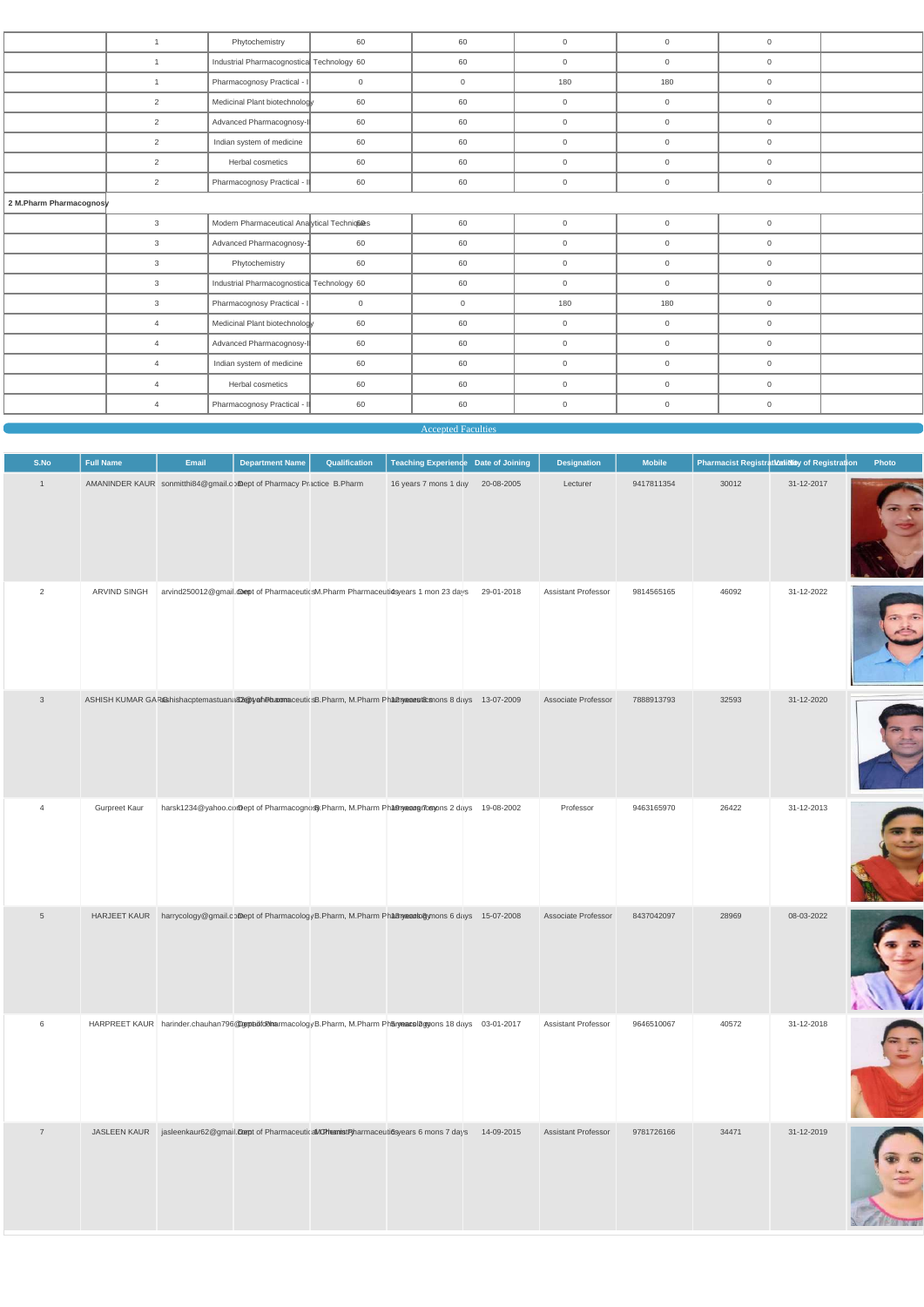| 8  | Jaspal Singh   | jaspalsinghsangrur@gDepitcofrPharmaceuticsB.Pharm, M.Pharm Phatenyesesticsnons 30 clays 22-08-2005                        |  |            | Sr Lecturer         | 9815794888 | 101010 | 31-12-2020 |  |
|----|----------------|---------------------------------------------------------------------------------------------------------------------------|--|------------|---------------------|------------|--------|------------|--|
| 9  | jaspreet kaur  | Jaspreetkaurm.pharm@gptaif.etharmacologyM.Pharm Pharmacology years 3 mons 20 days 01-12-2016                              |  |            | Assistant Professor | 7696363646 | 42479  | 31-12-2020 |  |
| 10 |                | KAMALJEET KAUR kamaljeetkaurm.pharm@egtmafiletrammacologyM.Pharm Pharmacologyyears 11 mons 20 days 01-04-2016             |  |            | Assistant Professor | 8558831387 | 42332  | 31-12-2019 |  |
| 11 | Kapil Dev      | kapilastro@gmail.comDept of Pharmacognosy.Pharm, M.Pharm Phatmyaeangridsmons 13 days 08-04-2010                           |  |            | Assistant Professor | 9888239887 | 30008  | 31-12-2017 |  |
| 12 | Keshav Jindal  | keshav208@gmail.comDept of PharmaceuticsB.Pharm, GATE SCOREyEarRD, must addateurs M.Pha0n2PharmaceutissaydTatelPtrofessor |  |            |                     | 9991162472 | 32861  | 31-12-2022 |  |
| 13 | Kiran Bala     | kiranbala16@gmail.comept of PharmaceuticaBGhemistiM.Pharm Pharyeaceutical@ise26istays                                     |  |            | Lecturer            | 9876350789 |        |            |  |
| 14 | Kiran Bala     | kiranbala16@gmail.comept of PharmaceuticaBCHmenristM.Pharm Phatryacesticalocheanistys 29-03-2016                          |  |            | Associate Professor | 9876350789 | 25223  | 31-12-2022 |  |
| 15 | Kirandeep Kaur | kirandeepkaur566@grbæibtomfnPharmaceuticaBCHmennistM.Pharm Pharyeace @ticadroshteTnitstys 15-01-2018                      |  |            | Assistant Professor | 9814602088 | 43459  | 31-12-2020 |  |
| 16 |                | MANDER HARMEET Klauk/Reetkmander@gmalepoof PharmaceuticaB/G/harmistD.Pharm, M.PharyeaRsarmamautics                        |  | 21-08-2006 | Lecturer            | 9815511571 | 25889  | 31-12-2022 |  |

| 17 | Monika       |  | monikabansal8@gmaiDephof PharmaceuticsB.Pharm, M.Pharm Phannya and the nons 8 days 13-07-2009 | <b>Assistant Professor</b> | 9465470952 | 32589 | 31-12-2015 |  |
|----|--------------|--|-----------------------------------------------------------------------------------------------|----------------------------|------------|-------|------------|--|
| 18 | Navdeep kaur |  | navdeepmann87@yahDeptom PharmaceuticsB.Pharm, M.Pharm Pharyeacettionsons 11 days 17-05-2021   | <b>Assistant Professor</b> | 9464054543 | 30954 | 31-12-2019 |  |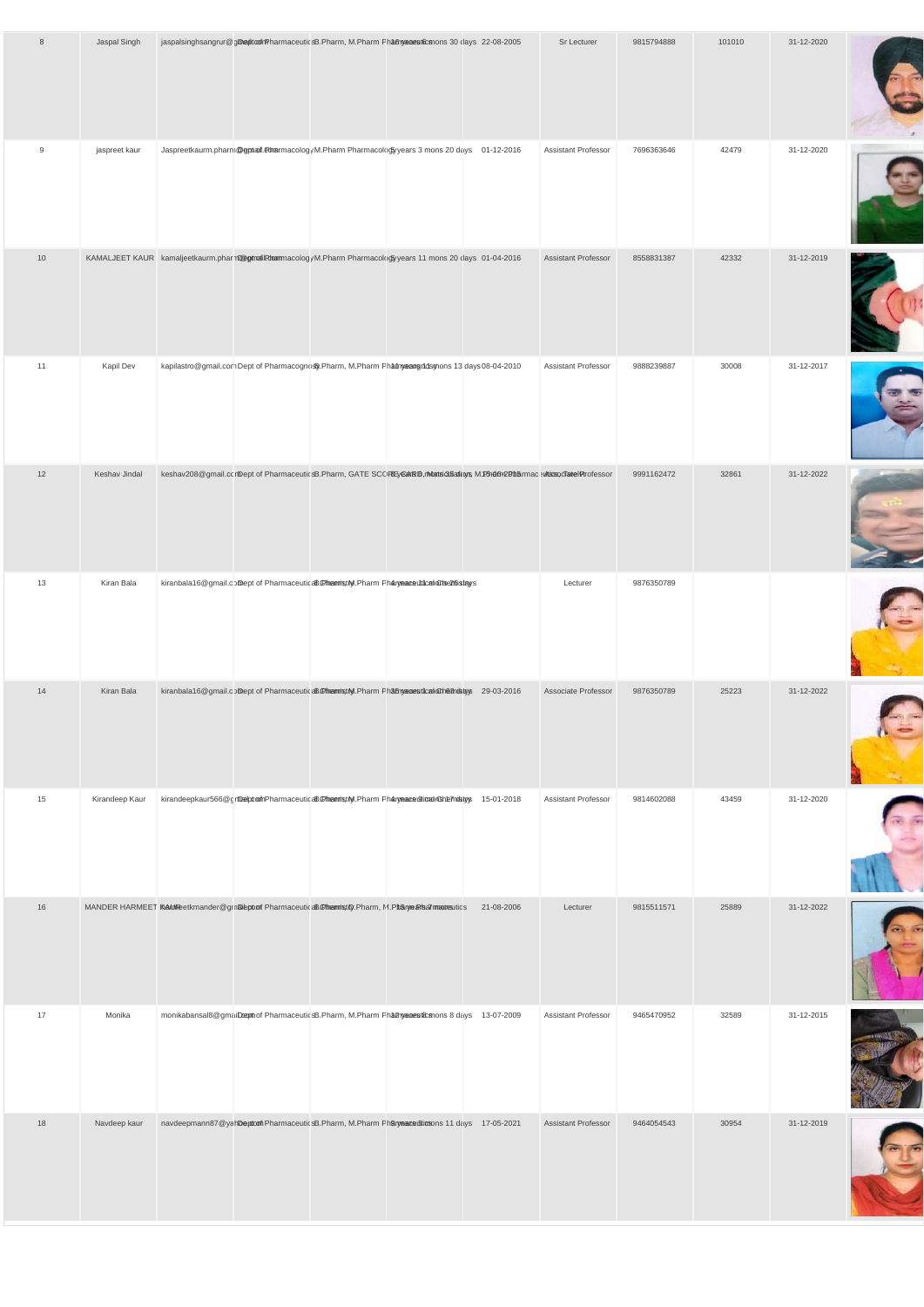| 19 |                 | NAVDEEP SINGH navdeepsd@yahoo.comept of PharmaceuticsM.Pharm Pharmaceuti8syears 3 mons 4 days 17-12-2018 | <b>Assistant Professor</b> | 8198068764 | 45682  | 31-12-2021 |  |
|----|-----------------|----------------------------------------------------------------------------------------------------------|----------------------------|------------|--------|------------|--|
| 20 | PANKAJ GHAIYE   | pankajsgr@yahoo.co.iDept of PharmaceuticsM.Pharm Pharmaceuti@@years 6 mons 20 clays 01-09-2001           | Associate Professor        | 9814122783 | 20651  | 31-12-2019 |  |
| 21 | RAMAN SINGLA    | ramansingla1979@gmaitptori PharmaceuticsM.Pharm Pharmaceutidsyears 9 mons 7 days<br>14-06-2017           | Professor                  | 9812587977 | 12298  | 31-12-2020 |  |
| 22 | ROBIN SHARMA    | sharobin@gmail.com Dept of PharmacologyB.Pharm, M.Pharm Phatnyaeastoty mons 6 days 15-05-2011            | Lecturer                   | 9041651005 | 34412  | 31-12-2020 |  |
| 23 | Sandeep Kaur    | sandeepkaur0136@cinbebcomPharmacologyB.Pharm, M.Pharm Pharyeacologyons 8 days<br>25-07-2017              | Assistant Professor        | 9478238029 | 39714  | 31-12-2018 |  |
| 24 |                 | SANDEEP KUMAR GCSAALGOYAL2007@REDabFMARhaCOalcologyB.Pharm, M.Pharm Pharmgeadogy, mbhB49 days 07-02-2013 | Assistant Professor        | 9872553811 | 27157  | 31-12-2019 |  |
| 25 | sandeep singh   | sandeepsinghbraich@DaiptonCemarmaceuticsM.Pharm Pharmaceutiosyears 4 mons 20 days 01-11-2016             | Assistant Professor        | 8146623605 | 32205  | 31-12-2014 |  |
| 26 | SHELLY DHIMAN   | shellydhiman01@gmaiDeptrof PharmaceuticsM.Pharm Pharmaceuticsyear 2 mons 17 days<br>04-01-2021           | Assistant Professor        | 8727080195 | 28417  | 31-03-2021 |  |
| 27 | Simranjit Singh | bolasimran@gmail.corDept of PharmaceuticsB.Pharm, M.Pharm Pharmaceutict4 days<br>07-03-2012              | Assistant Professor        | 9465360028 | 053960 | 25-04-2012 |  |



| 28 | Sunita Rani | suniza786@gmail.comDept of PharmaceuticaBChemistM.Pharm Phat my acastic mons 1 day |                                    | 20-10-2005 | Lecturer                   | 9888913162 | 27407 | 31-12-2020 |  |
|----|-------------|------------------------------------------------------------------------------------|------------------------------------|------------|----------------------------|------------|-------|------------|--|
| 29 | Swikriti    | swikritisharma77@grnaleptomf Pharmaceutical CheBnRharm                             | 5 years 11 mons 23 days 29-03-2016 |            | <b>Assistant Professor</b> | 9780341418 | 22370 | 31-12-2016 |  |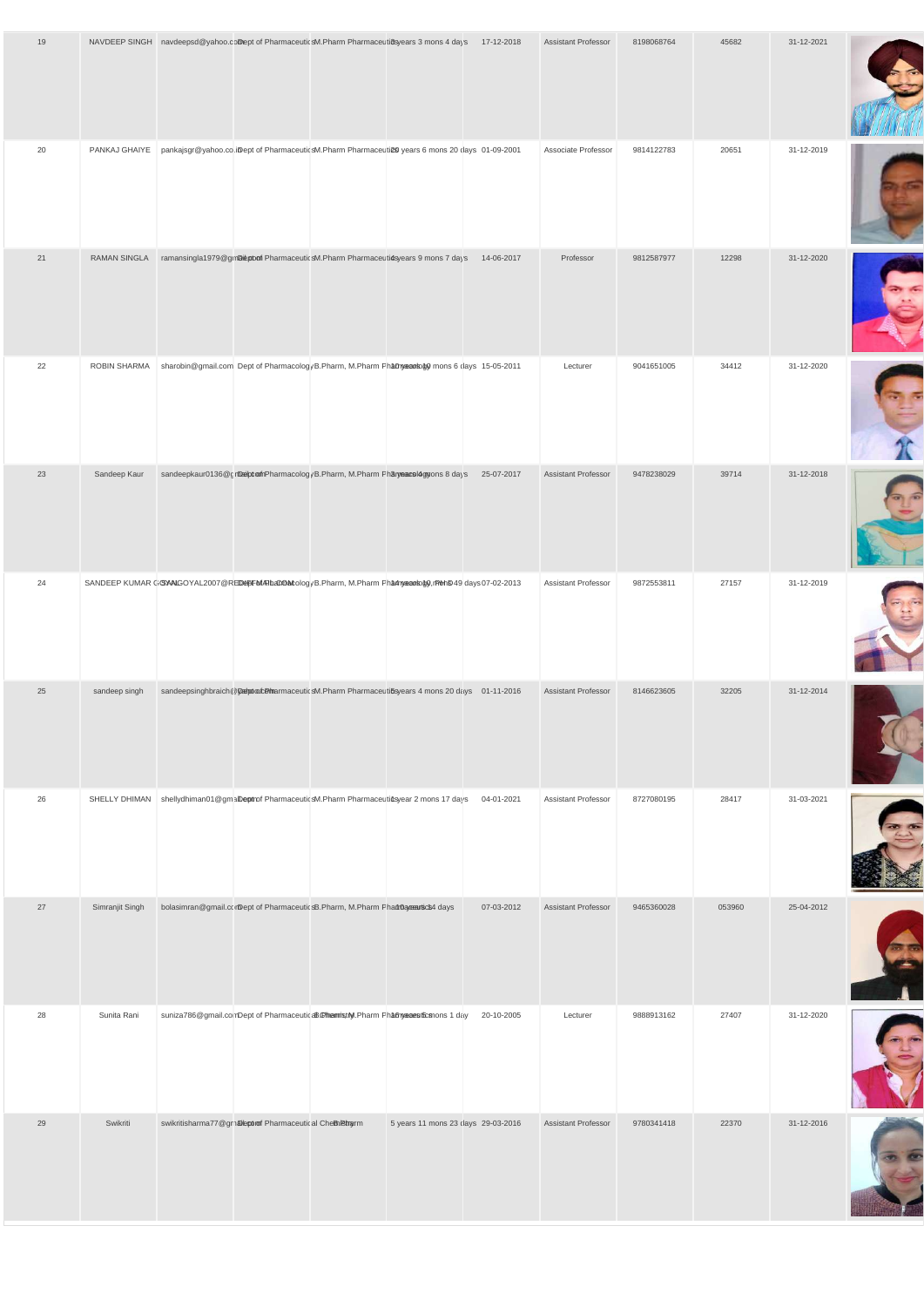

Faculty Salary Report

| S.No | <b>Faculty Name</b> | <b>Month</b> | <b>Salary Amount</b> | <b>TDS</b>          | <b>Bank Transaction ID/Dat</b> | <b>Principal Sign Doc</b> | <b>Faculty Sign Doc</b> | <b>Form Six Doc</b>  |
|------|---------------------|--------------|----------------------|---------------------|--------------------------------|---------------------------|-------------------------|----------------------|
|      | SANDEEP KUMAR GOYAL | OCT          | 48652                | $\overline{0}$      | 586073 16.12.20                | <b>Click to view</b>      | <b>Click to view</b>    | <b>Click to view</b> |
|      |                     | FEB          | 48652                | $\overline{0}$      | 892302 24.5.21                 | <b>Click to view</b>      | <b>Click to view</b>    | <b>Click to view</b> |
|      |                     | <b>MAR</b>   | 48652                | $\overline{0}$      | 878010 25.5.21                 | <b>Click to view</b>      | <b>Click to view</b>    | <b>Click to view</b> |
|      |                     | SEP          | 48652                | $\overline{0}$      | 141649 28.10.20                | <b>Click to view</b>      | <b>Click to view</b>    | <b>Click to view</b> |
|      |                     | AUG          | 56650                | $\overline{0}$      | 95573 15.10.20                 | <b>Click to view</b>      | <b>Click to view</b>    | <b>Click to view</b> |
|      |                     | APR          | 56650                | $\overline{0}$      | 11423 10.7.2020                | <b>Click to view</b>      | <b>Click to view</b>    | <b>Click to view</b> |
|      |                     | MAY          | 56650                | $\overline{0}$      | 141231 3.8.20                  | <b>Click to view</b>      | <b>Click to view</b>    | <b>Click to view</b> |
|      |                     | JUN          | 56650                | $\overline{0}$      | 150270 8.9.20                  | <b>Click to view</b>      | <b>Click to view</b>    | <b>Click to view</b> |
|      |                     | JUL          | 56650                | $\overline{0}$      | 107419 16.9.20                 | <b>Click to view</b>      | <b>Click to view</b>    | <b>Click to view</b> |
|      |                     | <b>NOV</b>   | 48652                | $\overline{0}$      | 951897 28.12.20                | <b>Click to view</b>      | <b>Click to view</b>    | <b>Click to view</b> |
|      |                     | JAN          | 48652                | $\overline{0}$      | 865704 10.5.21                 | <b>Click to view</b>      | <b>Click to view</b>    | <b>Click to view</b> |
|      |                     | DEC          | 48652                | $\overline{0}$      | 1072671 3.4.21                 | <b>Click to view</b>      | <b>Click to view</b>    | <b>Click to view</b> |
|      | Kirandeep Kaur      | OCT          | 15600                | $\overline{0}$      | $00\,$                         | <b>Click to view</b>      | <b>Click to view</b>    | <b>Click to view</b> |
|      |                     | SEP          | 15600                | $\overline{0}$      | $00\,$                         | <b>Click to view</b>      | <b>Click to view</b>    | <b>Click to view</b> |
|      |                     | AUG          | 15600                | $\overline{0}$      | $00\,$                         | <b>Click to view</b>      | <b>Click to view</b>    | <b>Click to view</b> |
|      |                     | MAR          | 15600                | $\overline{0}$      | $00\,$                         | <b>Click to view</b>      | <b>Click to view</b>    | <b>Click to view</b> |
|      |                     | FEB          | 15600                | $\overline{0}$      | $00\,$                         | <b>Click to view</b>      | <b>Click to view</b>    | <b>Click to view</b> |
|      |                     | JAN          | 15600                | $\overline{0}$      | $00\,$                         | <b>Click to view</b>      | <b>Click to view</b>    | <b>Click to view</b> |
|      |                     | DEC          | 15600                | $\overline{0}$      | $00\,$                         | <b>Click to view</b>      | <b>Click to view</b>    | <b>Click to view</b> |
|      |                     | <b>NOV</b>   | 15600                | $\overline{0}$      | $00\,$                         | <b>Click to view</b>      | <b>Click to view</b>    | <b>Click to view</b> |
|      |                     | APR          | 15600                | $\overline{0}$      | $00\,$                         | <b>Click to view</b>      | <b>Click to view</b>    | <b>Click to view</b> |
|      |                     | MAY          | 15600                | $\overline{0}$      | $00\,$                         | <b>Click to view</b>      | <b>Click to view</b>    | <b>Click to view</b> |
|      |                     | JUN          | 15600                | $\overline{0}$      | $00\,$                         | <b>Click to view</b>      | <b>Click to view</b>    | <b>Click to view</b> |
|      |                     | JUL          | 15600                | $\mathbf 0$         | $00\,$                         | <b>Click to view</b>      | <b>Click to view</b>    | <b>Click to view</b> |
|      | Sandeep Kaur        | <b>FEB</b>   | 15600                | $\overline{0}$      | $00\,$                         | <b>Click to view</b>      | <b>Click to view</b>    | <b>Click to view</b> |
|      |                     | JAN          | 15600                | $\mathbf 0$         | $00\,$                         | <b>Click to view</b>      | <b>Click to view</b>    | <b>Click to view</b> |
|      |                     | <b>MAR</b>   | 15600                | $\overline{0}$      | $00\,$                         | <b>Click to view</b>      | <b>Click to view</b>    | <b>Click to view</b> |
|      |                     | OCT          | 15600                | $\mathsf{O}\xspace$ | $00\,$                         | <b>Click to view</b>      | <b>Click to view</b>    | <b>Click to view</b> |
|      |                     | MAY          | 15600                | $\overline{0}$      | $00\,$                         | <b>Click to view</b>      | <b>Click to view</b>    | <b>Click to view</b> |
|      |                     | JUN          | 15600                | $\overline{0}$      | $00\,$                         | <b>Click to view</b>      | <b>Click to view</b>    | <b>Click to view</b> |
|      |                     | JUL          | 15600                | $\overline{0}$      | $00\,$                         | <b>Click to view</b>      | <b>Click to view</b>    | <b>Click to view</b> |
|      |                     | AUG          | 15600                | $\mathsf{O}\xspace$ | $00\,$                         | <b>Click to view</b>      | <b>Click to view</b>    | <b>Click to view</b> |
|      |                     | <b>SEP</b>   | 15600                | $\overline{0}$      | $00\,$                         | <b>Click to view</b>      | <b>Click to view</b>    | <b>Click to view</b> |
|      |                     | APR          | $\mathsf{O}$         | $\mathsf{O}\xspace$ | $00\,$                         | <b>Click to view</b>      | <b>Click to view</b>    | <b>Click to view</b> |
|      |                     | <b>NOV</b>   | 15600                | $\overline{0}$      | $00\,$                         | <b>Click to view</b>      | <b>Click to view</b>    | <b>Click to view</b> |
|      |                     | DEC          | 15600                | $\mathbf 0$         | $00\,$                         | <b>Click to view</b>      | <b>Click to view</b>    | <b>Click to view</b> |
|      | Navdeep kaur        | <b>DEC</b>   | 15600                | $\overline{0}$      | $00\,$                         | <b>Click to view</b>      | <b>Click to view</b>    | <b>Click to view</b> |
|      |                     | JAN          | 15600                | $\mathbf 0$         | $00\,$                         | <b>Click to view</b>      | <b>Click to view</b>    | <b>Click to view</b> |
|      |                     | MAY          | 15600                | $\overline{0}$      | $00\,$                         | <b>Click to view</b>      | <b>Click to view</b>    | <b>Click to view</b> |
|      |                     | JUN          | 15600                | $\overline{0}$      | $00\,$                         | <b>Click to view</b>      | <b>Click to view</b>    | <b>Click to view</b> |
|      |                     | JUL          | 15600                | $\overline{0}$      | $00\,$                         | <b>Click to view</b>      | <b>Click to view</b>    | <b>Click to view</b> |
|      |                     | SEP          | 15600                | $\overline{0}$      | $00\,$                         | <b>Click to view</b>      | <b>Click to view</b>    | <b>Click to view</b> |
|      |                     | OCT          | 15600                | $\overline{0}$      | $00\,$                         | <b>Click to view</b>      | <b>Click to view</b>    | <b>Click to view</b> |
|      |                     | <b>NOV</b>   | 15600                | $\overline{0}$      | $00\,$                         | <b>Click to view</b>      | <b>Click to view</b>    | <b>Click to view</b> |
|      |                     | FEB          | 15600                | $\overline{0}$      | $00\,$                         | <b>Click to view</b>      | <b>Click to view</b>    | <b>Click to view</b> |
|      |                     | <b>MAR</b>   | 15600                | $\overline{0}$      | $00\,$                         | <b>Click to view</b>      | <b>Click to view</b>    | <b>Click to view</b> |
|      |                     | AUG          | 15600                | $\overline{0}$      | $00\,$                         | <b>Click to view</b>      | <b>Click to view</b>    | <b>Click to view</b> |
|      |                     | APR          | $\mathbf 0$          | $\mathbf 0$         | $00\,$                         | <b>Click to view</b>      | <b>Click to view</b>    | <b>Click to view</b> |
|      | Keshav Jindal       | DEC          | 24000                | $\overline{0}$      | $00\,$                         | <b>Click to view</b>      | <b>Click to view</b>    | <b>Click to view</b> |
|      |                     | JAN          | 24000                | $\overline{0}$      | $00\,$                         | <b>Click to view</b>      | <b>Click to view</b>    | <b>Click to view</b> |
|      |                     | <b>FEB</b>   | 24000                | $\overline{0}$      | $00\,$                         | <b>Click to view</b>      | <b>Click to view</b>    | <b>Click to view</b> |
|      |                     | <b>MAR</b>   | 24000                | $\boldsymbol{0}$    | $00\,$                         | <b>Click to view</b>      | <b>Click to view</b>    | <b>Click to view</b> |
|      |                     | MAY          | $\mathbf 0$          | $\overline{0}$      | $00\,$                         | <b>Click to view</b>      | <b>Click to view</b>    | <b>Click to view</b> |
|      |                     |              |                      |                     |                                |                           |                         |                      |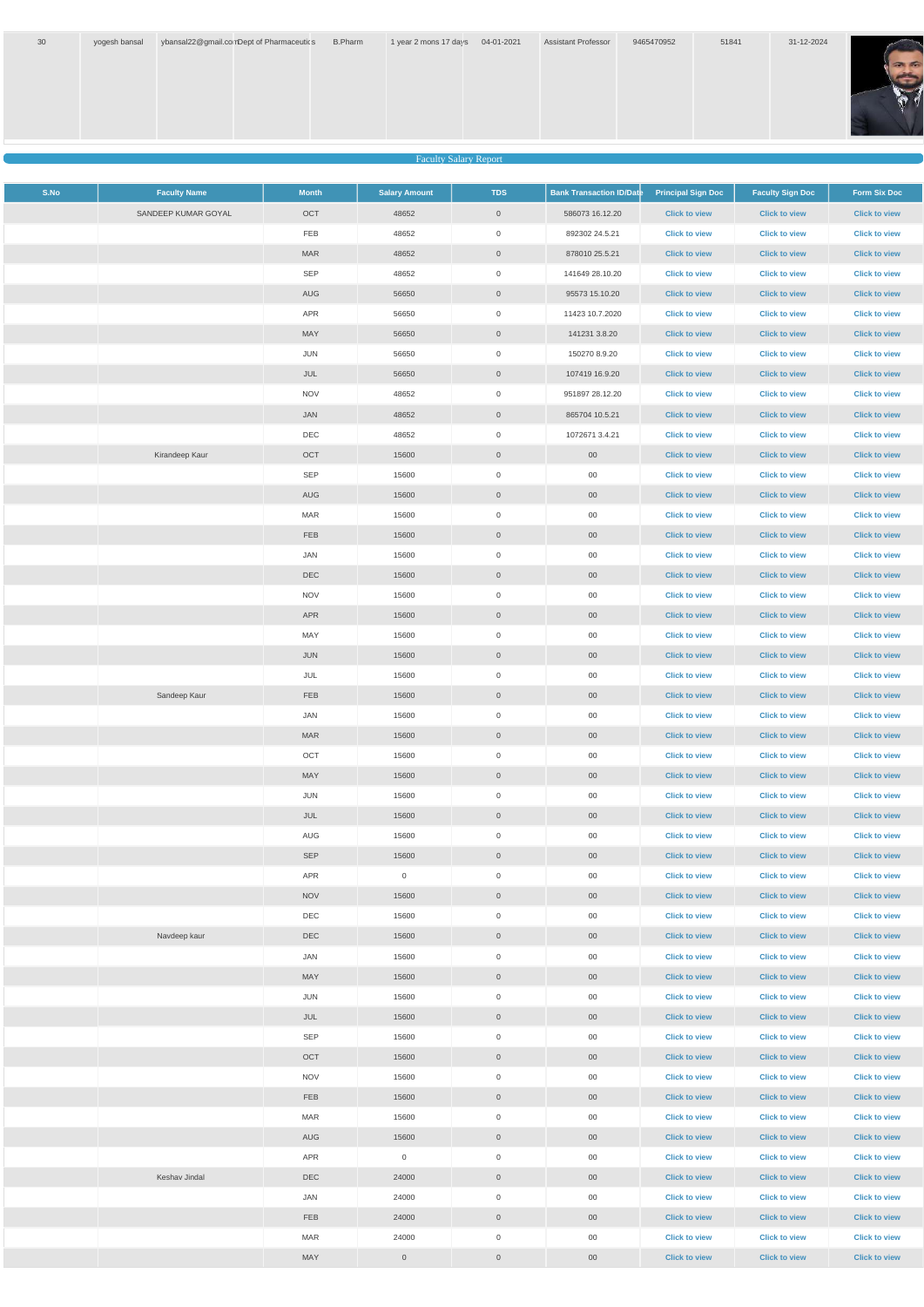|                     | APR        | $\overline{0}$ | $\overline{0}$      | $00\,$          | <b>Click to view</b> | <b>Click to view</b> | <b>Click to view</b> |
|---------------------|------------|----------------|---------------------|-----------------|----------------------|----------------------|----------------------|
|                     | JUN        | $\overline{0}$ | $\mathbf 0$         | $00\,$          | <b>Click to view</b> | <b>Click to view</b> | <b>Click to view</b> |
|                     | JUL        | $\overline{0}$ | $\overline{0}$      | 00 <sub>o</sub> | <b>Click to view</b> | <b>Click to view</b> | <b>Click to view</b> |
|                     | AUG        | $\overline{0}$ | $\mathbf 0$         | $00\,$          | <b>Click to view</b> | <b>Click to view</b> | <b>Click to view</b> |
|                     | SEP        | 24000          | $\overline{0}$      | 00 <sub>o</sub> | <b>Click to view</b> | <b>Click to view</b> | <b>Click to view</b> |
|                     | OCT        | 24000          | $\mathbf 0$         | $00\,$          | <b>Click to view</b> | <b>Click to view</b> | <b>Click to view</b> |
|                     | <b>NOV</b> | 24000          | $\overline{0}$      | 00 <sub>o</sub> | <b>Click to view</b> | <b>Click to view</b> | <b>Click to view</b> |
| simranjit kaur      | FEB        | $\overline{0}$ | $\mathbf 0$         | $00\,$          | <b>Click to view</b> | <b>Click to view</b> | <b>Click to view</b> |
|                     | APR        | $\overline{0}$ | $\overline{0}$      | $00\,$          | <b>Click to view</b> | <b>Click to view</b> | <b>Click to view</b> |
|                     | MAY        | $\overline{0}$ | $\mathbf 0$         | $00\,$          | <b>Click to view</b> | <b>Click to view</b> | <b>Click to view</b> |
|                     | JUN        | $\overline{0}$ | $\overline{0}$      | $00\,$          | <b>Click to view</b> | <b>Click to view</b> | <b>Click to view</b> |
|                     | JUL        | $\overline{0}$ | $\mathbf 0$         | $00\,$          | <b>Click to view</b> | <b>Click to view</b> | <b>Click to view</b> |
|                     | <b>AUG</b> | $\overline{0}$ | $\overline{0}$      | $00\,$          | <b>Click to view</b> | <b>Click to view</b> | <b>Click to view</b> |
|                     | <b>SEP</b> | $\overline{0}$ | $\mathbf 0$         | $00\,$          | <b>Click to view</b> | <b>Click to view</b> | <b>Click to view</b> |
|                     | OCT        | $\overline{0}$ | $\overline{0}$      | $00\,$          | <b>Click to view</b> | <b>Click to view</b> | <b>Click to view</b> |
|                     | <b>NOV</b> | $\overline{0}$ | 0                   | $00\,$          | <b>Click to view</b> | <b>Click to view</b> | <b>Click to view</b> |
|                     | <b>DEC</b> | $\overline{0}$ | $\overline{0}$      | $00\,$          | <b>Click to view</b> | <b>Click to view</b> | <b>Click to view</b> |
|                     | JAN        | $\overline{0}$ | 0                   | 00              | <b>Click to view</b> | <b>Click to view</b> | <b>Click to view</b> |
|                     | <b>MAR</b> | $\overline{0}$ | $\overline{0}$      | $00\,$          | <b>Click to view</b> | <b>Click to view</b> | <b>Click to view</b> |
| <b>HARJEET KAUR</b> | <b>NOV</b> | $\overline{0}$ | $\mathbf 0$         | $00\,$          | <b>Click to view</b> | <b>Click to view</b> | <b>Click to view</b> |
|                     | DEC        | $\overline{0}$ | $\overline{0}$      | 00 <sub>o</sub> | <b>Click to view</b> | <b>Click to view</b> | <b>Click to view</b> |
|                     | JAN        | $\overline{0}$ | 0                   | $00\,$          | <b>Click to view</b> | <b>Click to view</b> | <b>Click to view</b> |
|                     | FEB        | $\overline{0}$ | $\overline{0}$      | $00\,$          | <b>Click to view</b> | <b>Click to view</b> | <b>Click to view</b> |
|                     | <b>MAR</b> | $\overline{0}$ | $\mathbf 0$         | $00\,$          | <b>Click to view</b> | <b>Click to view</b> | <b>Click to view</b> |
|                     | OCT        | $\overline{0}$ | $\overline{0}$      | $00\,$          | <b>Click to view</b> | <b>Click to view</b> | <b>Click to view</b> |
|                     | <b>SEP</b> | $\overline{0}$ | $\boldsymbol{0}$    | $00\,$          | <b>Click to view</b> | <b>Click to view</b> | <b>Click to view</b> |
|                     | AUG        | $\overline{0}$ | $\overline{0}$      | $00\,$          | <b>Click to view</b> | <b>Click to view</b> | <b>Click to view</b> |
|                     | JUL        | $\overline{0}$ | $\mathbf 0$         | $00\,$          | <b>Click to view</b> | <b>Click to view</b> | <b>Click to view</b> |
|                     | JUN        | $\overline{0}$ | $\overline{0}$      | $00\,$          | <b>Click to view</b> | <b>Click to view</b> | <b>Click to view</b> |
|                     | MAY        | $\overline{0}$ | $\mathbf 0$         | $00\,$          | <b>Click to view</b> | <b>Click to view</b> | <b>Click to view</b> |
|                     | APR        | $\overline{0}$ | $\overline{0}$      | $00\,$          | <b>Click to view</b> | <b>Click to view</b> | <b>Click to view</b> |
| Simranjit Singh     | JAN        | $\overline{0}$ | $\mathbf 0$         | $00\,$          | <b>Click to view</b> | <b>Click to view</b> | <b>Click to view</b> |
|                     | <b>NOV</b> | $\overline{0}$ | $\overline{0}$      | $00\,$          | <b>Click to view</b> | <b>Click to view</b> | <b>Click to view</b> |
|                     | OCT        | $\overline{0}$ | $\mathbf 0$         | $00\,$          | <b>Click to view</b> | <b>Click to view</b> | <b>Click to view</b> |
|                     | <b>SEP</b> | $\overline{0}$ | $\overline{0}$      | $00\,$          | <b>Click to view</b> | <b>Click to view</b> | <b>Click to view</b> |
|                     | AUG        | $\overline{0}$ | $\mathbf 0$         | $00\,$          | <b>Click to view</b> | <b>Click to view</b> | <b>Click to view</b> |
|                     | JUL        | $\overline{0}$ | $\overline{0}$      | $00\,$          | <b>Click to view</b> | <b>Click to view</b> | <b>Click to view</b> |
|                     | JUN        | $\overline{0}$ | $\overline{0}$      | $00\,$          | <b>Click to view</b> | <b>Click to view</b> | <b>Click to view</b> |
|                     | MAY        | $\overline{0}$ | $\overline{0}$      | $00\,$          | <b>Click to view</b> | <b>Click to view</b> | <b>Click to view</b> |
|                     | APR        | $\overline{0}$ | $\overline{0}$      | $00\,$          | <b>Click to view</b> | <b>Click to view</b> | <b>Click to view</b> |
|                     | <b>MAR</b> | $\overline{0}$ | $\overline{0}$      | $00\,$          | <b>Click to view</b> | <b>Click to view</b> | <b>Click to view</b> |
|                     | FEB        | $\overline{0}$ | $\overline{0}$      | $00\,$          | <b>Click to view</b> | <b>Click to view</b> | <b>Click to view</b> |
|                     | DEC        | $\overline{0}$ | $\overline{0}$      | $00\,$          | <b>Click to view</b> | <b>Click to view</b> | <b>Click to view</b> |
| Monika              | DEC        | 34305          | $\overline{0}$      | 1072671 3.4.21  | <b>Click to view</b> | <b>Click to view</b> | <b>Click to view</b> |
|                     | JAN        | 34305          | $\overline{0}$      | 865704 10.5.21  | <b>Click to view</b> | <b>Click to view</b> | <b>Click to view</b> |
|                     | FEB        | 34305          | $\overline{0}$      | 878010 25.5.21  | <b>Click to view</b> | <b>Click to view</b> | <b>Click to view</b> |
|                     | <b>MAR</b> | 34305          | $\overline{0}$      | 892302 24.5.21  | <b>Click to view</b> | <b>Click to view</b> | <b>Click to view</b> |
|                     | APR        | 33525          | $\mathbf 0$         | 11423 10.7.20   | <b>Click to view</b> | <b>Click to view</b> | <b>Click to view</b> |
|                     | MAY        | 33525          | $\overline{0}$      | 141231 31.8.20  | <b>Click to view</b> | <b>Click to view</b> | <b>Click to view</b> |
|                     | JUN        | 33525          | $\mathbf 0$         | 150270 8.9.20   | <b>Click to view</b> | <b>Click to view</b> | <b>Click to view</b> |
|                     | JUL        | 33525          | $\overline{0}$      | 107419 16.9.20  | <b>Click to view</b> | <b>Click to view</b> | <b>Click to view</b> |
|                     | AUG        | 33525          | $\mathsf{O}\xspace$ | 95573 15.10.20  | <b>Click to view</b> | <b>Click to view</b> | <b>Click to view</b> |
|                     | SEP        | 34305          | $\overline{0}$      | 141649 28.10.20 | <b>Click to view</b> | <b>Click to view</b> | <b>Click to view</b> |
|                     | OCT        | 34305          | $\overline{0}$      | 586073 16.12.20 | <b>Click to view</b> | <b>Click to view</b> | <b>Click to view</b> |
|                     | <b>NOV</b> | 34305          | $\overline{0}$      | 951897 28.12.20 | <b>Click to view</b> | <b>Click to view</b> | <b>Click to view</b> |
| jaspreet kaur       | <b>NOV</b> | 14762          | $\overline{0}$      | 951897 28.12.20 | <b>Click to view</b> | <b>Click to view</b> | <b>Click to view</b> |
|                     | APR        | 14158          | $\overline{0}$      | 114239 10.7.20  | <b>Click to view</b> | <b>Click to view</b> | <b>Click to view</b> |
|                     | MAY        | 14158          | $\overline{0}$      | 141231 31.8.20  | <b>Click to view</b> | <b>Click to view</b> | <b>Click to view</b> |
|                     | JUN        | 14158          | $\overline{0}$      | 150270 8.9.20   | <b>Click to view</b> | <b>Click to view</b> | <b>Click to view</b> |
|                     | JUL        | 14158          | $\overline{0}$      | 107419 16.9.20  | <b>Click to view</b> | <b>Click to view</b> | <b>Click to view</b> |
|                     | AUG        | 14158          | $\overline{0}$      | 95573 15.10.20  | <b>Click to view</b> | <b>Click to view</b> | <b>Click to view</b> |
|                     |            |                |                     |                 |                      |                      |                      |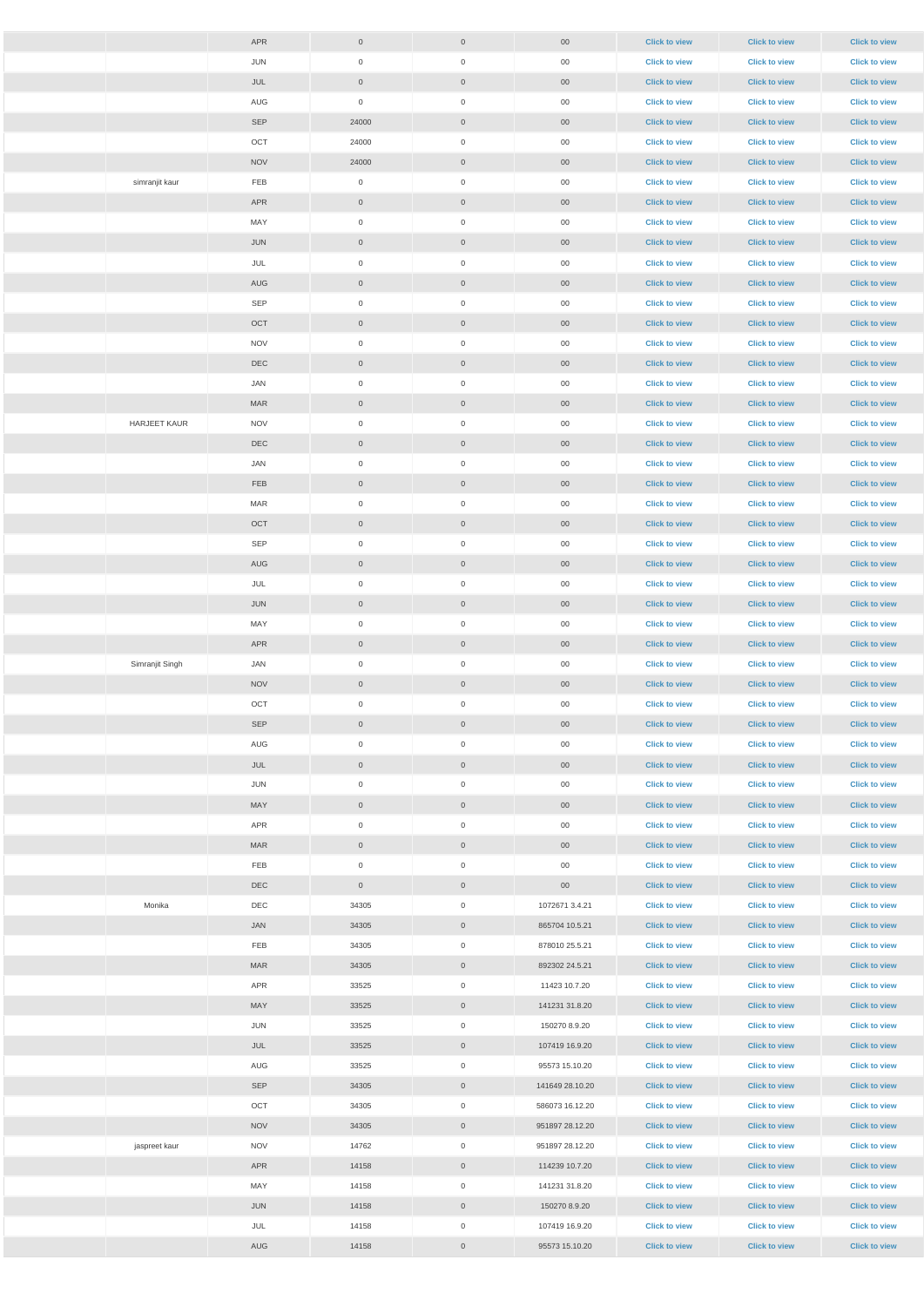|                      | <b>DEC</b> | 14762          | $\overline{0}$                   | 1072671 3.4.21            | <b>Click to view</b>                         | <b>Click to view</b>                         | <b>Click to view</b>                         |
|----------------------|------------|----------------|----------------------------------|---------------------------|----------------------------------------------|----------------------------------------------|----------------------------------------------|
|                      | FEB        | 14762          | $\overline{0}$                   | 878010 25.5.21            | <b>Click to view</b>                         | <b>Click to view</b>                         | <b>Click to view</b>                         |
|                      | <b>MAR</b> | 14762          | $\overline{0}$                   | 892302 24.5.21            | <b>Click to view</b>                         | <b>Click to view</b>                         | <b>Click to view</b>                         |
|                      | SEP        | 14762          | $\overline{0}$                   | 141649 28.10.20           | <b>Click to view</b>                         | <b>Click to view</b>                         | <b>Click to view</b>                         |
|                      | OCT        | 14762          | $\overline{0}$                   | 586073 16.12.20           | <b>Click to view</b>                         | <b>Click to view</b>                         | <b>Click to view</b>                         |
|                      | JAN        | 14762          | $\overline{0}$                   | 865704 10.5.21            | <b>Click to view</b>                         | <b>Click to view</b>                         | <b>Click to view</b>                         |
| Kiran Bala           | MAY        | 28205          | $\overline{0}$                   | 141231 31.8.20            | <b>Click to view</b>                         | <b>Click to view</b>                         | <b>Click to view</b>                         |
|                      | JUL        | 28205          | $\overline{0}$                   | 10719 16.9.20             | <b>Click to view</b>                         | <b>Click to view</b>                         | <b>Click to view</b>                         |
|                      | AUG        | 28205          | $\overline{0}$                   | 95573 15.10.20            | <b>Click to view</b>                         | <b>Click to view</b>                         | <b>Click to view</b>                         |
|                      | SEP        | 28985          | $\overline{0}$                   | 141649 28.10.20           | <b>Click to view</b>                         | <b>Click to view</b>                         | <b>Click to view</b>                         |
|                      | OCT        | 28985          | $\overline{0}$                   | 586073 16.12.20           | <b>Click to view</b>                         | <b>Click to view</b>                         | <b>Click to view</b>                         |
|                      | <b>NOV</b> | 28985          | $\overline{0}$                   | 951897 28.12.20           | <b>Click to view</b>                         | <b>Click to view</b>                         | <b>Click to view</b>                         |
|                      | DEC        | 28985          | $\overline{0}$                   | 1072671 3.4.21            | <b>Click to view</b>                         | <b>Click to view</b>                         | <b>Click to view</b>                         |
|                      | JAN        | 28985          | $\overline{0}$                   | 865704 10.5.21            | <b>Click to view</b>                         | <b>Click to view</b>                         | <b>Click to view</b>                         |
|                      | <b>FEB</b> | 28985          | $\overline{0}$                   | 878010 25.5.21            | <b>Click to view</b>                         | <b>Click to view</b>                         | <b>Click to view</b>                         |
|                      | <b>MAR</b> | 28985          | $\overline{0}$                   | 892302 24.5.21            | <b>Click to view</b>                         | <b>Click to view</b>                         | <b>Click to view</b>                         |
|                      | <b>APR</b> | 28205          | $\overline{0}$                   | 114239 10.7.20            | <b>Click to view</b>                         | <b>Click to view</b>                         | <b>Click to view</b>                         |
|                      | JUN        | 28205          | $\overline{0}$                   | 150270 8.9.20             | <b>Click to view</b>                         | <b>Click to view</b>                         | <b>Click to view</b>                         |
| <b>Gurpreet Kaur</b> | JAN        | 43675          | $\overline{0}$                   | 865704 10.5.21            | <b>Click to view</b>                         | <b>Click to view</b>                         | <b>Click to view</b>                         |
|                      | APR        | 42895          | $\overline{0}$                   | 114239 10.7.20            | <b>Click to view</b>                         | <b>Click to view</b>                         | <b>Click to view</b>                         |
|                      | MAY        | 42895          | $\overline{0}$                   | 141231 31.8.20            | <b>Click to view</b>                         | <b>Click to view</b>                         | <b>Click to view</b>                         |
|                      | JUN        | 42895          | $\overline{0}$                   | 150270 8.9.20             | <b>Click to view</b>                         | <b>Click to view</b>                         | <b>Click to view</b>                         |
|                      | SEP        | 43675          | $\overline{0}$                   | 141649 28.10.20           | <b>Click to view</b>                         | <b>Click to view</b>                         | <b>Click to view</b>                         |
|                      | <b>NOV</b> | 43675          | $\overline{0}$                   | 951897 28.12.20           | <b>Click to view</b>                         | <b>Click to view</b>                         | <b>Click to view</b>                         |
|                      | <b>MAR</b> | 43675          | $\overline{0}$                   | 892302 24.5.21            | <b>Click to view</b>                         | <b>Click to view</b>                         | <b>Click to view</b>                         |
|                      | AUG        | 42895          | $\overline{0}$                   | 95573 15.10.20            | <b>Click to view</b>                         | <b>Click to view</b>                         | <b>Click to view</b>                         |
|                      | JUL        | 42895          | $\overline{0}$                   | 107419 16.9.20            | <b>Click to view</b>                         | <b>Click to view</b>                         | <b>Click to view</b>                         |
|                      | OCT        | 43675          | $\overline{0}$                   | 586073 16.12.20           | <b>Click to view</b>                         | <b>Click to view</b>                         | <b>Click to view</b>                         |
|                      | FEB        | 43675          | $\overline{0}$                   | 878010 25.5.21            | <b>Click to view</b>                         | <b>Click to view</b>                         | <b>Click to view</b>                         |
|                      | DEC        | 43675          | $\overline{0}$                   | 1072671 3.4.21            | <b>Click to view</b>                         | <b>Click to view</b>                         | <b>Click to view</b>                         |
| Sunita Rani          | JAN        | 21600          | $\overline{0}$                   | 00 <sub>o</sub>           | <b>Click to view</b>                         | <b>Click to view</b>                         | <b>Click to view</b>                         |
|                      | MAY        | 21600          | $\overline{0}$                   | $00\,$                    | <b>Click to view</b>                         | <b>Click to view</b>                         | <b>Click to view</b>                         |
|                      | <b>MAR</b> | 21600          | $\overline{0}$                   | $00\,$                    | <b>Click to view</b>                         | <b>Click to view</b>                         | <b>Click to view</b>                         |
|                      | FEB        | 21600          | $\overline{0}$                   | $00\,$                    | <b>Click to view</b>                         | <b>Click to view</b>                         | <b>Click to view</b>                         |
|                      | JUL        | 21600          | $\overline{0}$                   | $00\,$                    | <b>Click to view</b>                         | <b>Click to view</b>                         | <b>Click to view</b>                         |
|                      | APR        | 21600          | $\overline{0}$                   | $00\,$                    | <b>Click to view</b>                         | <b>Click to view</b>                         | <b>Click to view</b>                         |
|                      | <b>DEC</b> | 21600          | $\overline{0}$                   | $00\,$                    | <b>Click to view</b>                         | <b>Click to view</b>                         | <b>Click to view</b>                         |
|                      | <b>NOV</b> | 21600          | $\overline{0}$                   | $00\,$                    | <b>Click to view</b>                         | <b>Click to view</b>                         | <b>Click to view</b>                         |
|                      | OCT<br>SEP | 21600          | $\overline{0}$                   | $00\,$                    | <b>Click to view</b>                         | <b>Click to view</b>                         | <b>Click to view</b>                         |
|                      | AUG        | 21600<br>21600 | $\overline{0}$<br>$\overline{0}$ | $00\,$<br>00 <sub>o</sub> | <b>Click to view</b><br><b>Click to view</b> | <b>Click to view</b><br><b>Click to view</b> | <b>Click to view</b><br><b>Click to view</b> |
|                      | JUN        | 21600          | $\overline{0}$                   | $00\,$                    | <b>Click to view</b>                         | <b>Click to view</b>                         | <b>Click to view</b>                         |
| Swikriti             | <b>MAR</b> | 20862          | $\overline{0}$                   | 892302 24.5.21            | <b>Click to view</b>                         | <b>Click to view</b>                         | <b>Click to view</b>                         |
|                      | MAY        | 20258          | $\overline{0}$                   | 141231 31.8.20            | <b>Click to view</b>                         | <b>Click to view</b>                         | <b>Click to view</b>                         |
|                      | JUN        | 20258          | $\overline{0}$                   | 150270 8.9.20             | <b>Click to view</b>                         | <b>Click to view</b>                         | <b>Click to view</b>                         |
|                      | JUL        | 20258          | $\overline{0}$                   | 107419 16.9.20            | <b>Click to view</b>                         | <b>Click to view</b>                         | <b>Click to view</b>                         |
|                      | AUG        | 20258          | $\overline{0}$                   | 95573 15.10.20            | <b>Click to view</b>                         | <b>Click to view</b>                         | <b>Click to view</b>                         |
|                      | SEP        | 20862          | $\overline{0}$                   | 141649 28.10.20           | <b>Click to view</b>                         | <b>Click to view</b>                         | <b>Click to view</b>                         |
|                      | OCT        | 20862          | $\overline{0}$                   | 586073 16.12.20           | <b>Click to view</b>                         | <b>Click to view</b>                         | <b>Click to view</b>                         |
|                      | <b>NOV</b> | 20862          | $\mathsf{O}\xspace$              | 951897 28.12.20           | <b>Click to view</b>                         | <b>Click to view</b>                         | <b>Click to view</b>                         |
|                      | DEC        | 20862          | $\mathbf 0$                      | 1072671 3.4.21            | <b>Click to view</b>                         | <b>Click to view</b>                         | <b>Click to view</b>                         |
|                      | JAN        | 20862          | $\overline{0}$                   | 865704 10.5.21            | <b>Click to view</b>                         | <b>Click to view</b>                         | <b>Click to view</b>                         |
|                      | FEB        | 20862          | $\overline{0}$                   | 878010 25.5.21            | <b>Click to view</b>                         | <b>Click to view</b>                         | <b>Click to view</b>                         |
|                      | APR        | 20258          | $\overline{0}$                   | 114239 10.7.20            | <b>Click to view</b>                         | <b>Click to view</b>                         | <b>Click to view</b>                         |
| <b>RAMAN SINGLA</b>  | <b>MAR</b> | 47400          | $\overline{0}$                   | $00\,$                    | <b>Click to view</b>                         | <b>Click to view</b>                         | <b>Click to view</b>                         |
|                      | AUG        | 47400          | $\overline{0}$                   | $00\,$                    | <b>Click to view</b>                         | <b>Click to view</b>                         | <b>Click to view</b>                         |
|                      | APR        | 47400          | $\overline{0}$                   | $00\,$                    | <b>Click to view</b>                         | <b>Click to view</b>                         | <b>Click to view</b>                         |
|                      | MAY        | 47400          | $\overline{0}$                   | $00\,$                    | <b>Click to view</b>                         | <b>Click to view</b>                         | <b>Click to view</b>                         |
|                      | JUN        | 47400          | $\overline{0}$                   | $00\,$                    | <b>Click to view</b>                         | <b>Click to view</b>                         | <b>Click to view</b>                         |
|                      | JUL        | 47400          | $\overline{0}$                   | 00                        | <b>Click to view</b>                         | <b>Click to view</b>                         | <b>Click to view</b>                         |
|                      | SEP        | 47400          | $\overline{0}$                   | $00\,$                    | <b>Click to view</b>                         | <b>Click to view</b>                         | <b>Click to view</b>                         |
|                      |            |                |                                  |                           |                                              |                                              |                                              |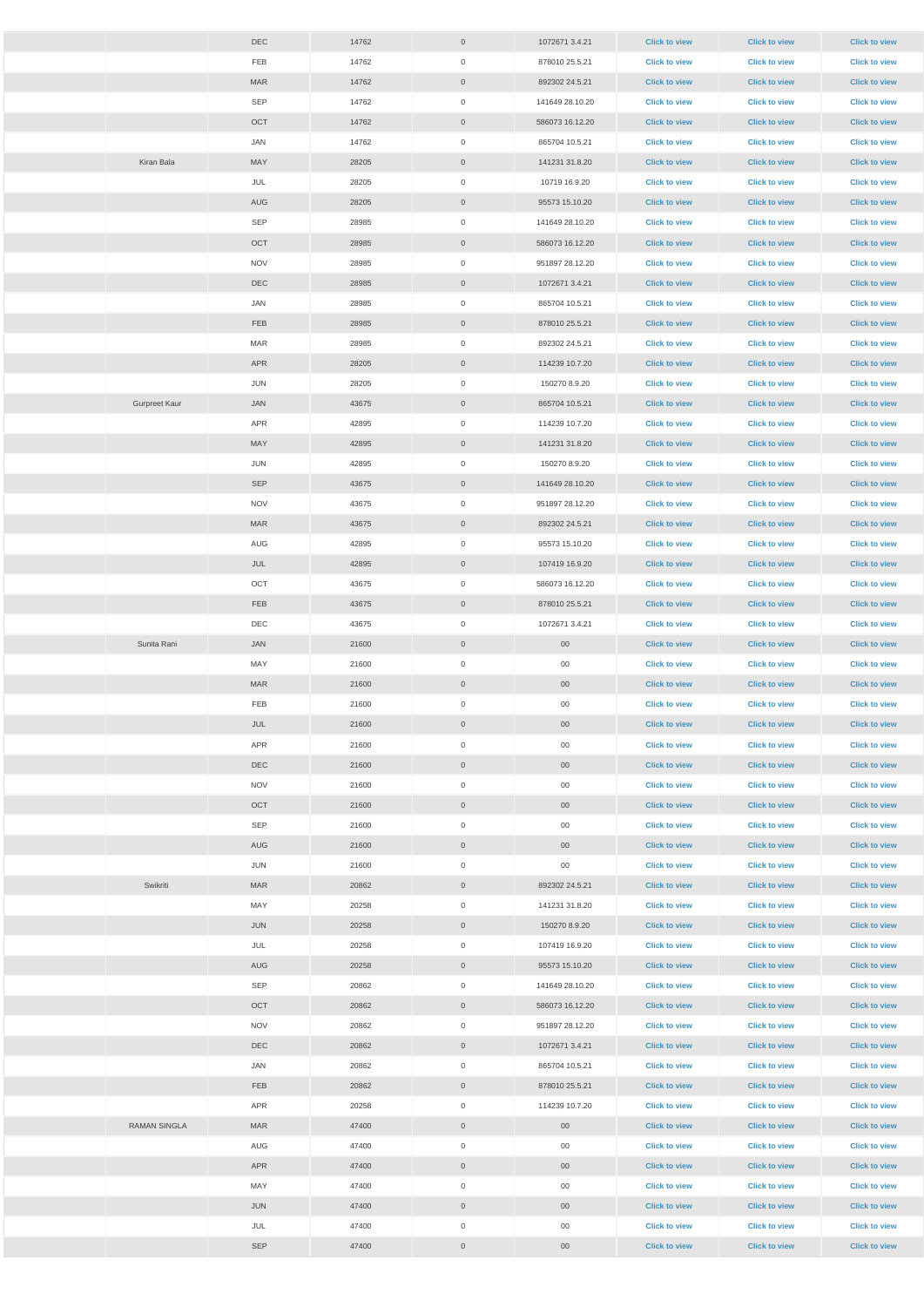|                     | OCT        | 47400               | $\overline{0}$      | $00\,$          | <b>Click to view</b> | <b>Click to view</b> | <b>Click to view</b> |
|---------------------|------------|---------------------|---------------------|-----------------|----------------------|----------------------|----------------------|
|                     | <b>NOV</b> | 47400               | $\overline{0}$      | 00              | <b>Click to view</b> | <b>Click to view</b> | <b>Click to view</b> |
|                     | DEC        | 47400               | $\overline{0}$      | $00\,$          | <b>Click to view</b> | <b>Click to view</b> | <b>Click to view</b> |
|                     | JAN        | 47400               | $\overline{0}$      | 00              | <b>Click to view</b> | <b>Click to view</b> | <b>Click to view</b> |
|                     | FEB        | 47400               | $\overline{0}$      | 00 <sub>o</sub> | <b>Click to view</b> | <b>Click to view</b> | <b>Click to view</b> |
| Jaspal Singh        | SEP        | 20700               | $\overline{0}$      | 00              | <b>Click to view</b> | <b>Click to view</b> | <b>Click to view</b> |
|                     | JUL        | 20700               | $\overline{0}$      | $00\,$          | <b>Click to view</b> | <b>Click to view</b> | <b>Click to view</b> |
|                     | APR        | 20700               | $\overline{0}$      | 00              | <b>Click to view</b> | <b>Click to view</b> | <b>Click to view</b> |
|                     | MAY        | 20700               | $\overline{0}$      | $00\,$          | <b>Click to view</b> | <b>Click to view</b> | <b>Click to view</b> |
|                     | JUN        | 20700               | $\overline{0}$      | $00\,$          | <b>Click to view</b> | <b>Click to view</b> | <b>Click to view</b> |
|                     | AUG        | 20700               | $\overline{0}$      | $00\,$          | <b>Click to view</b> | <b>Click to view</b> | <b>Click to view</b> |
|                     | OCT        | 20700               | $\mathsf{O}\xspace$ | 00              | <b>Click to view</b> | <b>Click to view</b> | <b>Click to view</b> |
|                     | <b>NOV</b> | 20700               | $\overline{0}$      | $00\,$          | <b>Click to view</b> | <b>Click to view</b> | <b>Click to view</b> |
|                     | DEC        | 20700               | $\overline{0}$      | 00              | <b>Click to view</b> | <b>Click to view</b> | <b>Click to view</b> |
|                     | JAN        | 20700               | $\overline{0}$      | $00\,$          | <b>Click to view</b> | <b>Click to view</b> | <b>Click to view</b> |
|                     | FEB        | 20700               | $\overline{0}$      | 00              | <b>Click to view</b> | <b>Click to view</b> | <b>Click to view</b> |
|                     | MAR        | 20700               | $\overline{0}$      | $00\,$          | <b>Click to view</b> | <b>Click to view</b> | <b>Click to view</b> |
| MANDER HARMEET KAUR | FEB        | 20700               | $\overline{0}$      | 00              | <b>Click to view</b> | <b>Click to view</b> | <b>Click to view</b> |
|                     | AUG        | 20700               | $\overline{0}$      | $00\,$          | <b>Click to view</b> | <b>Click to view</b> | <b>Click to view</b> |
|                     | SEP        | 20700               | $\overline{0}$      | 00              | <b>Click to view</b> | <b>Click to view</b> | <b>Click to view</b> |
|                     | OCT        | 20700               | $\overline{0}$      | $00\,$          | <b>Click to view</b> | <b>Click to view</b> | <b>Click to view</b> |
|                     | <b>NOV</b> | 20700               | $\overline{0}$      | 00              | <b>Click to view</b> | <b>Click to view</b> | <b>Click to view</b> |
|                     | DEC        | 20700               | $\overline{0}$      | $00\,$          | <b>Click to view</b> | <b>Click to view</b> | <b>Click to view</b> |
|                     | JUN        | 20700               | $\overline{0}$      | $00\,$          | <b>Click to view</b> | <b>Click to view</b> | <b>Click to view</b> |
|                     | JUL        | 20700               | $\overline{0}$      | 00 <sub>o</sub> | <b>Click to view</b> | <b>Click to view</b> | <b>Click to view</b> |
|                     | MAY        | 20700               | $\mathsf{O}\xspace$ | 00              | <b>Click to view</b> | <b>Click to view</b> | <b>Click to view</b> |
|                     | APR        | 20700               | $\overline{0}$      | $00\,$          | <b>Click to view</b> | <b>Click to view</b> | <b>Click to view</b> |
|                     | MAR        | 20700               | $\overline{0}$      | 00              | <b>Click to view</b> | <b>Click to view</b> | <b>Click to view</b> |
|                     | JAN        | 20700               | $\overline{0}$      | $00\,$          | <b>Click to view</b> | <b>Click to view</b> | <b>Click to view</b> |
| KAMALJEET KAUR      | <b>NOV</b> | 12000               | $\overline{0}$      | $00\,$          | <b>Click to view</b> | <b>Click to view</b> | <b>Click to view</b> |
|                     | APR        | 12000               | $\overline{0}$      | $00\,$          | <b>Click to view</b> | <b>Click to view</b> | <b>Click to view</b> |
|                     | MAY        | 12000               | $\overline{0}$      | $00\,$          | <b>Click to view</b> | <b>Click to view</b> | <b>Click to view</b> |
|                     | JUN        | 12000               | $\overline{0}$      | $00\,$          | <b>Click to view</b> | <b>Click to view</b> | <b>Click to view</b> |
|                     | JUL        | 12000               | $\overline{0}$      | 00              | <b>Click to view</b> | <b>Click to view</b> | <b>Click to view</b> |
|                     | AUG        | 12000               | $\overline{0}$      | $00\,$          | <b>Click to view</b> | <b>Click to view</b> | <b>Click to view</b> |
|                     | SEP        | 12000               | $\overline{0}$      | 00              | <b>Click to view</b> | <b>Click to view</b> | <b>Click to view</b> |
|                     | OCT        | 12000               | $\overline{0}$      | $00\,$          | <b>Click to view</b> | <b>Click to view</b> | <b>Click to view</b> |
|                     | DEC        | 12000               | $\overline{0}$      | $00\,$          | <b>Click to view</b> | <b>Click to view</b> | <b>Click to view</b> |
|                     | JAN        | 12000               | $\overline{0}$      | $00\,$          | <b>Click to view</b> | <b>Click to view</b> | <b>Click to view</b> |
|                     | FEB        | 12000               | $\overline{0}$      | 00              | <b>Click to view</b> | <b>Click to view</b> | <b>Click to view</b> |
|                     | <b>MAR</b> | 12000               | $\overline{0}$      | $00\,$          | <b>Click to view</b> | <b>Click to view</b> | <b>Click to view</b> |
| sandeep singh       | <b>NOV</b> | $\overline{0}$      | $\overline{0}$      | $00\,$          | <b>Click to view</b> | <b>Click to view</b> | <b>Click to view</b> |
|                     | <b>MAR</b> | $\overline{0}$      | $\overline{0}$      | $00\,$          | <b>Click to view</b> | <b>Click to view</b> | <b>Click to view</b> |
|                     | APR        | $\overline{0}$      | $\overline{0}$      | 00              | <b>Click to view</b> | <b>Click to view</b> | <b>Click to view</b> |
|                     | DEC        | $\overline{0}$      | $\overline{0}$      | $00\,$          | <b>Click to view</b> | <b>Click to view</b> | <b>Click to view</b> |
|                     | JAN        | $\overline{0}$      | $\overline{0}$      | $00\,$          | <b>Click to view</b> | <b>Click to view</b> | <b>Click to view</b> |
|                     | FEB        | $\overline{0}$      | $\overline{0}$      | $00\,$          | <b>Click to view</b> | <b>Click to view</b> | <b>Click to view</b> |
|                     | MAY        | $\overline{0}$      | $\overline{0}$      | 00              | <b>Click to view</b> | <b>Click to view</b> | <b>Click to view</b> |
|                     | JUN        | $\overline{0}$      | $\overline{0}$      | $00\,$          | <b>Click to view</b> | <b>Click to view</b> | <b>Click to view</b> |
|                     | JUL        | $\overline{0}$      | $\overline{0}$      | $00\,$          | <b>Click to view</b> | <b>Click to view</b> | <b>Click to view</b> |
|                     | AUG        | $\overline{0}$      | $\sqrt{0}$          | $00\,$          | <b>Click to view</b> | <b>Click to view</b> | <b>Click to view</b> |
|                     | SEP        | $\mathsf{O}\xspace$ | $\overline{0}$      | $00\,$          | <b>Click to view</b> | <b>Click to view</b> | <b>Click to view</b> |
|                     | OCT        | $\overline{0}$      | $\overline{0}$      | $00\,$          | <b>Click to view</b> | <b>Click to view</b> | <b>Click to view</b> |
| JASLEEN KAUR        | AUG        | 12000               | $\overline{0}$      | $00\,$          | <b>Click to view</b> | <b>Click to view</b> | <b>Click to view</b> |
|                     | <b>FEB</b> | 12000               | $\overline{0}$      | $00\,$          | <b>Click to view</b> | <b>Click to view</b> | <b>Click to view</b> |
|                     | <b>NOV</b> | 12000               | $\overline{0}$      | $00\,$          | <b>Click to view</b> | <b>Click to view</b> | <b>Click to view</b> |
|                     | SEP        | 12000               | $\overline{0}$      | $00\,$          | <b>Click to view</b> | <b>Click to view</b> | <b>Click to view</b> |
|                     | DEC        | 12000               | $\overline{0}$      | 00              | <b>Click to view</b> | <b>Click to view</b> | <b>Click to view</b> |
|                     | JAN        | 12000               | $\overline{0}$      | $00\,$          | <b>Click to view</b> | <b>Click to view</b> | <b>Click to view</b> |
|                     | OCT        | 12000               | $\overline{0}$      | $00\,$          | <b>Click to view</b> | <b>Click to view</b> | <b>Click to view</b> |
|                     | MAR        | 12000               | $\overline{0}$      | $00\,$          | <b>Click to view</b> | <b>Click to view</b> | <b>Click to view</b> |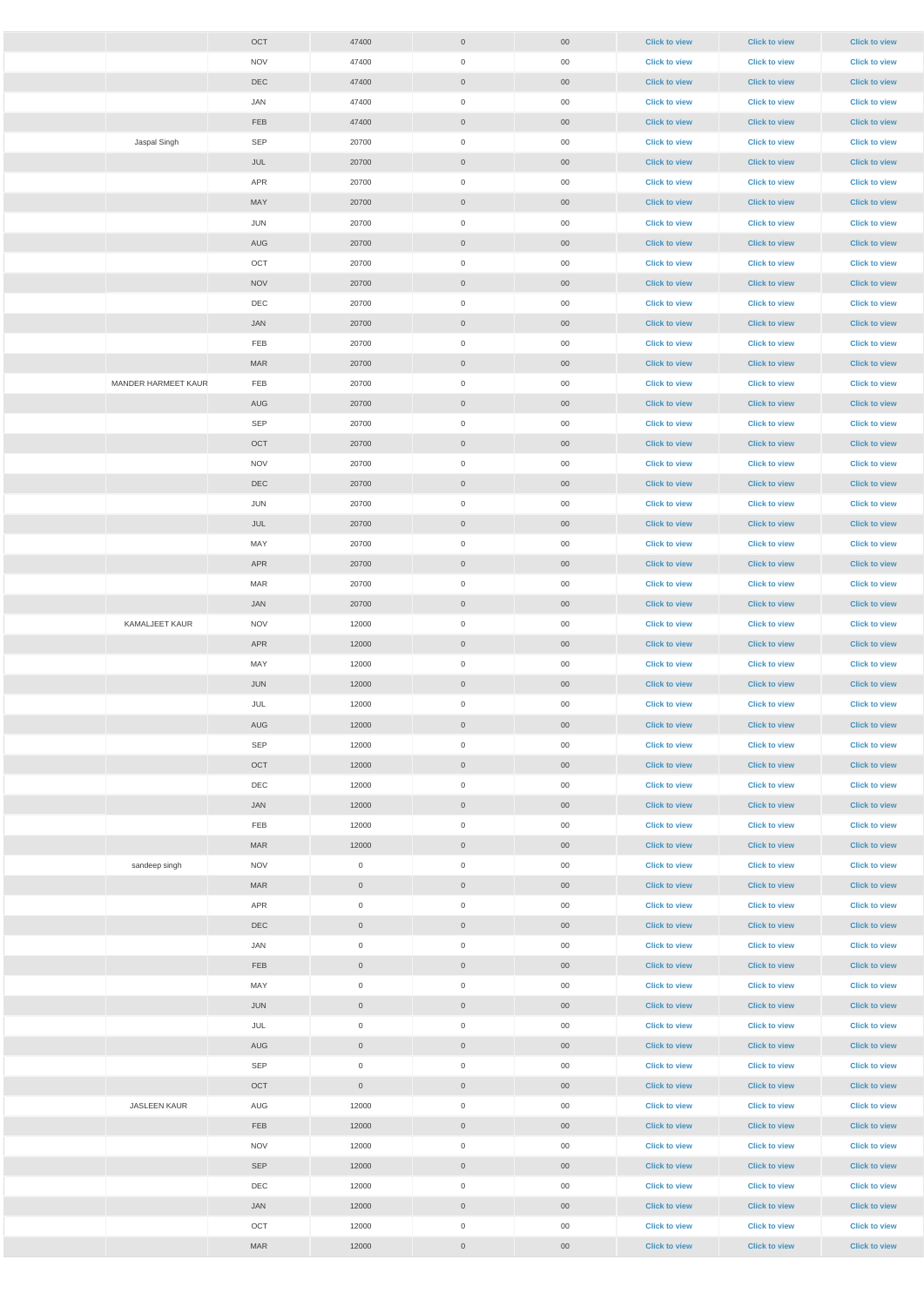|                   | APR        | 12000               | $\overline{0}$      | $00\,$          | <b>Click to view</b> | <b>Click to view</b> | <b>Click to view</b> |
|-------------------|------------|---------------------|---------------------|-----------------|----------------------|----------------------|----------------------|
|                   | MAY        | 12000               | $\boldsymbol{0}$    | $00\,$          | <b>Click to view</b> | <b>Click to view</b> | <b>Click to view</b> |
|                   | JUN        | 12000               | $\overline{0}$      | 00 <sub>o</sub> | <b>Click to view</b> | <b>Click to view</b> | <b>Click to view</b> |
|                   | JUL        | 12000               | $\overline{0}$      | $00\,$          | <b>Click to view</b> | <b>Click to view</b> | <b>Click to view</b> |
| PANKAJ GHAIYE     | SEP        | $\overline{0}$      | $\overline{0}$      | $00\,$          | <b>Click to view</b> | <b>Click to view</b> | <b>Click to view</b> |
|                   | <b>NOV</b> | $\mathsf{O}\xspace$ | $\boldsymbol{0}$    | $00\,$          | <b>Click to view</b> | <b>Click to view</b> | <b>Click to view</b> |
|                   | DEC        | $\overline{0}$      | $\overline{0}$      | $00\,$          | <b>Click to view</b> | <b>Click to view</b> | <b>Click to view</b> |
|                   | JAN        | $\overline{0}$      | $\overline{0}$      | $00\,$          | <b>Click to view</b> | <b>Click to view</b> | <b>Click to view</b> |
|                   | <b>MAR</b> | $\overline{0}$      | $\overline{0}$      | $00\,$          | <b>Click to view</b> | <b>Click to view</b> | <b>Click to view</b> |
|                   | FEB        | $\mathsf{O}\xspace$ | $\boldsymbol{0}$    | $00\,$          | <b>Click to view</b> | <b>Click to view</b> | <b>Click to view</b> |
|                   | APR        | $\overline{0}$      | $\overline{0}$      | $00\,$          | <b>Click to view</b> | <b>Click to view</b> | <b>Click to view</b> |
|                   | MAY        | $\overline{0}$      | $\overline{0}$      | $00\,$          | <b>Click to view</b> | <b>Click to view</b> | <b>Click to view</b> |
|                   | JUN        | $\overline{0}$      | $\overline{0}$      | $00\,$          | <b>Click to view</b> | <b>Click to view</b> | <b>Click to view</b> |
|                   | JUL        | $\overline{0}$      | $\overline{0}$      | $00\,$          | <b>Click to view</b> | <b>Click to view</b> | <b>Click to view</b> |
|                   | AUG        | $\overline{0}$      | $\overline{0}$      | $00\,$          | <b>Click to view</b> | <b>Click to view</b> | <b>Click to view</b> |
|                   | OCT        | $\overline{0}$      | $\overline{0}$      | $00\,$          | <b>Click to view</b> | <b>Click to view</b> | <b>Click to view</b> |
| AMANINDER KAUR    | <b>MAR</b> | 20700               | $\overline{0}$      | $00\,$          | <b>Click to view</b> | <b>Click to view</b> | <b>Click to view</b> |
|                   | FEB        | 20700               | $\overline{0}$      | $00\,$          | <b>Click to view</b> | <b>Click to view</b> | <b>Click to view</b> |
|                   | JAN        | 20700               | $\overline{0}$      | $00\,$          | <b>Click to view</b> | <b>Click to view</b> | <b>Click to view</b> |
|                   | DEC        | 20700               | $\overline{0}$      | $00\,$          | <b>Click to view</b> | <b>Click to view</b> | <b>Click to view</b> |
|                   | <b>NOV</b> | 20700               | $\overline{0}$      | $00\,$          | <b>Click to view</b> | <b>Click to view</b> | <b>Click to view</b> |
|                   | OCT        | 20700               | $\overline{0}$      | $00\,$          | <b>Click to view</b> | <b>Click to view</b> | <b>Click to view</b> |
|                   | SEP        | 20700               | $\overline{0}$      | 00 <sub>o</sub> | <b>Click to view</b> | <b>Click to view</b> | <b>Click to view</b> |
|                   | AUG        | 20700               | $\boldsymbol{0}$    | $00\,$          | <b>Click to view</b> | <b>Click to view</b> | <b>Click to view</b> |
|                   | JUL        | 20700               | $\overline{0}$      | $00\,$          | <b>Click to view</b> | <b>Click to view</b> | <b>Click to view</b> |
|                   | JUN        | 20700               | $\boldsymbol{0}$    | $00\,$          | <b>Click to view</b> | <b>Click to view</b> | <b>Click to view</b> |
|                   | MAY        | 20700               | $\overline{0}$      | $00\,$          | <b>Click to view</b> | <b>Click to view</b> | <b>Click to view</b> |
|                   | APR        | 20700               | $\overline{0}$      | $00\,$          | <b>Click to view</b> | <b>Click to view</b> | <b>Click to view</b> |
| NAVDEEP SINGH     | JAN        | $\overline{0}$      | $\overline{0}$      | $00\,$          | <b>Click to view</b> | <b>Click to view</b> | <b>Click to view</b> |
|                   | FEB        | $\overline{0}$      | $\overline{0}$      | $00\,$          | <b>Click to view</b> | <b>Click to view</b> | <b>Click to view</b> |
|                   | <b>MAR</b> | $\overline{0}$      | $\overline{0}$      | $00\,$          | <b>Click to view</b> | <b>Click to view</b> | <b>Click to view</b> |
|                   | APR        | $\overline{0}$      | $\boldsymbol{0}$    | $00\,$          | <b>Click to view</b> | <b>Click to view</b> | <b>Click to view</b> |
|                   | <b>MAY</b> | $\overline{0}$      | $\overline{0}$      | $00\,$          | <b>Click to view</b> | <b>Click to view</b> | <b>Click to view</b> |
|                   | JUN        | $\overline{0}$      | $\overline{0}$      | $00\,$          | <b>Click to view</b> | <b>Click to view</b> | <b>Click to view</b> |
|                   | JUL        | $\overline{0}$      | $\overline{0}$      | $00\,$          | <b>Click to view</b> | <b>Click to view</b> | <b>Click to view</b> |
|                   | AUG        | $\overline{0}$      | $\overline{0}$      | $00\,$          | <b>Click to view</b> | <b>Click to view</b> | <b>Click to view</b> |
|                   | SEP        | $\overline{0}$      | $\overline{0}$      | $00\,$          | <b>Click to view</b> | <b>Click to view</b> | <b>Click to view</b> |
|                   | OCT        | $\overline{0}$      | $\overline{0}$      | $00\,$          | <b>Click to view</b> | <b>Click to view</b> | <b>Click to view</b> |
|                   | <b>NOV</b> | $\overline{0}$      | $\overline{0}$      | $00\,$          | <b>Click to view</b> | <b>Click to view</b> | <b>Click to view</b> |
|                   | DEC        | $\overline{0}$      | $\overline{0}$      | $00\,$          | <b>Click to view</b> | <b>Click to view</b> | <b>Click to view</b> |
| ASHISH KUMAR GARG | OCT        | $\overline{0}$      | $\overline{0}$      | $00\,$          | <b>Click to view</b> | <b>Click to view</b> | <b>Click to view</b> |
|                   | APR        | $\overline{0}$      | $\overline{0}$      | 00              | <b>Click to view</b> | <b>Click to view</b> | <b>Click to view</b> |
|                   | MAY        | $\overline{0}$      | $\overline{0}$      | $00\,$          | <b>Click to view</b> | <b>Click to view</b> | <b>Click to view</b> |
|                   | JUN        | $\overline{0}$      | $\overline{0}$      | $00\,$          | <b>Click to view</b> | <b>Click to view</b> | <b>Click to view</b> |
|                   | JUL        | $\overline{0}$      | $\overline{0}$      | 00 <sub>o</sub> | <b>Click to view</b> | <b>Click to view</b> | <b>Click to view</b> |
|                   | AUG        | $\overline{0}$      | $\overline{0}$      | $00\,$          | <b>Click to view</b> | <b>Click to view</b> | <b>Click to view</b> |
|                   | SEP        | $\overline{0}$      | $\overline{0}$      | 00 <sub>o</sub> | <b>Click to view</b> | <b>Click to view</b> | <b>Click to view</b> |
|                   | <b>NOV</b> | $\overline{0}$      | $\boldsymbol{0}$    | $00\,$          | <b>Click to view</b> | <b>Click to view</b> | <b>Click to view</b> |
|                   | <b>DEC</b> | $\overline{0}$      | $\overline{0}$      | 00 <sub>o</sub> | <b>Click to view</b> | <b>Click to view</b> | <b>Click to view</b> |
|                   | JAN        | $\overline{0}$      | $\mathsf{O}\xspace$ | $00\,$          | <b>Click to view</b> | <b>Click to view</b> | <b>Click to view</b> |
|                   | <b>FEB</b> | $\overline{0}$      | $\boldsymbol{0}$    | $00\,$          | <b>Click to view</b> | <b>Click to view</b> | <b>Click to view</b> |
|                   | <b>MAR</b> | $\mathsf{O}\xspace$ | $\mathsf{O}\xspace$ | $00\,$          | <b>Click to view</b> | <b>Click to view</b> | <b>Click to view</b> |
| Kiran Bala        | OCT        | 28985               | $\boldsymbol{0}$    | $00\,$          | <b>Click to view</b> | <b>Click to view</b> | <b>Click to view</b> |
|                   | MAR        | 28985               | $\mathsf{O}\xspace$ | $00\,$          | <b>Click to view</b> | <b>Click to view</b> | <b>Click to view</b> |
|                   | <b>FEB</b> | 28985               | $\overline{0}$      | $00\,$          | <b>Click to view</b> | <b>Click to view</b> | <b>Click to view</b> |
|                   | JAN        | 28985               | $\mathsf{O}\xspace$ | $00\,$          | <b>Click to view</b> | <b>Click to view</b> | <b>Click to view</b> |
|                   | DEC        | 28985               | $\overline{0}$      | $00\,$          | <b>Click to view</b> | <b>Click to view</b> | <b>Click to view</b> |
|                   | <b>NOV</b> | 28985               | $\mathsf{O}\xspace$ | $00\,$          | <b>Click to view</b> | <b>Click to view</b> | <b>Click to view</b> |
|                   | SEP        | 28985               | $\overline{0}$      | $00\,$          | <b>Click to view</b> | <b>Click to view</b> | <b>Click to view</b> |
|                   | AUG        | 28205               | $\boldsymbol{0}$    | $00\,$          | <b>Click to view</b> | <b>Click to view</b> | <b>Click to view</b> |
|                   | JUL        | 28205               | $\overline{0}$      | $00\,$          | <b>Click to view</b> | <b>Click to view</b> | <b>Click to view</b> |
|                   |            |                     |                     |                 |                      |                      |                      |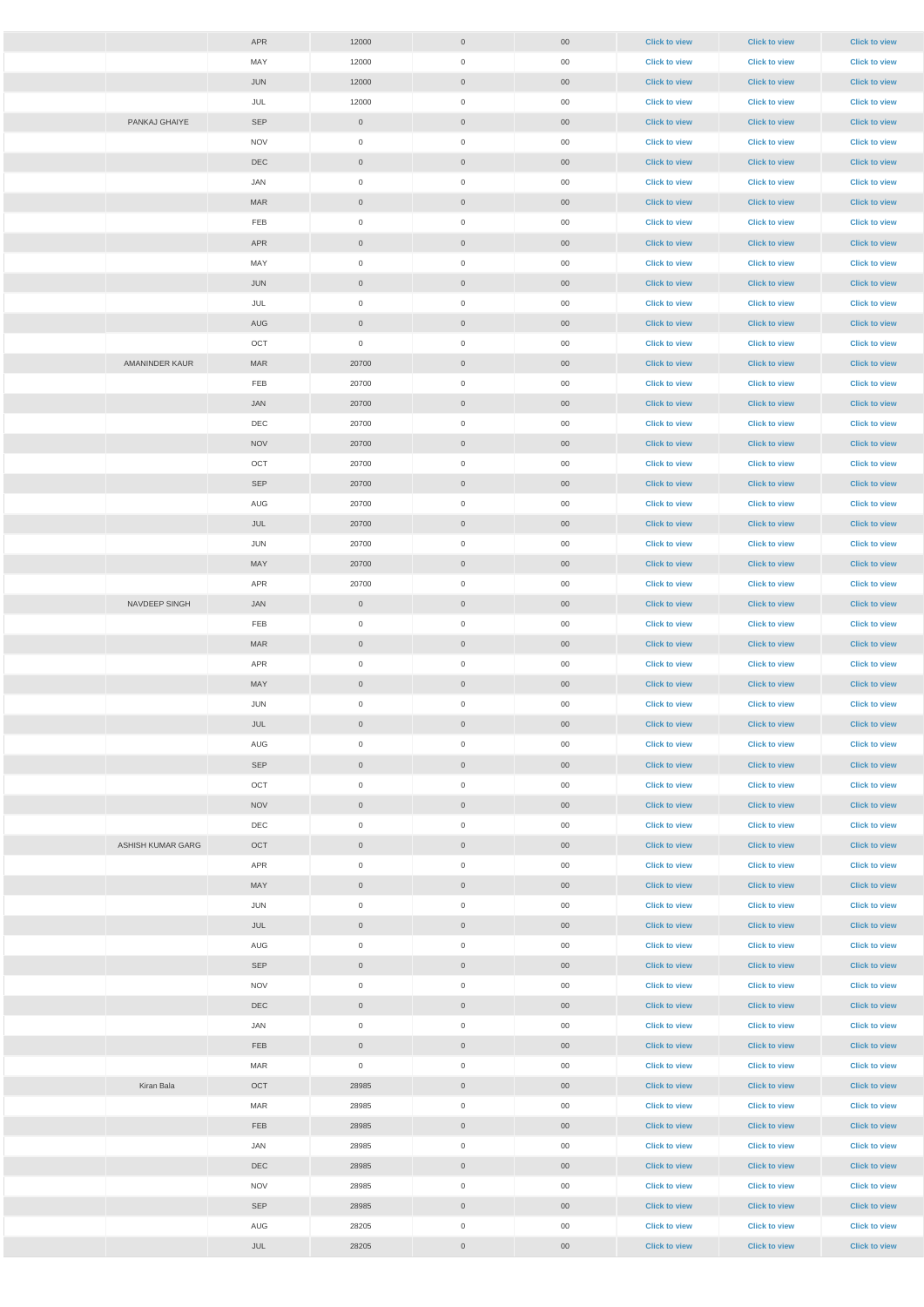|               | <b>JUN</b>     | 28205 | $\overline{0}$      | $00\,$          | <b>Click to view</b> | <b>Click to view</b> | <b>Click to view</b> |
|---------------|----------------|-------|---------------------|-----------------|----------------------|----------------------|----------------------|
|               | MAY            | 28205 | $\overline{0}$      | $00\,$          | <b>Click to view</b> | <b>Click to view</b> | <b>Click to view</b> |
|               | <b>APR</b>     | 28205 | $\overline{0}$      | $00\,$          | <b>Click to view</b> | <b>Click to view</b> | <b>Click to view</b> |
| ARVIND SINGH  | SEP            | 20700 | $\overline{0}$      | $00\,$          | <b>Click to view</b> | <b>Click to view</b> | <b>Click to view</b> |
|               | OCT            | 20700 | $\overline{0}$      | 00 <sub>o</sub> | <b>Click to view</b> | <b>Click to view</b> | <b>Click to view</b> |
|               | <b>NOV</b>     | 20700 | $\overline{0}$      | $00\,$          | <b>Click to view</b> | <b>Click to view</b> | <b>Click to view</b> |
|               | <b>APR</b>     | 20700 | $\overline{0}$      | $00\,$          | <b>Click to view</b> | <b>Click to view</b> | <b>Click to view</b> |
|               | MAY            | 20700 | $\overline{0}$      | $00\,$          | <b>Click to view</b> | <b>Click to view</b> | <b>Click to view</b> |
|               | <b>DEC</b>     | 20700 | $\overline{0}$      | $00\,$          | <b>Click to view</b> | <b>Click to view</b> | <b>Click to view</b> |
|               | JUN            | 20700 | $\overline{0}$      | $00\,$          | <b>Click to view</b> | <b>Click to view</b> | <b>Click to view</b> |
|               | JUL            | 20700 | $\overline{0}$      | $00\,$          | <b>Click to view</b> | <b>Click to view</b> | <b>Click to view</b> |
|               | JAN            | 20700 | $\overline{0}$      | $00\,$          | <b>Click to view</b> | <b>Click to view</b> | <b>Click to view</b> |
|               | <b>FEB</b>     | 20700 | $\overline{0}$      | $00\,$          | <b>Click to view</b> | <b>Click to view</b> | <b>Click to view</b> |
|               | <b>MAR</b>     | 20700 | $\overline{0}$      | $00\,$          | <b>Click to view</b> | <b>Click to view</b> | <b>Click to view</b> |
|               | AUG            | 20700 | $\overline{0}$      | $00\,$          | <b>Click to view</b> | <b>Click to view</b> | <b>Click to view</b> |
| yogesh bansal | SEP            | 15600 | $\overline{0}$      | $00\,$          | <b>Click to view</b> | <b>Click to view</b> | <b>Click to view</b> |
|               | AUG            | 15600 | $\overline{0}$      | $00\,$          | <b>Click to view</b> | <b>Click to view</b> | <b>Click to view</b> |
|               | JUL            | 15600 | $\overline{0}$      | $00\,$          | <b>Click to view</b> | <b>Click to view</b> | <b>Click to view</b> |
|               | JUN            | 15600 | $\overline{0}$      | $00\,$          | <b>Click to view</b> | <b>Click to view</b> | <b>Click to view</b> |
|               | APR            | 15600 | $\overline{0}$      | 00              | <b>Click to view</b> | <b>Click to view</b> | <b>Click to view</b> |
|               | MAY            | 15600 | $\overline{0}$      | $00\,$          | <b>Click to view</b> | <b>Click to view</b> | <b>Click to view</b> |
|               | <b>MAR</b>     | 15600 | $\overline{0}$      | 00              | <b>Click to view</b> | <b>Click to view</b> | <b>Click to view</b> |
|               | FEB            | 15600 | $\overline{0}$      | $00\,$          | <b>Click to view</b> | <b>Click to view</b> | <b>Click to view</b> |
|               | JAN            | 15600 | 0                   | $00\,$          | <b>Click to view</b> | <b>Click to view</b> | <b>Click to view</b> |
|               | $\mathsf{DEC}$ | 15600 | $\overline{0}$      | $00\,$          | <b>Click to view</b> | <b>Click to view</b> | <b>Click to view</b> |
|               | <b>NOV</b>     | 15600 | $\mathsf{O}\xspace$ | $00\,$          | <b>Click to view</b> | <b>Click to view</b> | <b>Click to view</b> |
|               | OCT            | 15600 | $\overline{0}$      | $00\,$          | <b>Click to view</b> | <b>Click to view</b> | <b>Click to view</b> |
| SHELLY DHIMAN | <b>NOV</b>     | 15600 | $\boldsymbol{0}$    | $00\,$          | <b>Click to view</b> | <b>Click to view</b> | <b>Click to view</b> |
|               | JUN            | 15600 | $\overline{0}$      | $00\,$          | <b>Click to view</b> | <b>Click to view</b> | <b>Click to view</b> |
|               | MAY            | 15600 | $\overline{0}$      | $00\,$          | <b>Click to view</b> | <b>Click to view</b> | <b>Click to view</b> |
|               | OCT            | 15600 | $\overline{0}$      | $00\,$          | <b>Click to view</b> | <b>Click to view</b> | <b>Click to view</b> |
|               | APR            | 15600 | $\overline{0}$      | $00\,$          | <b>Click to view</b> | <b>Click to view</b> | <b>Click to view</b> |
|               | <b>SEP</b>     | 15600 | $\overline{0}$      | $00\,$          | <b>Click to view</b> | <b>Click to view</b> | <b>Click to view</b> |
|               | DEC            | 15600 | $\overline{0}$      | $00\,$          | <b>Click to view</b> | <b>Click to view</b> | <b>Click to view</b> |
|               | JAN            | 15600 | $\overline{0}$      | $00\,$          | <b>Click to view</b> | <b>Click to view</b> | <b>Click to view</b> |
|               | AUG            | 15600 | $\mathbf 0$         | $00\,$          | <b>Click to view</b> | <b>Click to view</b> | <b>Click to view</b> |
|               | JUL            | 15600 | $\overline{0}$      | $00\,$          | <b>Click to view</b> | <b>Click to view</b> | <b>Click to view</b> |
|               | <b>MAR</b>     | 15600 | $\overline{0}$      | $00\,$          | <b>Click to view</b> | <b>Click to view</b> | <b>Click to view</b> |
|               | <b>FEB</b>     | 15600 | $\overline{0}$      | $00\,$          | <b>Click to view</b> | <b>Click to view</b> | <b>Click to view</b> |
|               |                |       |                     |                 |                      |                      |                      |

Faculty Workload

| S.No            | <b>Faculty Name</b>   | <b>Department</b>                | <b>Designation</b>         | <b>Academic Session</b><br><b>Course</b>     | <b>Subject</b>                                          |                 | Theory (Nuratotical Hambules |                |
|-----------------|-----------------------|----------------------------------|----------------------------|----------------------------------------------|---------------------------------------------------------|-----------------|------------------------------|----------------|
|                 | <b>AMANINDER KAUR</b> | Dept of Pharmacy Practice        | Lecturer                   | D.Pharm 2019-2020                            | Human Anatomy & Physiology                              | $\mathbf{3}$    | 10                           | <b>NA</b>      |
|                 |                       | Dept of Pharmacy Practice        | Lecturer                   | D.Pharm 2019-2020 2                          | Pharmaceutical Jurisprudence                            | $\overline{2}$  | $\Omega$                     | <b>NA</b>      |
| $\overline{2}$  | <b>ARVIND SINGH</b>   | Dept of Pharmaceutics            | <b>Assistant Professor</b> | B.Pharm 2019-2020 2                          | <b>Physical Pharmaceutics I</b>                         | $\overline{4}$  | 8                            | <b>NA</b>      |
| 3               | ASHISH KUMAR GARG     | Dept of Pharmaceutics            | Associate Professor        | B.Pharm 2019-2020<br>$\overline{\mathbf{3}}$ | <b>Quality Assurance</b>                                | 4               | $\Omega$                     | <b>NA</b>      |
|                 |                       | Dept of Pharmaceutics            | <b>Associate Professor</b> | B.Pharm 2019-2020 3                          | Biopharmaceutics and Pharmacokinetics                   | $\overline{4}$  | $\overline{0}$               | <b>NA</b>      |
|                 | Gurpreet Kaur         | Dept of Pharmacognosy            | Professor                  | B.Pharm 2021-2022 3                          | Pharmacognosy and Phytochemistry - II                   | 4               | $\overline{0}$               | <b>NA</b>      |
|                 |                       | Dept of Pharmacognosy            | Professor                  | M.Pharm P20at9+2020nosy                      | Advanced Pharmacognosy-1                                | 4               | 10                           | <b>TEACHIN</b> |
|                 |                       | Dept of Pharmacognosy            | Professor                  | M.Pharm P2021h2022nosy                       | Phytochemistry                                          | 4               | $\cap$                       | <b>NA</b>      |
|                 |                       | Dept of Pharmacognosy            | Professor                  | M.Pharm P202011-2022 most                    | Advanced Pharmacognosy-1                                | $\overline{4}$  | $\overline{0}$               | <b>NA</b>      |
|                 |                       | Dept of Pharmacognosy            | Professor                  | B.Pharm 2019-2020 3                          | Pharmacognosy and Phytochemistry - II                   | $5\overline{)}$ | 8                            | <b>TEACHIN</b> |
| $5\overline{)}$ | <b>HARJEET KAUR</b>   | Dept of Pharmacology             | <b>Associate Professor</b> | M.Pharm P20at9+2020gy 1                      | Pharmacological and Toxicological Screening Methods-I 4 |                 | $\overline{0}$               | teaching       |
|                 |                       | Dept of Pharmacology             | Associate Professor        | B.Pharm 2019-2020 2                          | Pharmacology - I                                        | 4               | 8                            | teaching       |
| 6               | <b>HARPREET KAUR</b>  | Dept of Pharmacology             | <b>Assistant Professor</b> | B.Pharm 2019-2020 2                          | Pharmacology - I                                        | $\overline{4}$  | 8                            | <b>NA</b>      |
| $\overline{7}$  | <b>JASLEEN KAUR</b>   | Dept of Pharmaceutical Chemistry | <b>Assistant Professor</b> | B.Pharm 2019-2020<br>$\overline{2}$          | Pharmaceutical Organic Chemistry II                     | 4               | 8                            | na             |
| 8               | Jaspal Singh          | Dept of Pharmaceutics            | Sr Lecturer                | D.Pharm 2019-2020 2                          | Pharmaceutics-II                                        | $\mathbf{3}$    | 6                            | <b>NA</b>      |
|                 |                       | Dept of Pharmaceutics            | Sr Lecturer                | D.Pharm 2019-2020<br>$\overline{1}$          | Pharmaceutics-I                                         | 3               | 8                            | <b>NA</b>      |
| 9               | jaspreet kaur         | Dept of Pharmacology             | <b>Assistant Professor</b> | B.Pharm 2021-2022 1                          | Human Anatomy & Physiology                              | $\overline{4}$  | 8                            | Practical a    |
|                 |                       | Dept of Pharmacology             | <b>Assistant Professor</b> | B.Pharm 2019-2020 2                          | Pharmacology - I                                        | 5               | -3                           | theory pra     |
|                 |                       | Dept of Pharmacology             | <b>Assistant Professor</b> | B.Pharm 2019-2020                            | Human Anatomy and Physiology - II                       | $\overline{4}$  | 6                            | 2 lab per      |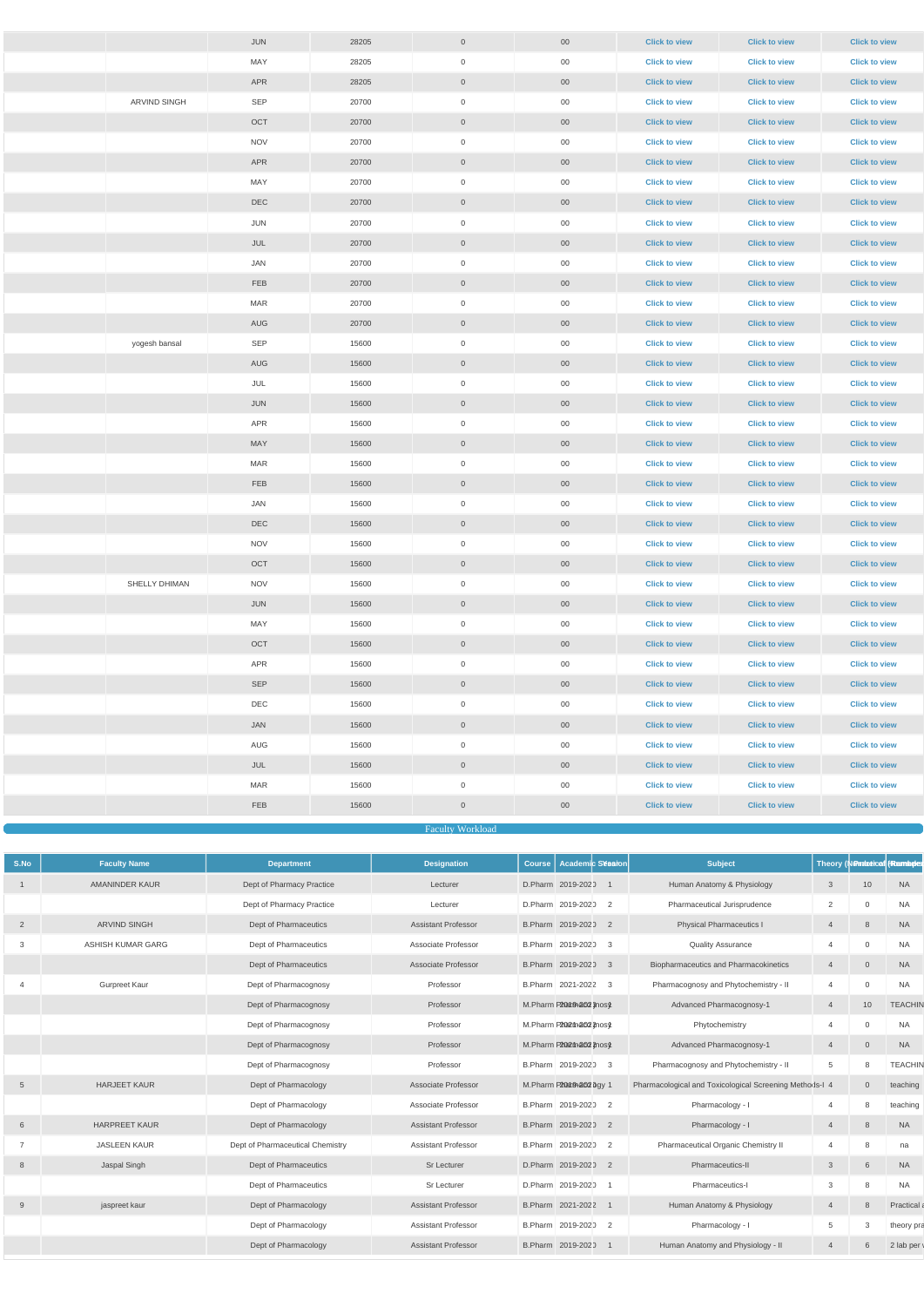|    |                 | Dept of Pharmacology Assistant Professor                  | M.Pharm Pharmacology  | 2019-2020 | $\mathbf{1}$   | Principles of Drug Discovery<br>$\overline{4}$         | $\overline{0}$  | only theory class        |
|----|-----------------|-----------------------------------------------------------|-----------------------|-----------|----------------|--------------------------------------------------------|-----------------|--------------------------|
|    |                 | Dept of Pharmacology Assistant Professor                  | M.Pharm Pharmacology  | 2019-2020 | $\overline{1}$ | Advanced Pharmacology-II<br>$\overline{4}$             | $\overline{0}$  | only theory class to me  |
|    |                 | Dept of Pharmacology Assistant Professor                  | <b>B.Pharm</b>        | 2021-2022 | $\overline{1}$ | $\overline{2}$<br><b>Remedial Biology</b>              | $\mathbf{3}$    | Theory and practical     |
|    |                 | Dept of Pharmacology Assistant Professor                  | M.Pharm Pharmacology  | 2021-2022 | $\overline{1}$ | Advanced Pharmacology-I<br>$\overline{4}$              | $\mathbf 0$     | only theory              |
|    |                 | Dept of Pharmacology Assistant Professor                  | <b>B.Pharm</b>        | 2022-2023 | $\overline{1}$ | Human Anatomy & Physiology<br>$\overline{4}$           | 8               | ok                       |
|    |                 | Dept of Pharmacology Assistant Professor                  | <b>B.Pharm</b>        | 2022-2023 | $\mathbf{3}$   | Pharmacology - II<br>$\overline{4}$                    | $\mathbf{0}$    | ok                       |
|    |                 | Dept of Pharmacology<br><b>Assistant Professor</b>        | M.Pharm Pharmacology  | 2022-2023 | $\overline{1}$ | Advanced Pharmacology-I<br>$\overline{4}$              | $\overline{0}$  | ok                       |
| 10 | KAMALJEET KAUR  | Dept of Pharmacology Assistant Professor                  | <b>B.Pharm</b>        | 2019-2020 | $\mathbf{3}$   | Pharmacology - III<br>$\overline{4}$                   | 8               | <b>NA</b>                |
| 11 | Kapil Dev       | Dept of Pharmacognosy Assistant Professor                 | <b>B.Pharm</b>        | 2019-2020 | $\mathbf{3}$   | <b>Herbal Drug Technology</b><br>$\overline{4}$        | $\overline{0}$  | theory without practical |
| 12 | Keshav Jindal   | Dept of Pharmaceutics Associate Professor                 | <b>B.Pharm</b>        | 2019-2020 | $\mathbf{3}$   | $\mathbf{3}$<br>Medicinal Chemistry - III              | $\overline{0}$  | Theory                   |
|    |                 | Dept of Pharmaceutics Associate Professor                 | M.Pharm Pharmaceutics | 2022-2023 | $\overline{1}$ | <b>Regulatory Affair</b><br>$\overline{4}$             | $\overline{0}$  | <b>NA</b>                |
|    |                 | Dept of Pharmaceutics Associate Professor                 | <b>B.Pharm</b>        | 2019-2020 | $\overline{2}$ | Pharmacognosy and Phytochemistfly - I                  | $\overline{4}$  | Practicals               |
|    |                 | Dept of Pharmaceutics Associate Professor                 | <b>B.Pharm</b>        | 2022-2023 | $\overline{2}$ | <b>Pharmaceutical Engineering</b><br>$\overline{4}$    | $\overline{4}$  | <b>NA</b>                |
|    |                 | Dept of Pharmaceutics Associate Professor                 | <b>B.Pharm</b>        | 2019-2020 | $\mathbf{3}$   | Biopharmaceutics and Pharmacoki8etics                  | $\mathbf 0$     | Theory                   |
|    |                 | Dept of Pharmaceutics Associate Professor                 | <b>B.Pharm</b>        | 2019-2020 | $\overline{4}$ | Pharma Marketing Management 3                          | $\overline{0}$  | Theory                   |
| 13 | Kiran Bala      | Dept of Pharmaceutical Chespisitate Professor             | <b>B.Pharm</b>        | 2019-2020 | $\mathbf{3}$   | Medicinal Chemistry - III<br>$\overline{4}$            | 8               | teaching                 |
|    |                 | Dept of Pharmaceutical Chespisitate Professor             | <b>B.Pharm</b>        | 2022-2023 | $\overline{2}$ | Pharmaceutical Organic Chemistry4I                     | 8               | Teaching                 |
|    |                 | Dept of Pharmaceutical Chespoisitate Professor            | <b>B.Pharm</b>        | 2019-2020 | $\overline{1}$ | Pharmaceutical Organic Chemistry4 I                    | 8               | teaching                 |
|    |                 | Dept of Pharmaceutical Chespisitate Professor             | M.Pharm Pharmaceutics | 2021-2022 | $\overline{1}$ | Modern Pharmaceutical Analytical Techniques            | $\overline{0}$  | Teaching                 |
|    |                 |                                                           | <b>B.Pharm</b>        | 2021-2022 | $\overline{2}$ | Pharmaceutical Organic Chemistry5l                     |                 |                          |
|    |                 | Dept of Pharmaceutical Chespisitate Professor             |                       |           |                |                                                        | 4               | Teaching                 |
|    |                 | Dept of Pharmaceutical Chespoisitate Professor            | M.Pharm Pharmacology  | 2022-2023 | $\overline{1}$ | Modern Pharmaceutical Analytical Techniques            | $\overline{0}$  | Ok                       |
|    |                 | Dept of Pharmaceutical CAssoisitate Professor             | M.Pharm Pharmaceutics | 2022-2023 | $\overline{1}$ | Modern Pharmaceutical Analytical Techniques            | $\overline{0}$  | Ok                       |
| 14 | Kiran Bala      | Dept of Pharmaceutical Chemistracturer                    | <b>B.Pharm</b>        | 2019-2020 | $\mathbf{3}$   | Medicinal Chemistry - III<br>$\overline{4}$            | 8               | <b>NA</b>                |
| 15 | Kirandeep Kaur  | Dept of Pharmaceutical Chesissaryt Professor              | <b>B.Pharm</b>        | 2022-2023 |                | Pharmaceutical Inorganic Chemistry                     |                 | ok                       |
|    |                 | Dept of Pharmaceutical Chesissaryt Professor              | <b>B.Pharm</b>        | 2019-2020 |                | Pharmaceutical Inorganic Chemistry                     |                 | as per syllabus          |
|    |                 | Dept of Pharmaceutical CAesisstanyt Professor             | <b>B.Pharm</b>        | 2022-2023 | $\mathbf{3}$   | $\overline{2}$<br>Medicinal Chemistry - II             | $\mathbf{0}$    | ok                       |
| 16 |                 | MANDER HARMEET KADER of Pharmaceutical Chemistrecturer    | D.Pharm               | 2019-2020 | $\overline{1}$ | Biochemistry & Clinical Pathology 2                    | 9               | <b>NA</b>                |
|    |                 | Dept of Pharmaceutical Chemistracturer                    | D.Pharm               | 2019-2020 | $\overline{2}$ | Pharmaceutical Chemistry-II<br>$\overline{4}$          | 6               | <b>NA</b>                |
| 17 | Monika          | Dept of Pharmaceutics Assistant Professor                 | <b>B.Pharm</b>        | 2019-2020 | $\mathbf{3}$   | Pharmaceutical Biotechnology<br>$\overline{4}$         | $\overline{0}$  | <b>NA</b>                |
|    |                 | Dept of Pharmaceutics Assistant Professor                 | <b>B.Pharm</b>        | 2021-2022 | $\overline{4}$ | Novel Drug Delivery System<br>$\overline{4}$           | $\mathbf 0$     | <b>NA</b>                |
|    |                 | Dept of Pharmaceutics Assistant Professor                 | <b>B.Pharm</b>        | 2019-2020 | $\overline{2}$ | Physical Pharmaceutics - II<br>$\overline{\mathbf{3}}$ | $\overline{4}$  | <b>NA</b>                |
|    |                 | Dept of Pharmaceutics Assistant Professor                 | <b>B.Pharm</b>        | 2019-2020 | $\overline{2}$ | Pharmaceutical Microbiology<br>$\overline{4}$          | 8               | na                       |
|    |                 | Dept of Pharmaceutics Assistant Professor                 | M.Pharm Pharmaceutics | 2021-2022 | $\overline{1}$ | <b>Cosmetic and Cosmeceuticals</b><br>$\overline{4}$   | 10              | <b>NA</b>                |
|    |                 | Dept of Pharmaceutics Assistant Professor                 | <b>B.Pharm</b>        | 2021-2022 | $\overline{2}$ | Pharmaceutical Microbiology<br>$\overline{4}$          | 8               | <b>NA</b>                |
| 18 | Navdeep kaur    | Dept of Pharmaceutics Assistant Professor                 | <b>B.Pharm</b>        | 2019-2020 | $\overline{4}$ | $\overline{4}$<br>Industrial Pharmacy - II             | $\overline{4}$  | 4th year                 |
|    |                 | Dept of Pharmaceutics Assistant Professor                 | <b>B.Pharm</b>        | 2021-2022 | $\mathbf{3}$   | Industrial Pharmacy - I<br>$\overline{4}$              | $\overline{4}$  | 3rd year                 |
|    |                 | Dept of Pharmaceutics Assistant Professor                 | <b>B.Pharm</b>        | 2021-2022 | $\overline{2}$ | <b>Physical Pharmaceutics I</b><br>$\overline{4}$      | $\overline{4}$  | 2nd year                 |
|    |                 | Dept of Pharmaceutics Assistant Professor                 | <b>B.Pharm</b>        | 2019-2020 | $\overline{2}$ | <b>Physical Pharmaceutics I</b><br>$\overline{4}$      | 8               | 3rd sem                  |
| 19 | NAVDEEP SINGH   | Dept of Pharmaceutics Assistant Professor                 | <b>B.Pharm</b>        | 2019-2020 | $\overline{2}$ | Physical Pharmaceutics - II<br>$\overline{4}$          | 8               | <b>NA</b>                |
| 20 | PANKAJ GHAIYE   | Dept of Pharmaceutics Associate Professor                 | M.Pharm Pharmaceutics | 2019-2020 | 2              | Research Methodology and Biostat istics                | $\mathbf 0$     | na                       |
| 21 | RAMAN SINGLA    | Dept of Pharmaceutics<br>Professor                        | M.Pharm Pharmaceutics | 2019-2020 | $\overline{1}$ | <b>Modern Pharmaceutics</b><br>$\overline{4}$          | 10              | <b>TEACHING</b>          |
| 22 | ROBIN SHARMA    | Dept of Pharmacology<br>Lecturer                          | D.Pharm               | 2019-2020 | $\overline{1}$ | Health Education & Community Pharmacy                  | $\overline{0}$  | <b>NA</b>                |
|    |                 | Dept of Pharmacology<br>Lecturer                          | D.Pharm               | 2019-2020 | $\overline{2}$ | Pharmacology & Toxicology<br>$\overline{\mathbf{3}}$   | 10 <sup>1</sup> | <b>NA</b>                |
| 23 | Sandeep Kaur    | Dept of Pharmacology<br>Assistant Professor               | <b>B.Pharm</b>        | 2022-2023 | $\overline{4}$ | <b>Pharmacy Practice</b><br>$\overline{4}$             | $\mathbf 0$     | 4th year                 |
|    |                 | Dept of Pharmacology Assistant Professor                  | <b>B.Pharm</b>        | 2022-2023 | $\mathbf{3}$   | Pharmacognosy and Phytochemistay - II                  | 8               | Ok                       |
|    |                 | Dept of Pharmacology Assistant Professor                  | <b>B.Pharm</b>        | 2022-2023 | $\mathbf{3}$   | Pharmacognosy and Phytochemistay - II                  | 8               | 3rd year                 |
|    |                 | Dept of Pharmacology Assistant Professor                  | <b>B.Pharm</b>        | 2019-2020 | $\overline{1}$ | Pathophysiology<br>$\overline{4}$                      | $\overline{0}$  | Test                     |
|    |                 | Dept of Pharmacology Assistant Professor                  | <b>B.Pharm</b>        | 2019-2020 | $\overline{1}$ | Human Anatomy and Physiology - #                       | 8               | Test                     |
|    |                 | Dept of Pharmacology Assistant Professor                  | <b>B.Pharm</b>        | 2019-2020 | $\mathbf{1}$   | Human Anatomy & Physiology<br>$\overline{4}$           | 12              | Test                     |
|    |                 | Dept of Pharmacology Assistant Professor                  | <b>B.Pharm</b>        | 2022-2023 | $\overline{4}$ | <b>Pharmacy Practice</b><br>$\overline{4}$             | $\overline{0}$  | Ok                       |
| 24 |                 | SANDEEP KUMAR GOYMept of Pharmacology Assistant Professor | <b>B.Pharm</b>        | 2019-2020 | 3              | $\overline{2}$<br>Pharmacology - III                   | $\mathbf{3}$    | YEARLY PATTERN           |
|    |                 | Dept of Pharmacology Assistant Professor                  | <b>B.Pharm</b>        | 2021-2022 | $\overline{1}$ | Pharmaceutics-I<br>$\overline{4}$                      | $\overline{0}$  | <b>NA</b>                |
|    |                 | Dept of Pharmacology Assistant Professor                  | M.Pharm Pharmacology  | 2021-2022 | $\overline{1}$ | Cellular and Molecular Pharmacology                    | $\overline{0}$  | <b>NA</b>                |
|    |                 | Dept of Pharmacology Assistant Professor                  | <b>B.Pharm</b>        | 2019-2020 | $\overline{1}$ | Human Anatomy & Physiology 4                           | $\overline{4}$  | <b>First Semester</b>    |
|    |                 | Dept of Pharmacology Assistant Professor                  | <b>B.Pharm</b>        | 2019-2020 | $\overline{4}$ | Experimental Pharmacology<br>$\overline{\phantom{a}}$  | $\overline{0}$  | YEARLY PATTERN SL        |
|    |                 | Dept of Pharmacology Assistant Professor                  | <b>B.Pharm</b>        | 2019-2020 | $\overline{1}$ | Human Anatomy and Physiology - #                       | $\overline{4}$  | <b>NIL</b>               |
| 25 | sandeep singh   | Dept of Pharmaceutics Assistant Professor                 | <b>B.Pharm</b>        | 2019-2020 | $\overline{2}$ | Physical Pharmaceutics - II<br>$\overline{4}$          | 8               | <b>NA</b>                |
| 26 | SHELLY DHIMAN   | Dept of Pharmaceutics Assistant Professor                 | M.Pharm Pharmaceutics | 2021-2022 | $\overline{2}$ | 24<br>Research Work                                    | 24              | RESEARCH WORK CH         |
| 27 | Simranjit Singh | Dept of Pharmaceutics Assistant Professor                 | <b>B.Pharm</b>        | 2021-2022 | $\overline{2}$ | <b>Pharmaceutical Engineering</b><br>$\overline{4}$    | 8               | <b>NA</b>                |
|    |                 | Dept of Pharmaceutics Assistant Professor                 | <b>B.Pharm</b>        | 2019-2020 | $\mathbf{3}$   | <b>Quality Assurance</b><br>$\overline{4}$             | $\mathbf{0}$    | No Practical Needed      |
|    |                 | Dept of Pharmaceutics Assistant Professor                 | <b>B.Pharm</b>        | 2021-2022 | $\overline{4}$ | Industrial Pharmacy - II<br>$\overline{4}$             | 8               | <b>NA</b>                |
|    |                 |                                                           |                       |           |                |                                                        |                 |                          |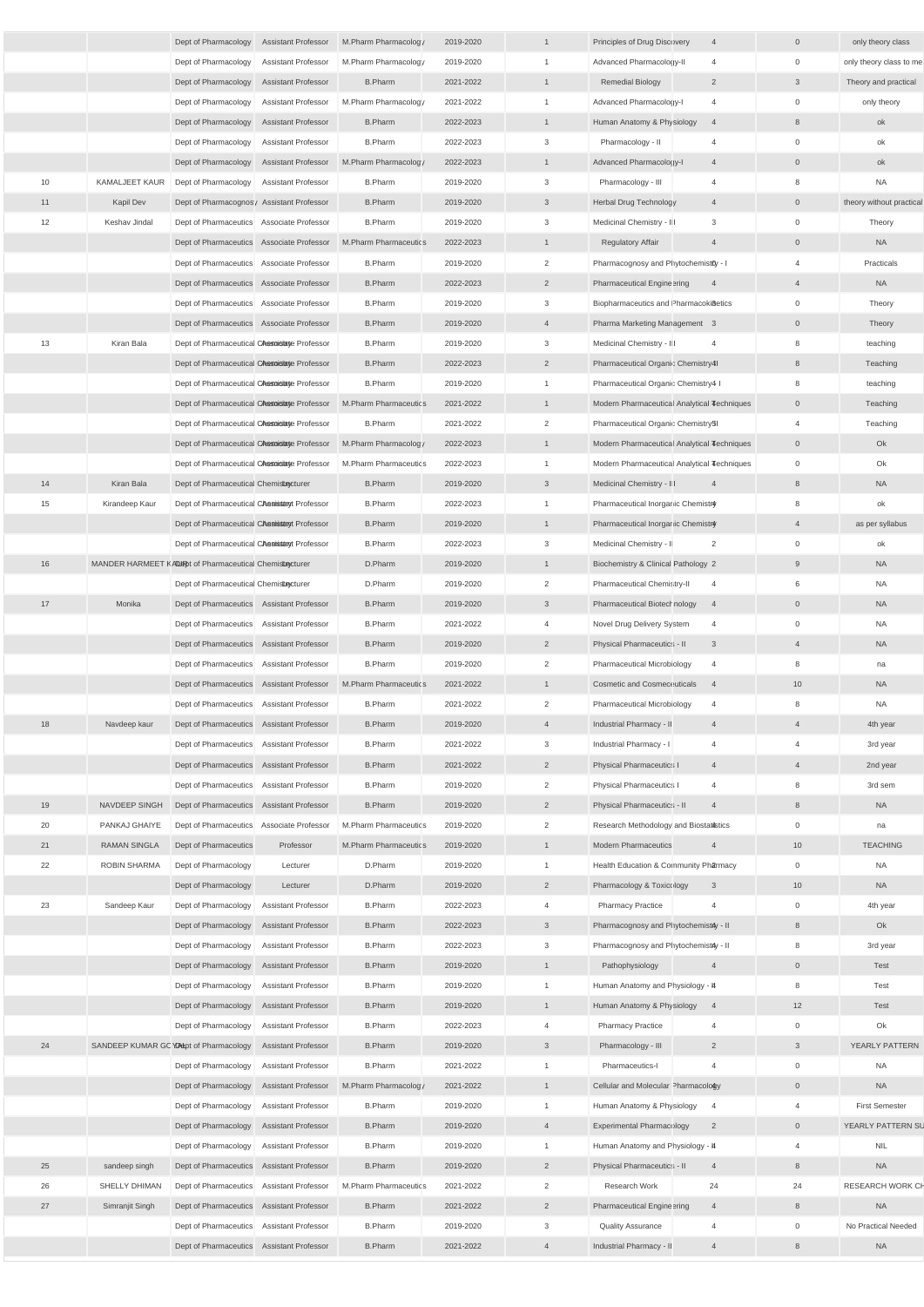|    |             | Dept of Pharmaceutics Assistant Professor           | B.Pharm               | 2019-2020 | 4              | Industrial Pharmacy - II<br>$\mathbf{3}$       | 8              | Dosage Form Design |
|----|-------------|-----------------------------------------------------|-----------------------|-----------|----------------|------------------------------------------------|----------------|--------------------|
|    |             | Dept of Pharmaceutics<br><b>Assistant Professor</b> | M.Pharm Pharmaceutics | 2021-2022 |                | <b>Cosmetic and Cosmeceuticals</b>             | $\Omega$       | <b>NA</b>          |
| 28 | Sunita Rani | Dept of Pharmaceutical Chemistracturer              | <b>B.Pharm</b>        | 2019-2020 | 3              | <b>Industrial Pharmacy - I</b><br>$\mathbf{3}$ | $\overline{0}$ | <b>NA</b>          |
|    |             | Dept of Pharmaceutical Chemistracturer              | <b>B.Pharm</b>        | 2019-2020 |                | 3<br>Pharmaceutics-I                           | 6              | <b>NA</b>          |
|    |             | Dept of Pharmaceutical Chemistracturer              | <b>B.Pharm</b>        | 2019-2020 | $\overline{2}$ | Pharmaceutical Organic Chemistry4I             | $\overline{4}$ | <b>NA</b>          |
| 29 | Swikriti    | Dept of Pharmaceutical CAesissamyt Professor        | <b>B.Pharm</b>        | 2019-2020 | $\overline{2}$ | Pharmaceutical Organic Chemistry4I             | 8              | na                 |
|    |             | Dept of Pharmaceutical CAesissamt Professor         | <b>B.Pharm</b>        | 2022-2023 |                | Pharmaceutical Analysis - I                    | 8              | ok                 |
|    |             | Dept of Pharmaceutical CAesnisstant Professor       | B.Pharm               | 2022-2023 | $\overline{4}$ | Instrumental Methods of Analysis 4             | 8              | ok                 |
|    |             | Dept of Pharmaceutical CAesissamt Professor         | <b>B.Pharm</b>        | 2021-2022 | 4              | Instrumental Methods of Analysis 4             | 8              | <b>NA</b>          |
|    |             | Dept of Pharmaceutical CAesnisstanyt Professor      | B.Pharm               | 2021-2022 |                | Pharmaceutical Analysis - I<br>$\overline{4}$  | 8              | <b>NA</b>          |
|    |             |                                                     |                       |           |                |                                                |                |                    |

Faculty Details for New Institution

# **[Click to view Consent letter of Principal and Teaching Fac](https://dgpm.nic.in/institute/getmongoPdfFile.do?renreceiptid=&tablename=newinstfacultydoc)ulty**

# Academic / Establishment Expenditure of the Institution for the past 3 Years

| <b>Budget Heads</b> | 2021 - 2022             | 2020 - 2021             | $2019 - 2020$           |
|---------------------|-------------------------|-------------------------|-------------------------|
| Recurring           | Amount in (INR in Lacs) | Amount in (INR in Lacs) | Amount in (INR in Lacs) |
| Fee to apex Bodies  | $\mathsf{O}\xspace$     | $\overline{0}$          | $\mathbf 0$             |
| Chemicals           | 50000                   | 1.6                     | 175403                  |
| Electricity         | 40000                   | 1.3                     | 359130                  |
| Phone Bills         | $\mathsf{O}\xspace$     | 10000                   | 9468                    |
| Travelling          | 150000                  | 2                       | 178184                  |
| Annual maintenances | 100000                  | 75000                   | 35000                   |
| Stationary          | 50000                   | 1.1                     | 86990                   |
| Miscellaneous       | 75000                   | 50000                   | 25453                   |
| Glassware's         | 100000                  | $\overline{0}$          | $\overline{0}$          |
| Non-Recurring       | Amount in (INR in Lacs) | Amount in (INR in Lacs) | Amount in (INR in Lacs) |
| Building            | 200000                  | 4.5                     | 382931                  |
| Equipments          | 140000                  | 70000                   | 20000                   |
| Vehicles            | $\mathbf 0$             | $\overline{0}$          | $\overline{0}$          |
| Books & Journals    | 40000                   | 90000                   | 78010                   |
| Furniture's         | 50000                   | 1.4                     | 74632                   |



|                      | <b>INCOME</b>   |  |
|----------------------|-----------------|--|
| <b>Particulars</b>   | Amount in (INR) |  |
| <b>Grants Govt</b>   | 00              |  |
| <b>Grants Others</b> | 00              |  |
| <b>Tution Fee</b>    | 8941202         |  |
| <b>Library Fee</b>   | 00              |  |
| Sports Fee           | 00              |  |
| <b>Uinion Fee</b>    | 00              |  |
| Others               | 2851693         |  |

|                             | <b>EXPENDITURE</b>         |  |
|-----------------------------|----------------------------|--|
| <b>Particulars</b>          | Amount in (INR)            |  |
| Building                    | $\overline{0}$             |  |
| Equipment                   | 88714                      |  |
| Others                      | 41224                      |  |
|                             | <b>REVENUE EXPENDITURE</b> |  |
|                             |                            |  |
| <b>Particulars</b>          | <b>Amount in (INR)</b>     |  |
| Revenue Exp - Salary        | 10040687                   |  |
| Maintenance Exp - College   | 167727                     |  |
| Maintenance Exp - Others    | $00\,$                     |  |
| Apex Bodies Fee             | $00\,$                     |  |
| Chemicals                   | 58655                      |  |
| Stationary                  | 41761                      |  |
| Deposit held by the College | $00\,$                     |  |
| Annual maintenances         | $00\,$                     |  |
| Misc.Expenditure            | 19977                      |  |
| Others                      | 1682074                    |  |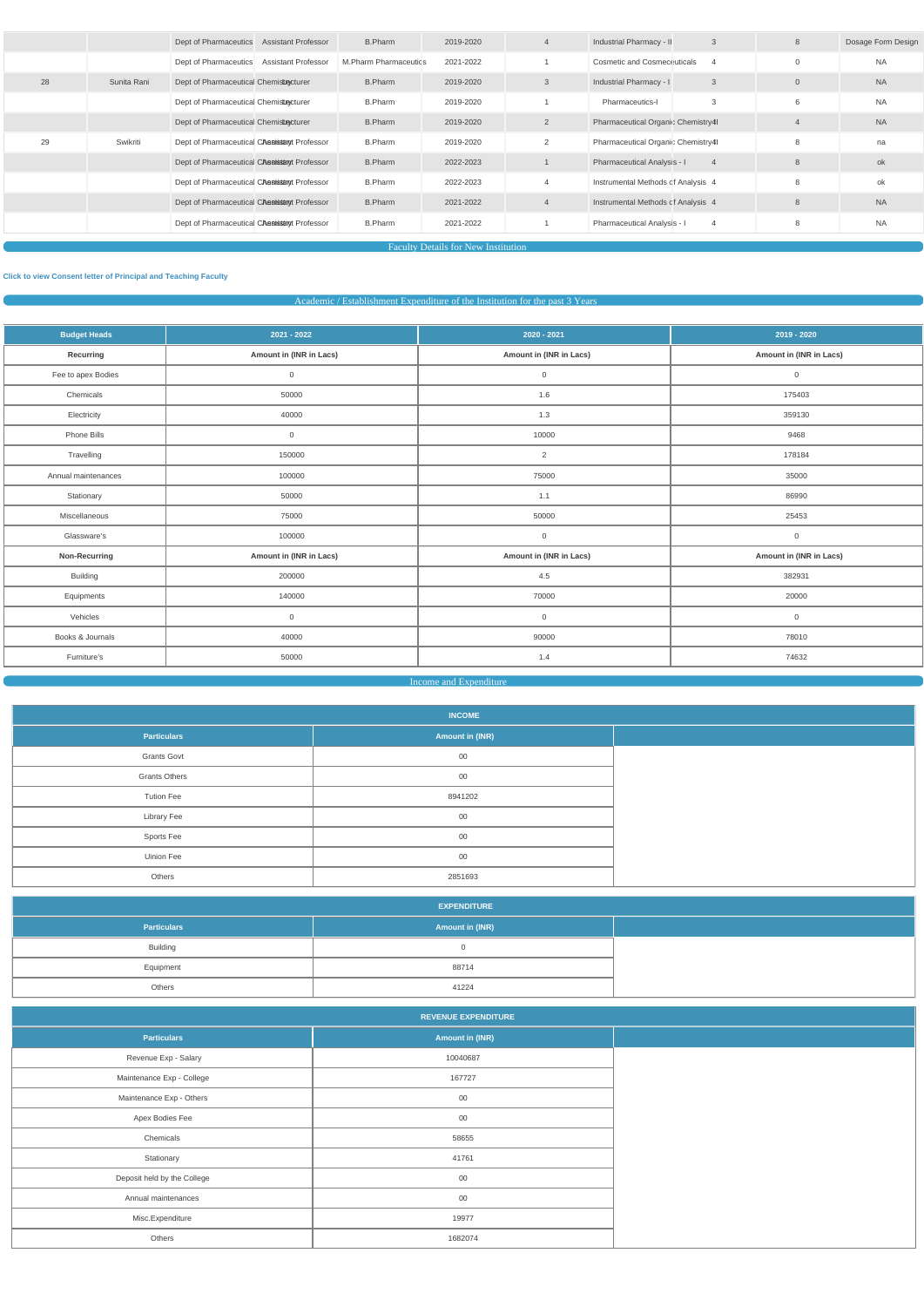#### Books

| <b>Course</b>                | <b>Titles Required</b> | <b>Titles Available</b> | <b>Volume Required</b> | <b>Volume Available</b> | No of Journals |
|------------------------------|------------------------|-------------------------|------------------------|-------------------------|----------------|
| <b>B.Pharm</b>               | 500                    | 1862                    | 1500                   | 8393                    | 12             |
| <b>M.Pharm Pharmaceutics</b> | 50                     | 150                     | 100                    | 400                     |                |
| M.Pharm Pharmacology         | 50                     | 70                      | 100                    | 215                     | 10             |
| M.Pharm Pharmacognosy        | 50                     | 74                      | 100                    | 242                     |                |
| D.Pharm                      | 200                    | 450                     | 750                    | 1850                    |                |
| Pharm.D                      |                        |                         |                        |                         |                |
| <b>B.Pharm(Practice)</b>     |                        |                         |                        |                         |                |

**Enclose Details of the Journals subscribed**

[View](https://dgpm.nic.in/institute/getmongoPdfFile.do?renreceiptid=999bb0ad-fd85-4405-9a7c-0d6690b798bf&tablename=bookjournal)

|  |  |  | <b>Subject Wise Classification</b> |
|--|--|--|------------------------------------|
|--|--|--|------------------------------------|

| <b>Subject</b>                                                                        | <b>Available Numbers</b> | <b>Available Titles</b> |
|---------------------------------------------------------------------------------------|--------------------------|-------------------------|
| Pharmacognosy                                                                         | 985                      | 207                     |
| <b>Pharmacy Practice</b>                                                              | 410                      | 51                      |
| Human anatomy & physiology                                                            | 570                      | 35                      |
| Pharmaceutics (dispensing & general Pharmacy)                                         | 875                      | 60                      |
| Pharmaceutical organic chemistry                                                      | 260                      | 6                       |
| Pharmaceutical inorganic chemistry                                                    | 160                      | 9                       |
| Pharmaceutical microbiology                                                           | 155                      | $\,6\,$                 |
| Pathophysiology                                                                       | 220                      | $9\,$                   |
| Applied biochemistry & clinical chemistry                                             | 90                       | $\overline{2}$          |
| Pharmacology                                                                          | 385                      | $\overline{7}$          |
| Pharmaceutical jurisprudence                                                          | 210                      | $\mathbf{3}$            |
| Pharmaceutical dosage form                                                            | 80                       | $\overline{2}$          |
| Community pharmacy                                                                    | 110                      | $\mathbf{3}$            |
| Clinical pharmacy                                                                     | 180                      | $\overline{4}$          |
| Hospital pharmacy                                                                     | 110                      | $\mathbf{3}$            |
| Pharmacotheraputics                                                                   | 83                       | $\overline{7}$          |
| Pharmaceutical analysis and Quality Assurance                                         | 400                      | $\overline{7}$          |
| Medicinal chemistry                                                                   | 580                      | 17                      |
| Biology                                                                               | 115                      | $\overline{7}$          |
| Computer science or computer application in pharmacy                                  | 270                      | $\overline{7}$          |
| Mathematics / statistics                                                              | 90                       | $\overline{4}$          |
| <b>Communication Skills</b>                                                           | 320                      | 9                       |
| Pharmaceutics - Drug Delivery systems, Pharmaceutical Engineering, Regulatory Science | 6658                     | 465                     |

# **Other Facilities**

| <b>Particulars</b>   | Number Required | <b>Number Available</b> |
|----------------------|-----------------|-------------------------|
| Computers            | 10              | 20                      |
| Printers             |                 |                         |
| Internet facilities  | 4MBPS           | 32                      |
| Photocopier          |                 |                         |
| Scanner              |                 |                         |
| <b>LCD Projector</b> |                 |                         |

| S.No | Name of the Supervisor | <b>Name of the Candidate</b> | <b>Type of Project</b> | <b>Title of the Thesis/Dissertation</b>                                   | <b>Duration (in months)</b>                                                                                     | Year        |
|------|------------------------|------------------------------|------------------------|---------------------------------------------------------------------------|-----------------------------------------------------------------------------------------------------------------|-------------|
|      | Simranjit Singh bola   | Ramandeep Singh Sidhu        | PG                     |                                                                           | Phytochemical and in vitro antioxidant activity investigations of abies koreana seeds                           | 2020 - 2021 |
|      | Simranjit Singh bola   | Navdeep Singh                | PG                     |                                                                           | Standardization of Diospyros embryopteris bark on the basis of luteolin using TLC densito 2020 - 2021           |             |
|      | Monica Bansal          | vijay Kumar Sharma           | PG                     |                                                                           | Isolation of bioactive free radicals inhibitors from hoben@ 6a intermedia D. Don                                | 2020 - 2021 |
|      | Jaspreet Kaur          | Jobanpreet Kaur              | PG                     | Antioxidant profile of Abies koreana seeds using various on vitro methods |                                                                                                                 | 2020 - 2021 |
|      | Jaspreet Kaur          | Manvinder Kaur               | PG                     |                                                                           | In vitro lipooxygenase and xanthine oxidase inhibitory portie of calotropis tea root                            | 2020 - 2021 |
|      | Dr. Sandeep Goyal      | Feroz Ahmad                  | PG                     |                                                                           | Possible neuroprotective mehanism of euegenol against the none induced parkinson diseased on and 2021           |             |
|      | Monica Bansal          | vickey                       | PG                     |                                                                           | Column chromatography by based isolation of main phyloconstituents from abies sibirica 2020 - 2021              |             |
|      | Gurpreet Kaur          | Jaspreet Kaur                | PG                     |                                                                           | Isolation of phytoconstituents from Abies firma seeds using column c chromatography                             | 2020 - 2021 |
|      | Ms. MONIKA             | Konika Verma                 | PG                     |                                                                           | TO PREPARE AND CHARACTERIZE LIPID POLYMERGHYBRID NANO PARTICLES OF20 BRO2020SPECTRUM                            |             |
| 10   | Ms. MONIKA             | Jatin Preet Kaur             | PG                     |                                                                           | To prepare and assess a Formulation ready to use Non 6queous Injection of an Anticance 00 0ug 2000/ Administrat |             |
|      | Ms. MONIKA             | Shikha                       | PG                     |                                                                           | To prepare and assess a solid Formulation for Enhance then to Dissolution of Poorly Solu20et Antactation Dru    |             |
|      |                        |                              |                        |                                                                           |                                                                                                                 |             |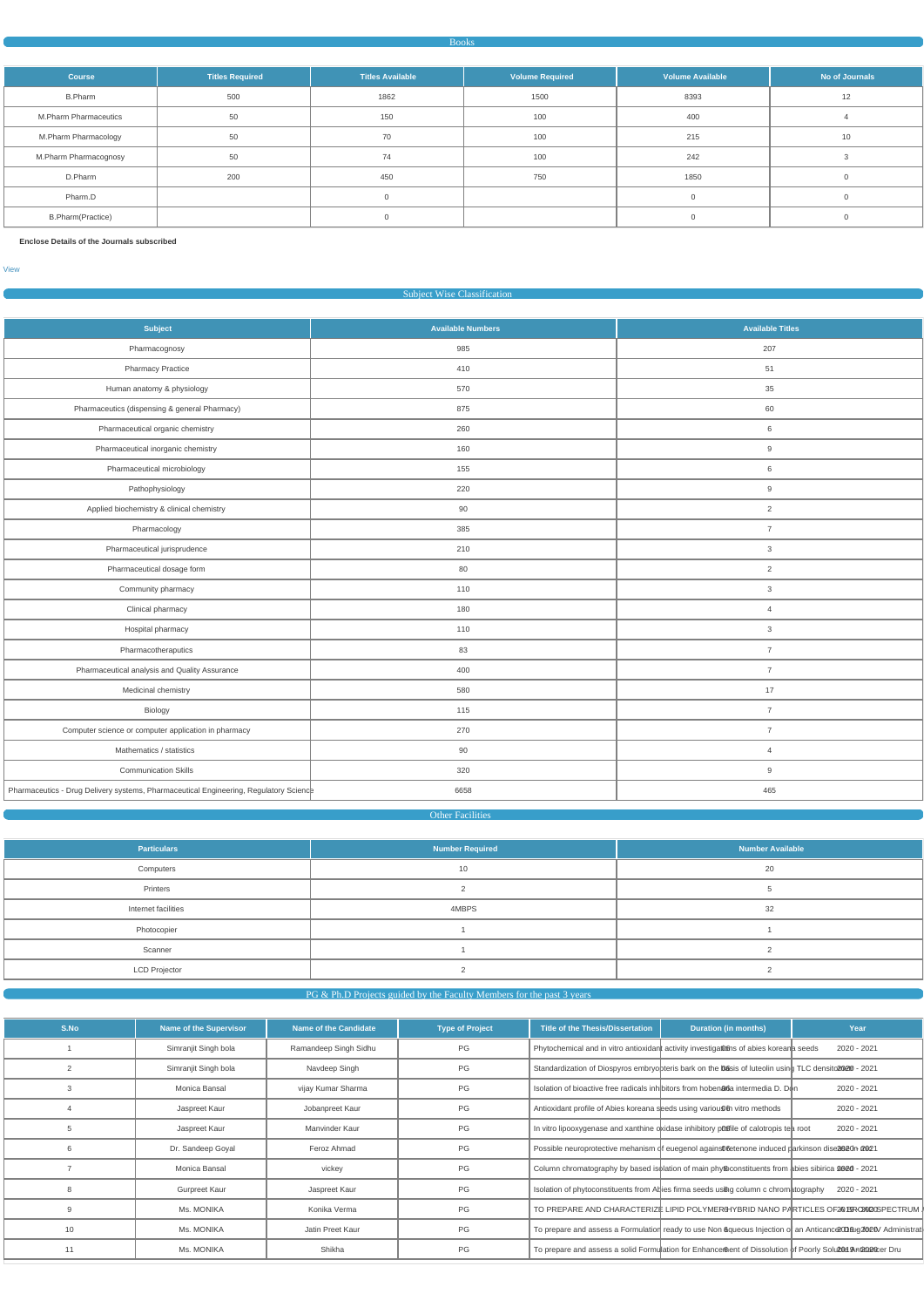| 12 | Ms. MONIKA              | Abdul Hag               | PG | Effect of Surfactant and Cosurfactant concentration on p®ysical stability of Self Nano Emu2\$1168ati262Drug Delivery \$ |
|----|-------------------------|-------------------------|----|-------------------------------------------------------------------------------------------------------------------------|
| 13 | Mrs Jaspreet Kaur       | Akash Bharti            | PG | Efficacy of P Coumaric acid in Chronic Constriction injure Induced Neuropathic Pain in Ra 2019 - 2020                   |
| 14 | Mr Simranjit Singh Bola | Hardeep Singh           | PG | TO PREPARE AND EVALUATE A FORMULATION OF EXTENDED RELEASE TABLETS OF ANOTHERIC DRU                                      |
| 15 | Mr Simranjit Singh Bola | Amandeep Singh Dhaliwal | PG | TO DEVELOP AND CHARACTERIZE AN ANTIFUNGALCREAM FOR TOPICAL USE 2019 - 2020                                              |
| 16 | Mr Simranjit Singh Bola | Sampoorna Nand          | PG | To Develop and Evaluate IR tablets of Antihypertensive Model Drug for Oral Administratio 2019 - 2020                    |
|    | Mrs Jaspreet Kaur       | Skinder Hussain         | PG | Evaluation of Chronic Constriction injury InducedNeuropathic Pain using Chrysin in Rat 2019 - 2020                      |
| 18 | Mrs Harjeet Kaur        | Sunil Dutt              | PG | In Vitro Acetylcholinesterase Inhibitory Activity Investigations on THUJA OCCIDENTALIS 2021 al- Para                    |
| 19 | Dr Deepak Kumar         | Navneet Singh           | PG | Isolation of Phytoconstituents From DESMODIUM GANGETICUM D.C. Roots Using Colum Changastograph                          |
| 20 | Dr Deepak Jindal        | Ramandeep               | PG | Phytochemical Investigations on ABIES WEBBIANA LINDL aerial Parts using Column Channatoacan                             |
|    |                         |                         |    |                                                                                                                         |

# Projects (Major/Minor Projects) completed for the past 3 years

| S.No | Name of the Investigator | Title of the project | Duration (in months) | <b>Sanctioned Amount</b> | <b>Funding Agency</b> | Year        |
|------|--------------------------|----------------------|----------------------|--------------------------|-----------------------|-------------|
|      |                          | <b>NA</b>            |                      |                          | <b>NA</b>             | 2021 - 2022 |
|      |                          | <b>NA</b>            | 000                  |                          | <b>NA</b>             | 2020 - 2021 |

# **On Going Projects (Major / Minor) Company and Company and Company and Company and Company and Company and Company and Company and Company and Company and Company and Company and Company and Company and Company and Compa**

| S.No | <b>Name of the Faculty</b> | <b>Title of the Projects</b> | Duration (in days) | <b>Sanctioned Amount</b> | <b>Funded by</b> |
|------|----------------------------|------------------------------|--------------------|--------------------------|------------------|
|      | <b>NA</b>                  | <b>NA</b>                    |                    |                          | <b>NA</b>        |

# Details of Research Collaborations for the past 3 Years

| S.No | Name of Collaborating Organization | <b>Nature Of Collaboration</b> | Outcome of collaboration | Year        |
|------|------------------------------------|--------------------------------|--------------------------|-------------|
|      | <b>NIL</b>                         | Research project               | בוצו                     | 2021 - 2022 |
|      | <b>NIL</b>                         | Research project               | ∟וצו                     | 2019 - 2020 |

# Details of Research Publications in Indexed Journals for the past 3 Years

| S.No | <b>Authors</b> | <b>Title</b>                                                                                                                                       | <b>Journal</b>          |               | Volume: Issue; Page Numbers   Impact Factor (Provided by JCRfi qnly) | Year        |
|------|----------------|----------------------------------------------------------------------------------------------------------------------------------------------------|-------------------------|---------------|----------------------------------------------------------------------|-------------|
|      |                | kaur ramanjit patil hc nehal navdeep   Role of pharmacist in pharmacovigilance                                                                     | indian american journal | 9 8 3169-3170 | 7.381                                                                | 2019 - 2020 |
|      |                | Nehal navdeep sharma jyoti patil and bharexien angit use of injectors and jet and Europee angies rnal of pharmaceutical and medical researcher-193 |                         |               | 4.384                                                                | 2019 - 2020 |
|      |                | AakashBharti Jaspreet Kaur Amit Kumafffaiamanin FSomumaneigadicKumanonid constriction in Sality In Premier of the meuropathy Pain in Rats Vol 20   |                         |               | 0.06                                                                 | 2021 - 2022 |
|      |                | Vivek Dhir Jaspreet Kaur Simranjit SindryandUB TerbAR CHI GONSTRICTION IN PUR YANDUAL SED NEUROPATHIC PAWOULGEN TO NARINGENIN IN RAID7             |                         |               |                                                                      | 2020 - 2021 |

# **Consultancy Services for the past 3 Years Consultancy Services** for the past 3 Years

| S.No | Name of the Individual/Industry | Title of the work | <b>Duration(in days)</b> | Name of the Institution/Industry | <b>Amount Received</b> | Year        |
|------|---------------------------------|-------------------|--------------------------|----------------------------------|------------------------|-------------|
|      | <b>NA</b>                       | <b>NA</b>         |                          | <b>NA</b>                        |                        | 2021 - 2022 |
|      | NA.                             | <b>NA</b>         | 000                      | <b>NA</b>                        |                        | 2020 - 2021 |
|      | <b>NA</b>                       | <b>NA</b>         | 000                      | <b>NA</b>                        |                        | 2019 - 2020 |

Patents and the control of the control of the **Patents** and the control of the control of the control of the control of the control of the control of the control of the control of the control of the control of the control

| . . | Title | <b>Filed (Provide Patent Application Number)</b> | Awarded (Provide Patent Grant Number) | Name of the Inventor/s |
|-----|-------|--------------------------------------------------|---------------------------------------|------------------------|
|     | ΝA    |                                                  |                                       |                        |

# **Department wise Equipments Equipments**

| S.No           | Name of the Department | Name of the Equipment                         | <b>Minimum required</b> | Available      | <b>Working</b>  |
|----------------|------------------------|-----------------------------------------------|-------------------------|----------------|-----------------|
| $\mathbf{1}$   | Dept of Pharmaceutics  | Ampoule sealing machine                       | $\mathbf{1}$            | $\mathbf{1}$   | $\overline{1}$  |
| $\overline{2}$ | Dept of Pharmaceutics  | Magnetic stirrer 500ml & 1 Litr capacity      | 5                       | 5              | 5               |
| 3              | Dept of Pharmaceutics  | Aseptic cabinet                               |                         | $\overline{1}$ |                 |
| $\overline{4}$ | Dept of Pharmaceutics  | Tablet coating machine                        | $\overline{1}$          | $\overline{1}$ | $\overline{1}$  |
| 5              | Dept of Pharmaceutics  | Ball mill                                     | 1                       | $\mathbf{1}$   | $\mathbf{1}$    |
| 6              | Dept of Pharmaceutics  | Double cone blender                           | $\overline{1}$          | $\mathbf{1}$   | $\overline{1}$  |
| $\overline{7}$ | Dept of Pharmaceutics  | Autoclave                                     | $\overline{2}$          | $\overline{2}$ | 2               |
| 8              | Dept of Pharmaceutics  | Steam distillation still                      | $\overline{1}$          | $\mathbf{1}$   | $\overline{1}$  |
| 9              | Dept of Pharmaceutics  | Vacuum pump                                   | $\mathbf{3}$            | 3              | $\mathbf{3}$    |
| 10             | Dept of Pharmaceutics  | Standard sieves no. 8, 10, 12, 22, 44, 66, 80 | 1                       | $\overline{1}$ | $\overline{1}$  |
| 11             | Dept of Pharmaceutics  | Tablet punching machine                       | $\overline{1}$          |                | $\overline{1}$  |
| 12             | Dept of Pharmaceutics  | Capsule filling machine                       | 1                       |                | $\overline{1}$  |
| 13             | Dept of Pharmaceutics  | Ampoules washing machine                      | $\overline{1}$          | $\overline{1}$ | $\overline{1}$  |
| 14             | Dept of Pharmaceutics  | Tablet Disintegration apparatus               | 2                       | $\overline{2}$ | 2               |
| 15             | Dept of Pharmaceutics  | Hardness tester                               | 5                       | 5              | $5\phantom{.0}$ |
| 16             | Dept of Pharmaceutics  | Friability test apparatus                     | 2                       | $\overline{2}$ | 2               |
| 17             | Dept of Pharmaceutics  | Clarity test apparatus                        | $\mathbf{1}$            | $\mathbf{1}$   | $\mathbf{1}$    |
| 18             | Dept of Pharmaceutics  | <b>BOD</b> Incubator                          | $\overline{1}$          | $\overline{1}$ |                 |
| 19             | Dept of Pharmaceutics  | Digital pH meter                              | 5                       | 5              | 5               |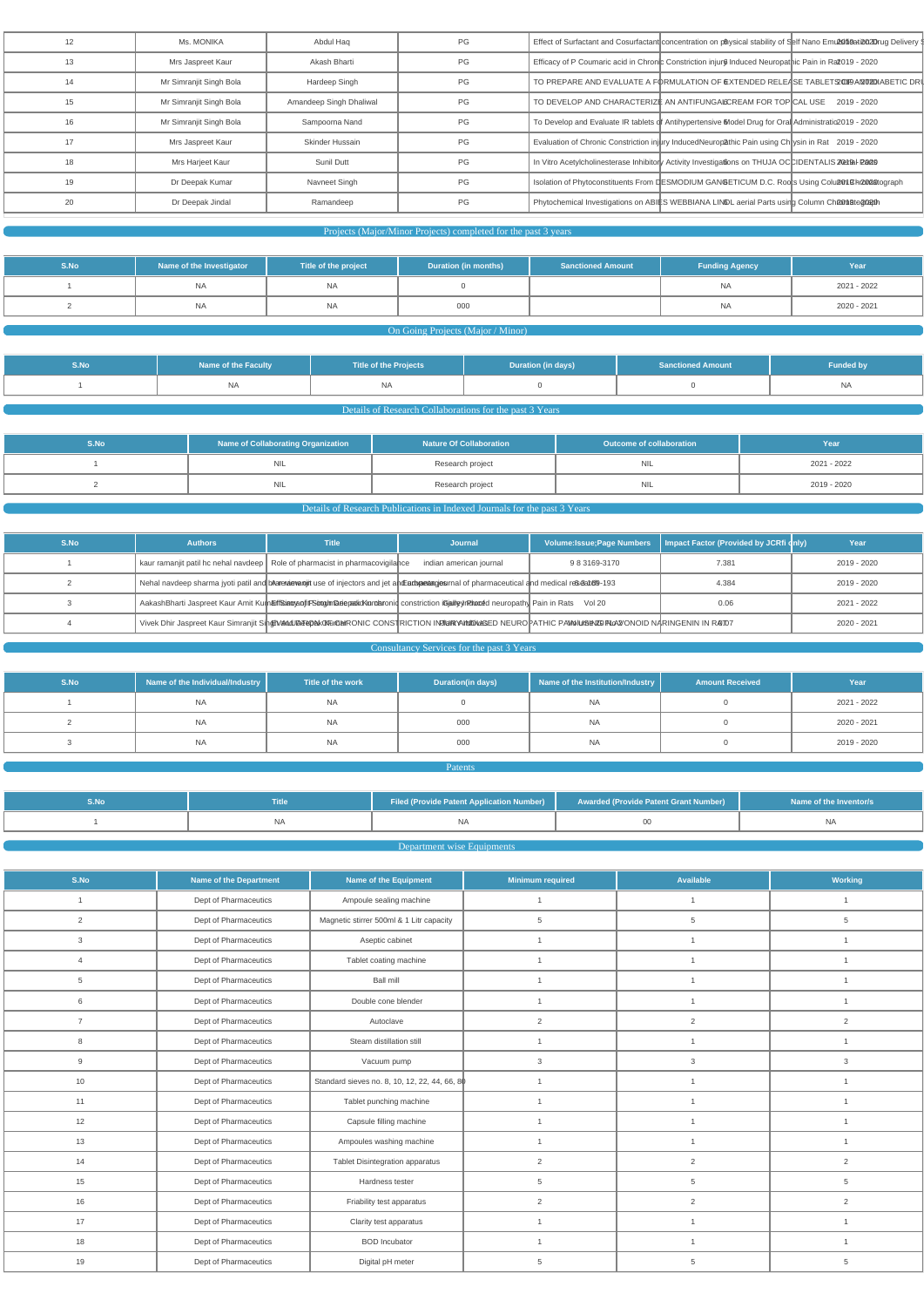| 20              | Dept of Pharmaceutics            | <b>Bulk density</b>                               | $\overline{1}$  | $\overline{1}$  | $\mathbf{1}$    |
|-----------------|----------------------------------|---------------------------------------------------|-----------------|-----------------|-----------------|
| 21              | Dept of Pharmaceutics            | Hot plate                                         | 5               | $5\phantom{.0}$ | $5\phantom{.0}$ |
| 22              | Dept of Pharmaceutics            | <b>Humidity Chambers</b>                          | $\overline{1}$  | $\mathbf{1}$    | $\overline{1}$  |
| 23              | Dept of Pharmaceutics            | Tray dryer                                        | $\overline{1}$  | $\overline{1}$  | $\overline{1}$  |
| 24              | Dept of Pharmaceutics            | Moisture balance                                  | $\overline{1}$  | $\overline{1}$  | $\overline{1}$  |
| 25              | Dept of Pharmaceutics            | Water bath                                        | $\overline{5}$  | $5\phantom{.0}$ | $\,$ 5 $\,$     |
| 26              | Dept of Pharmaceutics            | Ointment filling machine                          | $\overline{1}$  | $\overline{1}$  | $\overline{1}$  |
| 27              | Dept of Pharmaceutics            | Capsule counter                                   | $\overline{2}$  | $\overline{2}$  | 2               |
| 28              | Dept of Pharmaceutics            | Homoginizer                                       | 5               | $5\overline{)}$ | $5\phantom{.0}$ |
| 29              | Dept of Pharmaceutics            | Digital balance                                   | $5\overline{)}$ | $5\phantom{.0}$ | $5\phantom{.0}$ |
| 30 <sup>°</sup> |                                  |                                                   | 30              | $30\,$          | 30              |
|                 | Dept of Pharmaceutics            | Microscope                                        |                 |                 |                 |
| 31              | Dept of Pharmaceutics            | Stage and eye piece micrometers                   | 30              | 30              | 30              |
| 32              | Dept of Pharmaceutics            | Brookfileld viscometer<br>Sieve Shaker Machine    | $\overline{1}$  | $\overline{1}$  | $\overline{1}$  |
| 33              | Dept of Pharmaceutics            |                                                   | $\overline{1}$  | $\overline{1}$  | $\overline{1}$  |
| 34              | Dept of Pharmaceutics            | <b>Extractive Distillator</b>                     | $\overline{1}$  | $\overline{1}$  | $\overline{1}$  |
| 35              | Dept of Pharmaceutics            | Mechanical Stirrer                                | $5\phantom{.0}$ | $5\overline{)}$ | $5\phantom{.0}$ |
| 36              | Dept of Pharmaceutics            | Suppository mold                                  | 25              | 25              | 25              |
| 37              | Dept of Pharmaceutics            | Ultra Sonicator                                   | $\overline{4}$  | $\overline{4}$  | $\overline{4}$  |
| 38              | Dept of Pharmaceutics            | Sterility tester                                  | $\overline{1}$  | $\overline{1}$  | $\overline{1}$  |
| 39              | Dept of Pharmaceutics            | Franz Diffusion cell                              | $5\overline{)}$ | $5\phantom{.0}$ | $5\phantom{.0}$ |
| 40              | Dept of Pharmaceutics            | Hot Air Oven                                      | $5\overline{)}$ | $5\overline{)}$ | $5\phantom{.0}$ |
| 41              | Dept of Pharmaceutics            | Tablet Dissolution test apparatus                 | $\overline{2}$  | $\overline{2}$  | $\overline{2}$  |
| 42              | Dept of Pharmaceutics            | Mortar and Pestle                                 | 40              | 40              | 40              |
| 43              | Dept of Pharmaceutics            | Milli Pore Filter                                 | $\overline{1}$  | $\overline{1}$  | $\mathbf{1}$    |
| 44              | Dept of Pharmaceutics            | Vacuum Distillator                                | $\overline{2}$  | $\overline{2}$  | $\overline{2}$  |
| 45              | Dept of Pharmaceutics            | Desiccators                                       | $5\overline{)}$ | $5\overline{)}$ | $5\phantom{.0}$ |
| 46              | Dept of Pharmaceutics            | Refrigerator                                      | $\overline{2}$  | $\overline{2}$  | $\overline{2}$  |
| 47              | Dept of Pharmaceutics            | Tincture press                                    | $\overline{2}$  | $\overline{2}$  | $\overline{2}$  |
| 48              | Dept of Pharmaceutics            | Centrifuge                                        | $\overline{2}$  | $\overline{2}$  | $\overline{2}$  |
| 49              | Dept of Pharmaceutics            | Colony Counter                                    | $\overline{1}$  | $\mathbf{1}$    | $\overline{1}$  |
| 50              | Dept of Pharmaceutics            | Antibiotic Zone Rader                             | $\overline{1}$  | $\overline{1}$  | $\overline{1}$  |
| 51              | Dept of Pharmaceutics            | Laminar Air Flow                                  | $\overline{1}$  | $\overline{1}$  | $\overline{1}$  |
| 52              | Dept of Pharmaceutics            | Micropipette single & Multi Channeled             | $\overline{4}$  | $\overline{4}$  | $\overline{4}$  |
| 53              | Dept of Pharmaceutics            | UV Cabinet                                        | $\overline{2}$  | $\overline{2}$  | $\overline{2}$  |
| 54              | Dept of Pharmaceutical Chemistry | Refractometer                                     | $\overline{1}$  | $\overline{1}$  | $\overline{1}$  |
| 55              | Dept of Pharmaceutical Chemistry | Polarimeter                                       | $\overline{1}$  | $\overline{1}$  | $\overline{1}$  |
| 56              | Dept of Pharmaceutical Chemistry | Photoelectric colorimeter                         | $\mathbf{1}$    | $\overline{1}$  | $\overline{1}$  |
| 57              | Dept of Pharmaceutical Chemistry | Atomic model set                                  | $\overline{2}$  | $10$            | $10$            |
| 58              | Dept of Pharmaceutical Chemistry | Electronic balance                                | $\overline{2}$  | $\overline{2}$  | $\overline{2}$  |
| 59              | Dept of Pharmaceutical Chemistry | Periodic table chart                              | Adequate        | $\mathbf{3}$    | $\mathbf{3}$    |
| 60              | Dept of Pharmaceutical Chemistry | Hot plates                                        | 8               | 8               | 8               |
| 61              | Dept of Pharmaceutical Chemistry | Oven                                              | 5               | $5\overline{)}$ | $5\phantom{.0}$ |
| 62              | Dept of Pharmaceutical Chemistry | Refrigerator                                      | $\overline{2}$  | $\overline{2}$  | $\overline{2}$  |
| 63              | Dept of Pharmaceutical Chemistry | Analytical Balances for demonstration             | 5               | $5\overline{)}$ | $\overline{7}$  |
| 64              | Dept of Pharmaceutical Chemistry | Digital balance 10mg sensitivity                  | $5\overline{)}$ | $5\overline{)}$ | $5\overline{)}$ |
| 65              | Dept of Pharmaceutical Chemistry | Suction pumps                                     | $\overline{5}$  | $5\phantom{.0}$ | $5\phantom{.0}$ |
| 66              |                                  | Muffle Furnace                                    |                 | $\mathbf{1}$    | $\overline{1}$  |
|                 | Dept of Pharmaceutical Chemistry |                                                   | 2               |                 |                 |
| 67              | Dept of Pharmaceutical Chemistry | Mechanical Stirrers                               | 5               | $5\overline{)}$ | $\,$ 5 $\,$     |
| 68              | Dept of Pharmaceutical Chemistry | Magnetic Stirrers with Thermostat                 | 10              | 10              | 10              |
| 69              | Dept of Pharmaceutical Chemistry | Vacuum Pump                                       | $\overline{2}$  | $\overline{2}$  | $\overline{2}$  |
| 70              | Dept of Pharmaceutical Chemistry | Digital pH meter                                  | $5\phantom{.0}$ | $5\overline{)}$ | $5\phantom{.0}$ |
| 71              | Dept of Pharmaceutical Chemistry | Microwave Oven                                    | $\overline{2}$  | $\overline{2}$  | 2               |
| 72              | Dept of Pharmaceutical Chemistry | <b>Distillation Unit</b>                          | $\overline{2}$  | $\overline{2}$  | $\overline{2}$  |
| 73              | Dept of Pharmaceutical Chemistry | Arsenic Limit Test Apparatus                      | 20              | 10              | $10$            |
| 74              | Dept of Pharmaceutical Chemistry | Reflux flask and condenser double / triple necked | 20              | 20              | 20              |
| 75              | Dept of Pharmaceutical Chemistry | Nessler's Cylinders                               | 50              | 50              | 50              |
| 76              | Dept of Pharmaceutical Chemistry | Reflux flask and condenser single Necked          | 25              | 25              | 25              |
| 77              | Dept of Pharmaceutical Chemistry | Electronic water bath(12 holes)                   | $5\phantom{.0}$ | $5\overline{)}$ | $5\phantom{.0}$ |
| 78              | Dept of Pharmaceutical Chemistry | Copper water bath                                 | $25\,$          | 25              | 25              |
| 79              | Dept of Pharmaceutical Chemistry | Colorimeter                                       | $\overline{1}$  | $\overline{1}$  | $\overline{1}$  |
| 80              | Dept of Pharmaceutical Chemistry | UV- Visible Spectrophotometer                     | $\overline{1}$  | $\mathbf{1}$    | $\mathbf{1}$    |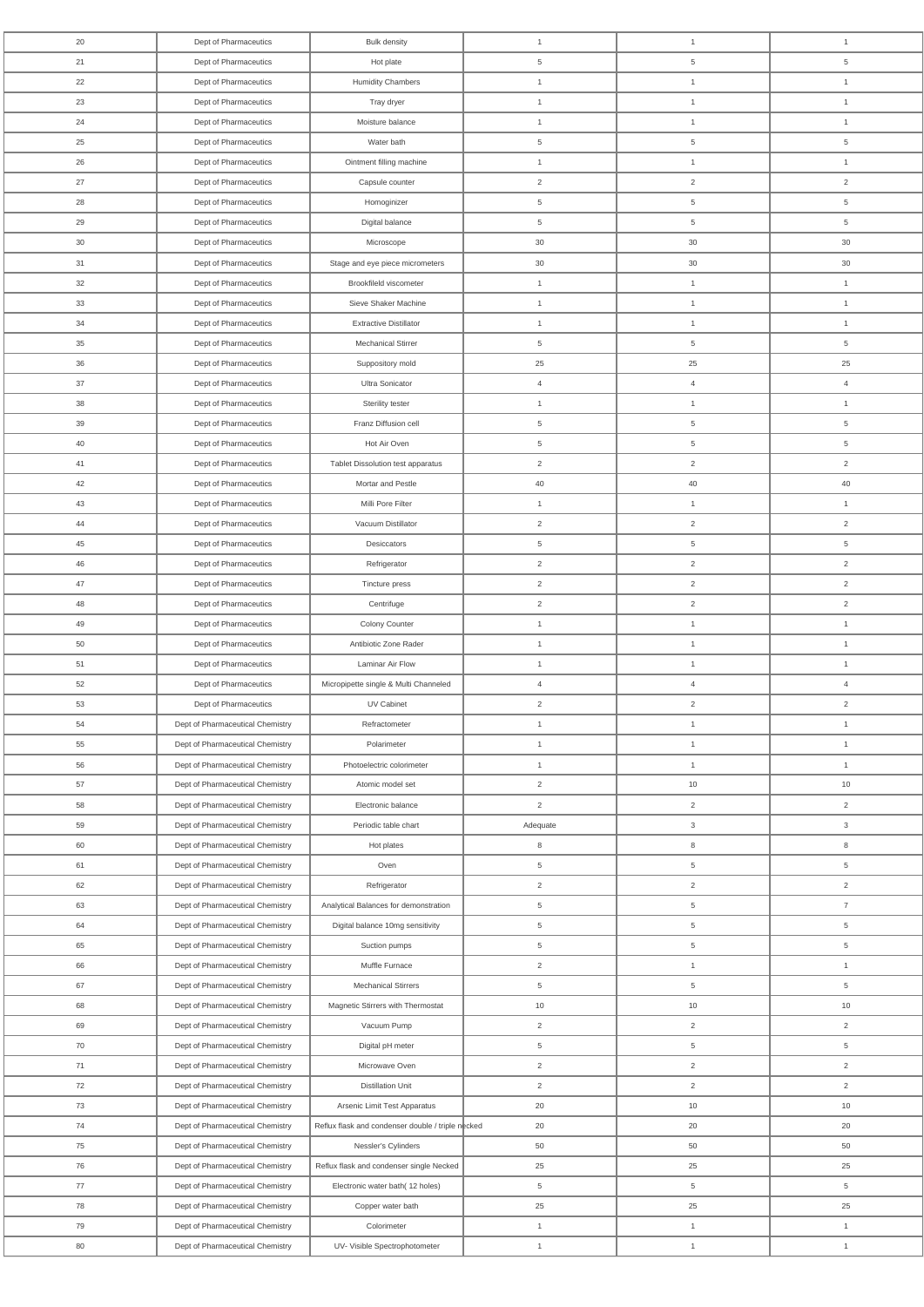| 81  | Dept of Pharmaceutical Chemistry | Flourimeter                                                    | $\overline{1}$ | $\overline{1}$  | $\overline{1}$ |
|-----|----------------------------------|----------------------------------------------------------------|----------------|-----------------|----------------|
| 82  | Dept of Pharmaceutical Chemistry | Digital Balance (1mg sensitivity)                              | $\overline{1}$ | $\overline{1}$  | $\overline{1}$ |
| 83  | Dept of Pharmaceutical Chemistry | Nephelo Turbidity meter                                        | $\overline{1}$ | $\mathbf 0$     | $\overline{0}$ |
| 84  | Dept of Pharmaceutical Chemistry | Flame Photometer                                               | $\overline{1}$ | $\overline{1}$  | $\mathbf{1}$   |
| 85  | Dept of Pharmaceutical Chemistry | Potentiometer                                                  | $\mathbf{1}$   | $\overline{1}$  | $\overline{1}$ |
| 86  | Dept of Pharmaceutical Chemistry | Conductivity meter                                             | $\overline{1}$ | $\overline{1}$  | $\mathbf{1}$   |
| 87  | Dept of Pharmaceutical Chemistry | <b>HPLC</b>                                                    | $\overline{1}$ | $\overline{1}$  | $\overline{1}$ |
| 88  | Dept of Pharmaceutical Chemistry | HPTLC (Desirable)                                              | $\overline{1}$ | $\overline{0}$  | $\mathbf 0$    |
| 89  | Dept of Pharmaceutical Chemistry | Atomic Absorption and Emission spectrophotometer (Desirable) 1 |                | $\overline{0}$  | $\overline{0}$ |
| 90  | Dept of Pharmaceutical Chemistry | <b>Biochemistry Analyzer (Desirable)</b>                       | $\overline{1}$ | $\overline{0}$  | $\overline{0}$ |
| 91  | Dept of Pharmaceutical Chemistry | Carbon, Hydrogen, Nitrogen Analyzer (Desirable)                | $\overline{1}$ | $\overline{0}$  | $\mathbf 0$    |
| 92  | Dept of Pharmaceutical Chemistry | Deep Freezer (Desirable)                                       | $\overline{1}$ | $\overline{1}$  | $\overline{1}$ |
| 93  | Dept of Pharmaceutical Chemistry | Ion-Exchanger                                                  | $\overline{1}$ | $\overline{1}$  | $\overline{1}$ |
| 94  | Dept of Pharmaceutical Chemistry | Lyophilizer (Desirable)                                        | $\overline{1}$ | $\overline{0}$  | $\overline{0}$ |
| 95  | Dept of Pharmacology             | Microscopes                                                    | 20             | 20              | 20             |
| 96  | Dept of Pharmacology             | Haemocytometer with Micropipettes                              | 20             | 20              | 20             |
| 97  | Dept of Pharmacology             | Sahli's haemocytometer                                         | 20             | 20              | 20             |
| 98  | Dept of Pharmacology             | Hutchinson's spirometer                                        | $\overline{1}$ | $\overline{1}$  | $\overline{1}$ |
| 99  | Dept of Pharmacology             | Spygmomanometer                                                | 10             | 10              | 10             |
| 100 | Dept of Pharmacology             | Stethoscope                                                    | 10             | 10              | 10             |
| 101 | Dept of Pharmacology             | Different Contraceptive Devices and Models                     | $\overline{1}$ | $\overline{1}$  | $\overline{1}$ |
| 102 | Dept of Pharmacology             | Pregnancy diagnosis kit                                        | $\overline{1}$ | $\overline{1}$  | $\overline{1}$ |
| 103 | Dept of Pharmacology             | Mercury thermometer                                            | 10             | $10$            | 10             |
| 104 | Dept of Pharmacology             | Cell analyzer                                                  | $\overline{1}$ | $\overline{1}$  | $\overline{1}$ |
| 105 | Dept of Pharmacology             | Permanent Slides for various tissues                           | $\overline{1}$ | $\overline{1}$  | $\mathbf{1}$   |
| 106 | Dept of Pharmacology             | Models for various organs                                      | $\mathbf{1}$   | $\overline{1}$  | $\mathbf{1}$   |
| 107 | Dept of Pharmacology             | Specimen for various organs and systems                        | $\overline{1}$ | $\overline{1}$  | $\overline{1}$ |
| 108 | Dept of Pharmacology             | Skeleton and bones                                             | $\overline{1}$ | $\overline{1}$  | $\overline{1}$ |
| 109 | Dept of Pharmacology             | Muscle electrodes                                              | $\overline{1}$ | $\overline{1}$  | $\overline{1}$ |
| 110 | Dept of Pharmacology             | Lucas moist chamber                                            | $\overline{1}$ | $\mathbf{1}$    | $\overline{1}$ |
| 111 | Dept of Pharmacology             | Myographic lever                                               | $\overline{1}$ | $\overline{1}$  | $\overline{1}$ |
| 112 | Dept of Pharmacology             | Stimulator                                                     | $\overline{1}$ | $\overline{1}$  | $\overline{1}$ |
| 113 | Dept of Pharmacology             | Centrifuge                                                     | $\overline{1}$ | $\overline{1}$  | $\overline{1}$ |
| 114 | Dept of Pharmacology             | Sherrington's kymograph machine / polyrite                     | 10             | 10              | $10$           |
| 115 | Dept of Pharmacology             | Sherrington drum                                               | 10             | $10$            | 10             |
| 116 | Dept of Pharmacology             | Perspex bath assembly (single unit)                            | 10             | 10              | 10             |
| 117 | Dept of Pharmacology             | Aerators                                                       | 10             | $10$            | 10             |
| 118 | Dept of Pharmacology             | Software packages for experiment                               | $\overline{1}$ | $\overline{1}$  | $\overline{1}$ |
| 119 | Dept of Pharmacology             | Standard graph of various drug                                 | Adequate       | $5\phantom{.0}$ | $\overline{5}$ |
| 120 | Dept of Pharmacology             | Actophotometer                                                 | $\overline{1}$ | $\overline{1}$  | $\overline{1}$ |
| 121 | Dept of Pharmacology             | Rotarod                                                        | $\overline{1}$ | $\overline{1}$  | $\overline{1}$ |
| 122 | Dept of Pharmacology             | Pole climbing apparatus                                        | $\overline{1}$ | $\overline{1}$  | $\overline{1}$ |
| 123 | Dept of Pharmacology             | Analgesiometer (eddy's hot plate and radiant heat methods)     | $\overline{1}$ | $\overline{1}$  | $\mathbf{1}$   |
| 124 | Dept of Pharmacology             | Convulsiometer                                                 | $\overline{1}$ | $\overline{1}$  | $\overline{1}$ |
| 125 | Dept of Pharmacology             | Plethysmograph                                                 | $\overline{1}$ | $\overline{1}$  | $\overline{1}$ |
| 126 | Dept of Pharmacology             | Digital pH meter                                               | $\overline{1}$ | $\overline{1}$  | $\mathbf{1}$   |
| 127 | Dept of Pharmacology             | Histamine chamber                                              | $\overline{1}$ | $\overline{1}$  | $\mathbf{1}$   |
| 128 | Dept of Pharmacology             | Metabolic cage                                                 | $\mathbf{1}$   | $\overline{1}$  | $\mathbf{1}$   |
| 129 | Dept of Pharmacology             | Dissection tray & boards                                       | 10             | 10              | $\mathbf{1}$   |
| 130 | Dept of Pharmacology             | Stereotaxic apparatus                                          | $\overline{1}$ | $\mathbf{1}$    | $\overline{1}$ |
| 131 | Dept of Pharmacology             | Digital glucometer                                             | $\overline{1}$ | $\mathbf{1}$    | $\mathbf{1}$   |
| 132 | Dept of Pharmacology             | Folin- wu tubes                                                | 60             | 60              | 60             |
| 133 | Dept of Pharmacology             | Hemostatic artery forceps                                      | 10             | $10$            | $10$           |
| 134 | Dept of Pharmacology             | Levers, cannula                                                | 20             | 20              | 20             |
| 135 | Dept of Pharmacology             | Hypodermic syringes & needles Size 15,24, 26G                  | 20             | 20              | 20             |
| 136 | Dept of Pharmacognosy            | Compound Microscope                                            | 30             | 30              | $30\,$         |
| 137 | Dept of Pharmacognosy            | <b>Dissecting Microscope</b>                                   | 30             | 30              | 30             |
| 138 | Dept of Pharmacognosy            | Projection Microscope                                          | $\overline{2}$ | $\overline{2}$  | $\overline{2}$ |
| 139 | Dept of Pharmacognosy            | <b>Binocular Microscope</b>                                    | $\overline{1}$ | $\overline{1}$  | $\overline{1}$ |
| 140 | Dept of Pharmacognosy            | Polarized Microscope                                           | $\overline{1}$ | $\overline{1}$  | $\overline{1}$ |
| 141 | Dept of Pharmacognosy            | Electronic Digital balance                                     | $\overline{2}$ | $\overline{a}$  | $\overline{2}$ |
|     |                                  |                                                                |                |                 |                |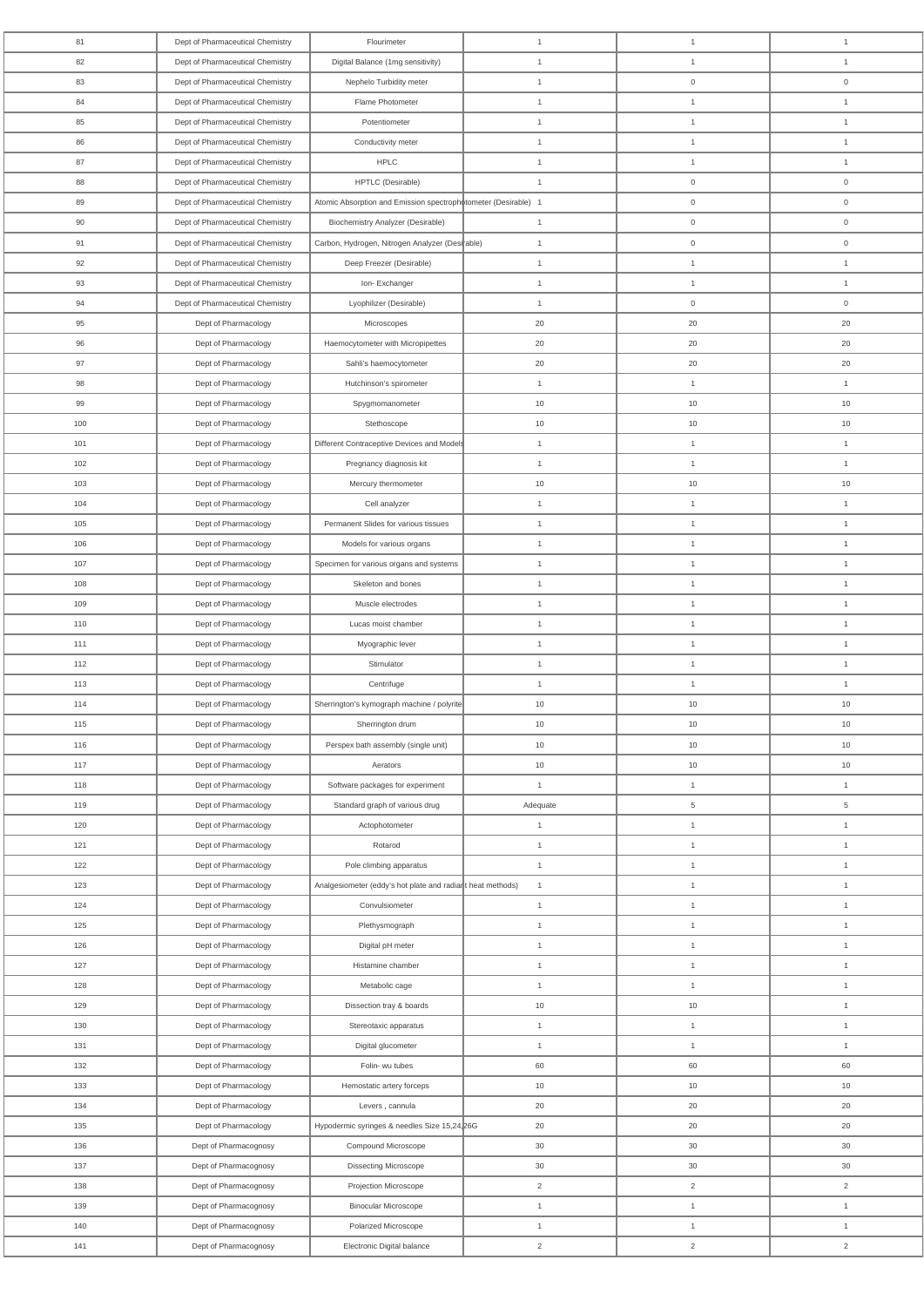| 142 | Dept of Pharmacognosy     | Autoclave                                                    | $\overline{2}$ | $\overline{2}$  | $\overline{2}$ |
|-----|---------------------------|--------------------------------------------------------------|----------------|-----------------|----------------|
| 143 | Dept of Pharmacognosy     | Hot air oven                                                 | $\overline{2}$ | $\overline{2}$  | $\overline{2}$ |
| 144 | Dept of Pharmacognosy     | Refrigerator                                                 | $\mathbf{1}$   | $\mathbf{1}$    | $\mathbf{1}$   |
| 145 | Dept of Pharmacognosy     | Zone reader                                                  | $\mathbf{1}$   | $\mathbf{1}$    | $\mathbf{1}$   |
| 146 | Dept of Pharmacognosy     | Digital pH Meter                                             | $\mathbf{1}$   | $\mathbf{1}$    | $\mathbf{1}$   |
| 147 | Dept of Pharmacognosy     | Colorimeter                                                  | $\mathbf{1}$   | $\mathbf{1}$    | $\mathbf{1}$   |
| 148 | Dept of Pharmacognosy     | Sterility testing unit                                       | $\mathbf{1}$   | $\mathbf{1}$    | $\mathbf{1}$   |
| 149 | Dept of Pharmacognosy     | Camera lucida                                                | 20             | $20\,$          | 20             |
| 150 | Dept of Pharmacognosy     | Eye piece micrometer                                         | 20             | $20\,$          | 20             |
| 151 | Dept of Pharmacognosy     | Stage micrometer                                             | 20             | 20              | 20             |
| 152 | Dept of Pharmacognosy     | Muffle furnace                                               | $\mathbf{1}$   | $\mathbf{1}$    | $\mathbf{1}$   |
| 153 | Dept of Pharmacognosy     | Moisture balance                                             | $\mathbf{1}$   | $\mathbf{1}$    | $\mathbf{1}$   |
| 154 | Dept of Pharmacognosy     | <b>Heating Mantles-Small</b>                                 | $\overline{4}$ | $\overline{4}$  | $\overline{4}$ |
| 155 | Dept of Pharmacognosy     | Vacuum pump                                                  | $\overline{2}$ | $\overline{2}$  | $\sqrt{2}$     |
| 156 | Dept of Pharmacognosy     | Micropipette single & Multi Channeled                        | $\overline{2}$ | $\overline{2}$  | $\overline{2}$ |
| 157 | Dept of Pharmacognosy     | Micro Centrifuge                                             | $\mathbf{1}$   | 1               | $\mathbf{1}$   |
| 158 | Dept of Pharmacognosy     | Electric water bath                                          | $\overline{4}$ | $\overline{4}$  | $\overline{4}$ |
| 159 | Dept of Pharmacognosy     | Hot plate                                                    | $\overline{4}$ | $\overline{4}$  | $\overline{4}$ |
| 160 | Dept of Pharmacognosy     | Microtome rotary                                             | $\mathbf{1}$   | $\mathbf{1}$    | $\mathbf{1}$   |
| 161 | Dept of Pharmacognosy     | Mixer grinder                                                | $\overline{2}$ | $\overline{2}$  | 2              |
| 162 | Dept of Pharmacognosy     | UV Cabinet                                                   | $\overline{2}$ | $\overline{2}$  | $\overline{2}$ |
| 163 | Dept of Pharmacognosy     | Water Distillation unit                                      | $\mathbf{1}$   | $\mathbf{1}$    | $\mathbf{1}$   |
| 164 | Dept of Pharmacognosy     | Cutter Mill (Bark and seed grinder)                          | $\overline{1}$ | $\mathbf{1}$    | $\mathbf{1}$   |
| 165 | Dept of Pharmacognosy     | Medicinal Plant Chart                                        | Adequate       | 10              | $10$           |
| 166 | Dept of Pharmacognosy     | Models                                                       | Adequate       | $\mathbf{3}$    | 3              |
| 167 | Dept of Pharmacognosy     | Permanent Slide                                              | Adequate       | 20              | 20             |
| 168 | Dept of Pharmacognosy     | Sonicator                                                    | $\mathbf{1}$   | $\mathbf{1}$    | $\mathbf{1}$   |
| 169 | Dept of Pharmacognosy     | Electrophoresis                                              | $\mathbf{1}$   | $\mathbf{1}$    | $\mathbf{1}$   |
| 170 | Dept of Pharmacognosy     | Fermentor                                                    | $\mathbf{1}$   | $\mathbf{1}$    | $\mathbf{1}$   |
| 171 | Dept of Pharmacognosy     | Rotary Shaker                                                | $\mathbf{1}$   | $\mathbf{1}$    | $\mathbf{1}$   |
| 172 | Dept of Pharmacy Practice | Autoclave sterilizer                                         | $\mathbf{1}$   | $\mathbf{1}$    | $\mathbf{1}$   |
| 173 | Dept of Pharmacy Practice | Hot air oven                                                 | $\mathbf{1}$   | $\mathbf{1}$    | $\mathbf{1}$   |
| 174 | Dept of Pharmacy Practice | Membrane filter                                              | $\mathbf{1}$   | $\mathbf{1}$    | $\mathbf{1}$   |
| 175 | Dept of Pharmacy Practice | Centrifuge                                                   | $\mathbf{1}$   | $\mathbf{1}$    | $\mathbf{1}$   |
| 176 | Dept of Pharmacy Practice | Filling Machine                                              | $\mathbf{1}$   | $\mathbf{1}$    | $\mathbf{1}$   |
| 177 | Dept of Pharmacy Practice | Sealing Machine                                              | $\mathbf{1}$   | $\mathbf{1}$    | $\mathbf{1}$   |
| 178 | Dept of Pharmacy Practice | Glucometer                                                   | $\mathbf{1}$   | $\mathbf{1}$    | $\mathbf{1}$   |
| 179 | Dept of Pharmacy Practice | Sintered glass funnel with complete filtering assemble       | Adequate       | $10$            | 10             |
| 180 | Dept of Pharmacy Practice | Small disposable membrane filter for IV admixture filtration | Adequate       | $5\phantom{.0}$ | $\,$ 5 $\,$    |
| 181 | Dept of Pharmacy Practice | Vacuum pump                                                  | $\mathbf{1}$   | $\mathbf{1}$    | $\mathbf{1}$   |
| 182 | Dept of Pharmacy Practice | Surgical dressing                                            | Adequate       | $10$            | 10             |
| 183 | Dept of Pharmacy Practice | pH meter                                                     | $\mathbf{1}$   | $\mathbf{1}$    | $\mathbf{1}$   |
| 184 | Dept of Pharmacy Practice | Blood Pressure Apparatus and stethoscope                     | 10             | 10              | 10             |
| 185 | Dept of Pharmacy Practice | Clinical thermometer                                         | $10$           | $10$            | 10             |
|     |                           |                                                              |                |                 |                |

Details of the workshops/ Seminars/ Conferences/ Guest Lectures conducted for the past 3 years

| S.No | <b>Type of Activity</b> | Title of the event                                                                | Year        | <b>Duration (in days)</b> | <b>Number of Participants</b> |
|------|-------------------------|-----------------------------------------------------------------------------------|-------------|---------------------------|-------------------------------|
|      | Guest lecture           | Prevention of suicide in adolscents vital role of teachers parents and caretakers | 2021 - 2022 |                           | 200                           |
|      | Guest lecture           | Role of pharmacovigilance in indian society                                       | 2021 - 2022 |                           | 200                           |
|      | Seminar                 | Role of pharmacovigilance in herbal drugs                                         | 2021 - 2022 |                           | 150                           |
|      | Guest lecture           | Interpretation of spectras using nmr ir and Mass spectroscopy                     | 2021 - 2022 |                           | 200                           |
|      | Guest lecture           | Elements of Pharmacokinetic and Pharmacodynamics                                  | 2021 - 2022 |                           | 150                           |
|      | Guest lecture           | Career in Pharmacy                                                                | 2021 - 2022 |                           | 200                           |
|      | Guest lecture           | Lecture on Corona Virus                                                           | 2019 - 2020 |                           | 300                           |
|      | Seminar                 | E learning resources of pharmacy students during covid                            | 2019 - 2020 |                           | 120                           |

Details of the workshops/ Seminars/ Conferences/ Guest Lectures Attended for the past 3 years

| S.No | <b>Type of Activity</b> | Name of the Faculty | Title of the event                                                                               | Year        | <b>Date</b> | <b>Place</b>    |
|------|-------------------------|---------------------|--------------------------------------------------------------------------------------------------|-------------|-------------|-----------------|
|      | Conference              | Navdeep Kaur        | covid challenges                                                                                 | 2021 - 2022 | 22-05-2020  | ISF moga        |
|      | Seminar                 | Navdeep Kaur        | Pharmacovigilance current and future prospects                                                   | 2021 - 2022 | 23-05-2020  | MRS bathinda    |
|      | Seminar                 | Navdeep Kaur        | Need of e learning for changing pharma worlds                                                    | 2021 - 2022 | 17-05-2020  | Online          |
|      | Seminar                 | Navdeep Kaur        | Advance clinical and community pharmacy services in qualitative therape02tic-h2202h care deliver |             | 20-04-2019  | chitkara univer |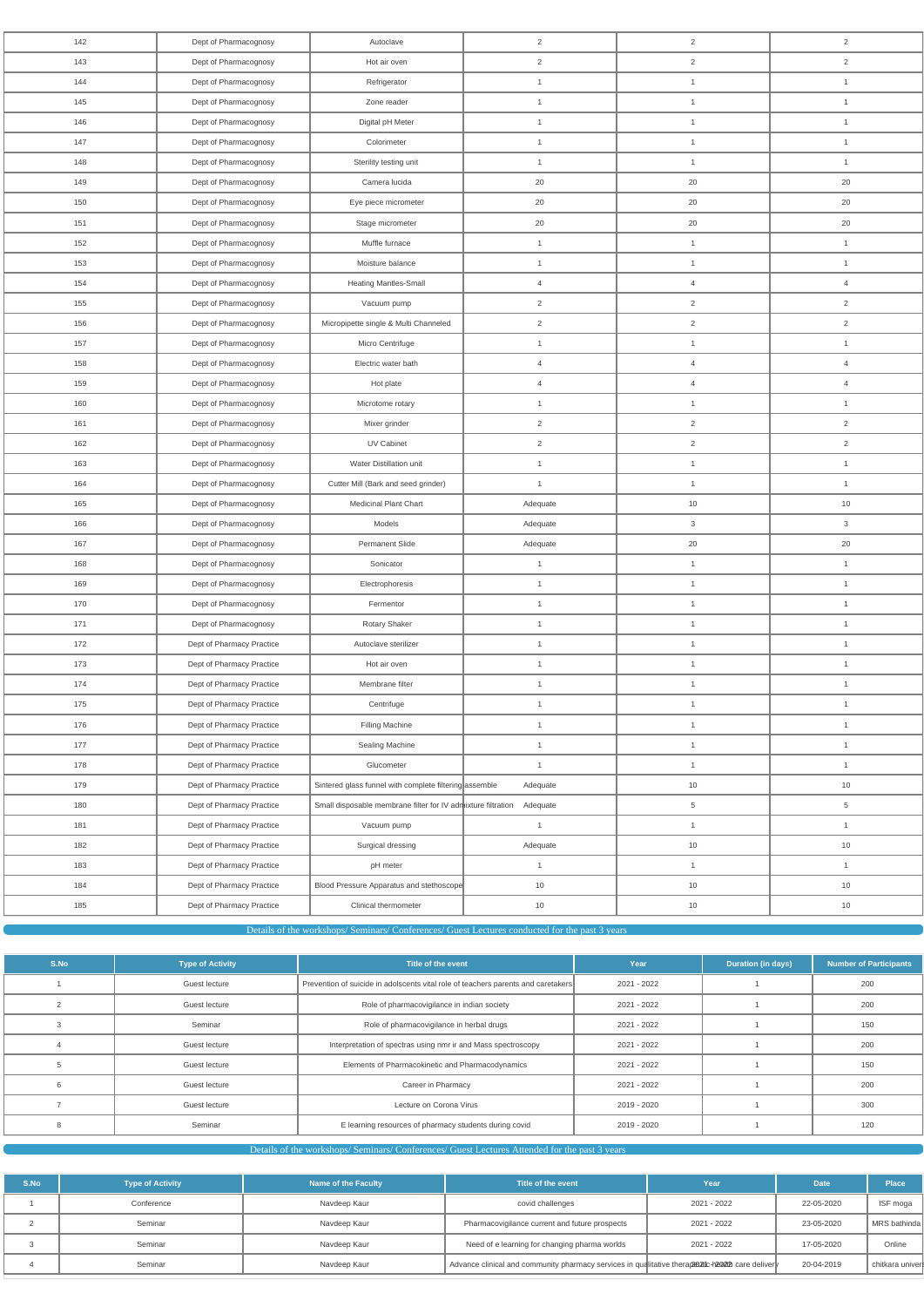| 5              | Guest lecture | Keshav Jindal          |                                                               | International Webinar Under National Coordination2021te/2012CPharmacovigilance Prografan09-2102ndia PVP      |            | Online |
|----------------|---------------|------------------------|---------------------------------------------------------------|--------------------------------------------------------------------------------------------------------------|------------|--------|
| 6              | Guest lecture | <b>Gurpreet Kaur</b>   |                                                               | International Webinar Under National Coordination2021ter2N22CPharmacovigilance Prografan09-02021dia PVP      |            | Online |
| $\overline{7}$ | Guest lecture | Dr Sandeep Goyal       |                                                               | International Webinar Under National Coordination 2021 ter 2002 Tharmacovigilance Prografano 9-2002 dia PVP  |            | Online |
| 8              | Guest lecture | Navdeep Kaur           |                                                               | International Webinar Under National Coordination2021ter2N22C Pharmacov gilance Progr20+000+2010dia PVP      |            | Online |
| 9              | Guest lecture | Kirandeep Kaur         |                                                               | International Webinar Under National Coordination 2021 ter 2002 Tharmacovigilance Prografano 9-2002 dia PVP  |            | Online |
| 10             | Guest lecture | Kiran Bala             |                                                               | International Webinar Under National Coordination2021ter2N2C Pharmacov gilance Programe 2021dia PVP          |            | Online |
| 11             | Guest lecture | Jaspreet Kaur          |                                                               | International Webinar Under National Coordination 2021 ter 2002 CPharmacovigilance Programation 2021 tia PVP |            | Online |
| 12             | Guest lecture | Sandeep Kaur           |                                                               | International Webinar Under National Coordination 2021 ter 2012 D Pharmacovigilance Progratance 2002 dia PVP |            | Online |
| 13             | Conference    | Monica Bansal          | Optimizing Research for tomorrows Therapeutic CO02D P2022mic  |                                                                                                              | 30-06-2021 | Online |
| 14             | Conference    | Jaspreet Kaur          | Optimizing Research for tomorrows Therapeutic CO02D P2022mic  |                                                                                                              | 30-06-2021 | Online |
| 15             | Seminar       | Dr Raman Kumar Singla  | E learning resources of pharmacy students during 20016 - 2020 |                                                                                                              | 27-05-2020 | online |
| 16             | Seminar       | Swikriti Makkar        | E learning resources of pharmacy students during 2018 - 2020  |                                                                                                              | 27-05-2020 | online |
| 17             | Seminar       | Gurtej Singh           | E learning resources of pharmacy students during 20010 - 2020 |                                                                                                              | 27-05-2020 | online |
| 18             | Seminar       | Amandeep Kaur          | E learning resources of pharmacy students during 2018 - 2020  |                                                                                                              | 27-05-2020 | online |
| 19             | Seminar       | <b>Gurpreet Kaur</b>   | E learning resources of pharmacy students during 2018 - 2020  |                                                                                                              | 27-05-2020 | online |
| 20             | Seminar       | Simranjit Singh        | E learning resources of pharmacy students during 2018 - 2020  |                                                                                                              | 27-05-2020 | online |
| 21             | Seminar       | Simranjit Kaur         | E learning resources of pharmacy students during 2018 - 2020  |                                                                                                              | 27-05-2020 | online |
| 22             | Seminar       | Jaspreet Kaur          | E learning resources of pharmacy students during 20016 - 2020 |                                                                                                              | 27-05-2020 | online |
| 23             | Seminar       | Monika                 | E learning resources of pharmacy students during 20010 - 2020 |                                                                                                              | 27-05-2020 | online |
| 24             | Seminar       | Dr Sandeep Kumar Goyal | E learning resources of pharmacy students during 20010 - 2020 |                                                                                                              | 27-05-2020 | online |
| 25             | Workshop      | Kiran Bala             | Online Training in LaTeX                                      | 2019 - 2020                                                                                                  | 27-04-2020 | online |
| 26             | Seminar       | Kiran Bala             | Women in Pharmacy Profession from bench to Board19902020      |                                                                                                              | 05-09-2020 | online |
| 27             | Seminar       | Kiran Bala             | E learning resources of pharmacy students during 2018 - 2020  |                                                                                                              | 27-05-2020 | online |
| 28             | Workshop      | Kiran Bala             | Whatsapp outcome based education faculty development pologram |                                                                                                              | 24-03-2020 | online |
|                |               |                        |                                                               |                                                                                                              |            |        |

Details of the Research papers presented in the workshops/ Seminars/ Conferences for the past 3 years

| S.No | Name of the Faculty/Student | Title of the paper | Name of the work shop/ Seminars/ Conferences Year |             | <b>Date</b> | Place     | Grant (Amount in INR) received fre |
|------|-----------------------------|--------------------|---------------------------------------------------|-------------|-------------|-----------|------------------------------------|
|      | '                           | NA                 | ΝA                                                | 2021 - 2022 | 21-12-2021  | <b>NA</b> | 00                                 |
|      | <b>NA</b>                   | NA                 | ΝA                                                | 2019 - 2020 | 15-01-2021  | <b>NA</b> | $00\,$                             |

# Details of the Extension  $&$  out reach programs conducted for the past 3 years

| S.No | <b>Name of the Activity</b> | <b>Collaborating Organization</b> | Year        | No.of Teacher's Participated | No.of Student's Participated |
|------|-----------------------------|-----------------------------------|-------------|------------------------------|------------------------------|
|      | <b>NA</b>                   | <b>NA</b>                         | 2021 - 2022 |                              |                              |
|      | <b>NA</b>                   | <b>NA</b>                         | 2020 - 2021 |                              |                              |
|      | <b>NA</b>                   | <b>NA</b>                         | 2019 - 2020 |                              |                              |
|      |                             |                                   |             |                              |                              |

Sports

**Facilities available for conducting sports events**

**Yes**

**Name Simranjit Singh Bola**

**Qualification**

**MPharmacy**

**Experience (in Years)**

**8**

# **Details of Physical Director**

| $\vert$ S.N $\phi$                        | <b>Activity</b>                                                                                                                                                                                                                                                          | Name of the Activity             | Year        | No. of Teacher's Participated | No. of Student's Participated |
|-------------------------------------------|--------------------------------------------------------------------------------------------------------------------------------------------------------------------------------------------------------------------------------------------------------------------------|----------------------------------|-------------|-------------------------------|-------------------------------|
|                                           | Conducted                                                                                                                                                                                                                                                                | Indoor Games                     | 2021 - 2022 | 15                            | 150                           |
| $\overline{2}$                            | Conducted                                                                                                                                                                                                                                                                | Sports Day                       | 2019 - 2020 | 20                            | 200                           |
|                                           |                                                                                                                                                                                                                                                                          | Details of the Anti-Ragging cell |             |                               |                               |
| 5 <sub>5</sub><br><b>Yes</b><br><b>No</b> | Name of the Chairperson of Anti-ragging cell<br>Dr. Raman K Singla<br>No. of meeting in a year<br>Is Information provided on website and prospectus of the institute?<br>Case reported in previous years<br>If yes, status of the case (Pending/Closed)<br><b>Closed</b> |                                  |             |                               |                               |

**(Copy of the Orders for having Constituted the Committee)**

[View](https://dgpm.nic.in/institute/getmongoPdfFile.do?renreceiptid=f7772d55-e55a-4758-ab4f-c5631874bee9&tablename=antiragging)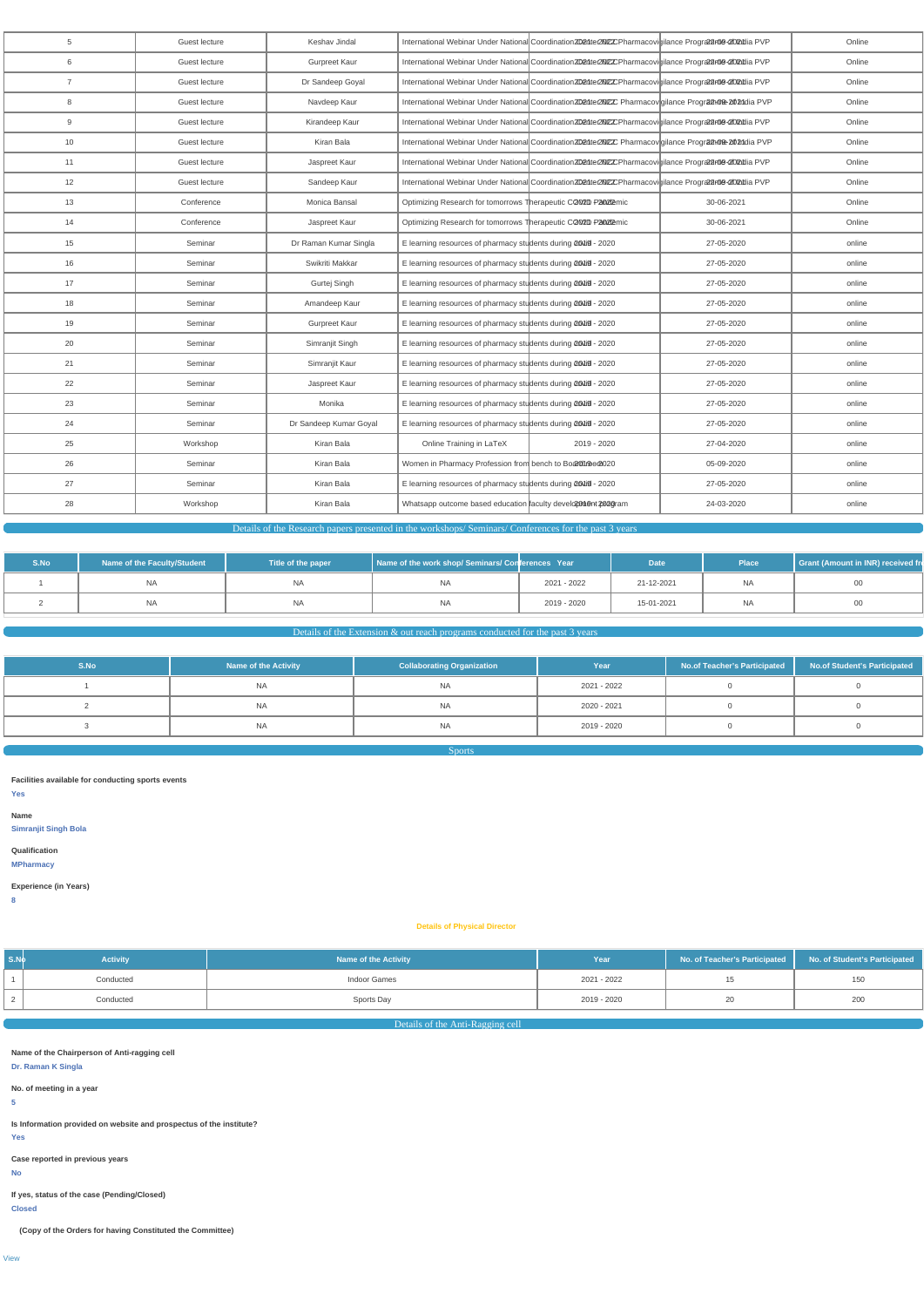## **Name of the Chairperson of Cell**

### **Dr. Raman Kumar Singla**

**No. of activities in a year (Workshop/Guest lecture/orientation**

**2**

**No. of meeting in a year**

**4**

**Case reported in previous years**

# **No**

**If yes, status of the case (Pending/Closed)**

# **Closed**

**(Copy of the Orders for having Constituted the Committe as per SAKSHAM Guidelines)**

[View](https://dgpm.nic.in/institute/getmongoPdfFile.do?renreceiptid=e91eb397-6bac-4753-96b2-712ee8be2793&tablename=gendersensitization)

Details of Anti-discrimination cell

# **Name of the Chairperson of Anti-discrimination cell**

**Dr. Raman Kumar Singla**

## **No. of meeting in a year**

**4**

### **Case reported in previous years**

**No**

## **If yes, status of the case (Pending/Closed)**

**Closed**

**(Copy of the Orders for having the Constituted the Committee)**

[View](https://dgpm.nic.in/institute/getmongoPdfFile.do?renreceiptid=529f62b5-557d-44da-9fe8-870d0b5b3f2b&tablename=antidiscrimination)

| Details of Placement and Career Guidance cell                                                                                                                                                                                  |
|--------------------------------------------------------------------------------------------------------------------------------------------------------------------------------------------------------------------------------|
|                                                                                                                                                                                                                                |
| Name of the Placement Officer                                                                                                                                                                                                  |
| <b>Mrs. Jaspreet Kaur</b>                                                                                                                                                                                                      |
| Mobile Number of the Placement officer                                                                                                                                                                                         |
| 7696363646                                                                                                                                                                                                                     |
|                                                                                                                                                                                                                                |
| No. of students Participated<br>30                                                                                                                                                                                             |
|                                                                                                                                                                                                                                |
| No. of the Student Placed                                                                                                                                                                                                      |
| 10 <sub>1</sub>                                                                                                                                                                                                                |
| Percentage of placement                                                                                                                                                                                                        |
| 33                                                                                                                                                                                                                             |
| No. of Companies participated in Placement Drive                                                                                                                                                                               |
| $\mathbf{3}$                                                                                                                                                                                                                   |
|                                                                                                                                                                                                                                |
| (Copy of the Constitution to be enclosed as Annexure)                                                                                                                                                                          |
| <b>View</b>                                                                                                                                                                                                                    |
|                                                                                                                                                                                                                                |
| $D_1$ and $D_2$ $D_3$ and $D_4$ $D_5$ and $D_6$ $D_7$ and $D_8$ and $D_9$ and $D_9$ and $D_9$ and $D_9$ and $D_9$ and $D_9$ and $D_9$ and $D_9$ and $D_9$ and $D_9$ and $D_9$ and $D_9$ and $D_9$ and $D_9$ and $D_9$ and $D_$ |

**Results of all examinations in previous years**

### **YES**

**Details of members of the Anti Ragging Committee Members with contact details including landline ph. Mobile, email etc. YES**

**Details of members of Gender Harassment Committee Members with contact details including landline Ph. mobile, email etc.**

### **YES**

**Toll free number to report ragging**

**YES**

Hospital Information

**Address of Hospital**

**Name of the Hospital**

**Singla surgical hospital Sangrur**

**Type Of Hospital**

**private**

**State/UT**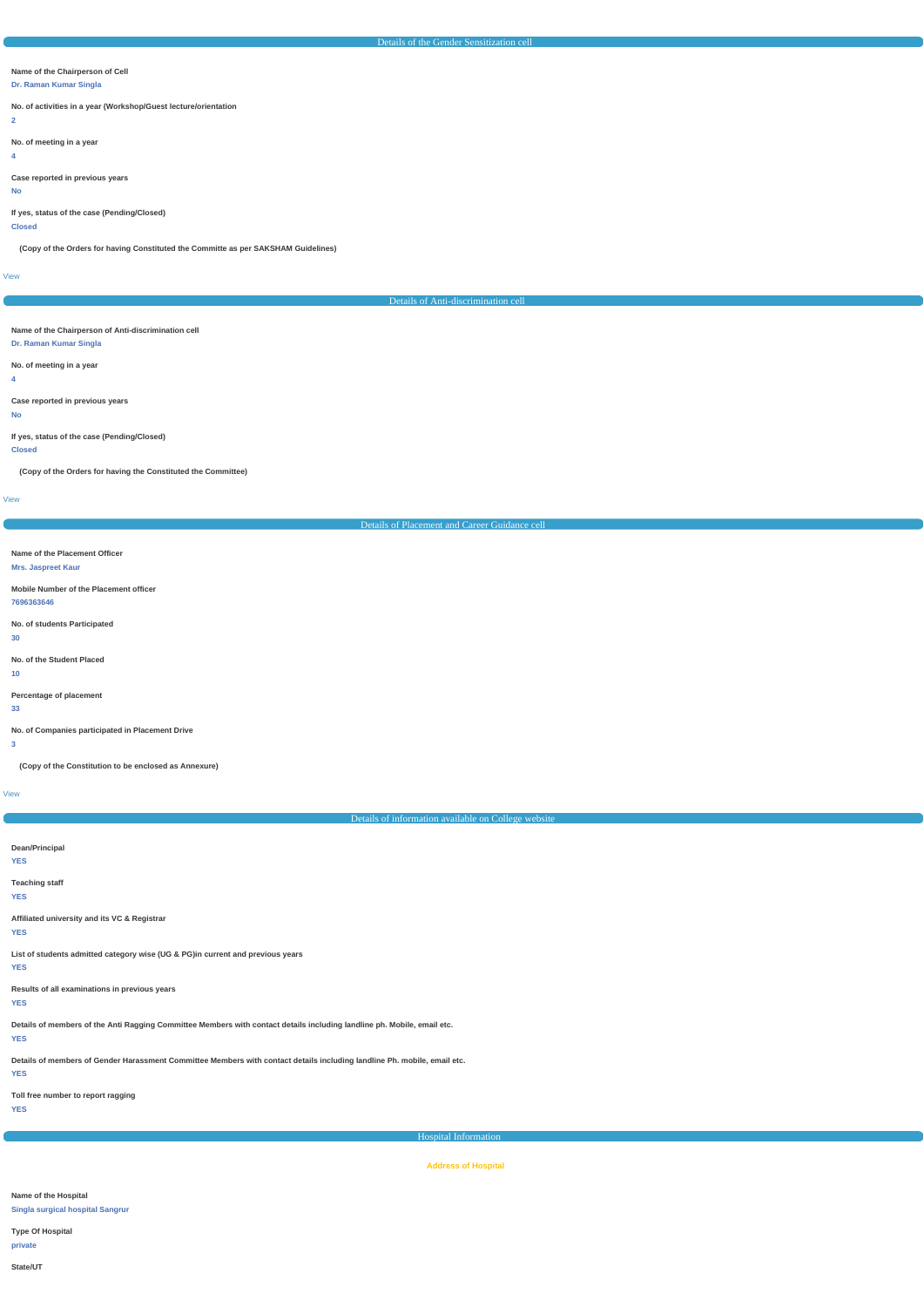### **PUNJAB**

**District**

# **SANGRUR**

# **Sub District / Mandal**

**Sangrur**

**Village**

# **Mastuana sahib**

## **Pin Code 148001**

**Name Of The Medical Superindent**

## **Dr KG Singla**

# **Email ID**

**acptemastuana@yahoo.com**

# **Mobile No**

**9815087217**

## **Bed strength of the hospital**

**100**

# **Whether this hospital has MOU with any other PharmD Institute**

**NO**

# Details of Hospital

| S.No | Name / infrastructure                                          | Minimum required No's                                                                        | Provided                                                                                                   |
|------|----------------------------------------------------------------|----------------------------------------------------------------------------------------------|------------------------------------------------------------------------------------------------------------|
|      | Hospital with teaching facility minimumNa00rbeddredshidaspital |                                                                                              | Own                                                                                                        |
| 2    |                                                                |                                                                                              | Place of pharmacy practice depavimientum carpet area of 3 sq.msts. per student alo 200 with consent to pro |
| 3    | <b>Available Specialties ++</b>                                | Medicine (compulsory)                                                                        | yes                                                                                                        |
|      |                                                                | (any three of the following)                                                                 |                                                                                                            |
|      |                                                                | Surgery                                                                                      | yes                                                                                                        |
|      |                                                                | Pediatrics                                                                                   | yes                                                                                                        |
|      |                                                                | Gynecology and obstetrics                                                                    | yes                                                                                                        |
|      |                                                                | Psychiatry                                                                                   | no                                                                                                         |
|      |                                                                | Skin and VD                                                                                  | no                                                                                                         |
|      |                                                                | Orthopedics                                                                                  | no                                                                                                         |
|      |                                                                | Location of the hospital details Within the same limits of corporation or munidiparity ation |                                                                                                            |

â Upload Approval letter of the hospital authority along with MOU

<sup>a</sup> Inspectors are required to personality verify the space provided at the hospital and meet the hospital administrators for interaction ++ to be certified by the Dean/Director/Medical Supdt. of the hospital.

Uploaded Document

### [View](https://dgpm.nic.in/institute/getmongoPdfFile.do?renreceiptid=187e1c27-0e50-4f79-9e88-58bfe8293e9e&tablename=hospitaldetails)

## **Ancillary Staff Details**

| <b>Staff Details</b>                                                  | No of Available     |
|-----------------------------------------------------------------------|---------------------|
| Other ancillary staff available                                       |                     |
| Epidemiology                                                          | $\mathbf{1}$        |
| Statistician                                                          | $\mathsf{O}$        |
| Physiotherapy                                                         | $\mathbf{1}$        |
| Available clinical materials                                          |                     |
| Average daily OPD                                                     | $\overline{1}$      |
| Average daily IPD                                                     | $\mathsf{O}\xspace$ |
| Average daily bed occupancy rate                                      | $40\,$              |
| Average daily operations                                              | 2                   |
| Major                                                                 | $\mathsf{O}\xspace$ |
| Minor                                                                 | $\overline{2}$      |
| Year- wise available clinical materials (During previous three years) | $\overline{2}$      |
| Intensive care facilities                                             |                     |
|                                                                       | $\overline{2}$      |
| LICU                                                                  |                     |
| No. of beds                                                           | $\overline{5}$      |
| Equipment                                                             | $20\,$              |
| Average bed occupancy                                                 | 40                  |
| II.ICCU                                                               |                     |
| No. of beds                                                           | $\overline{5}$      |
| Equipment                                                             | 20                  |
| Average bed occupancy                                                 | 40                  |
| $\textsf{III}.\textsf{NICU}$                                          |                     |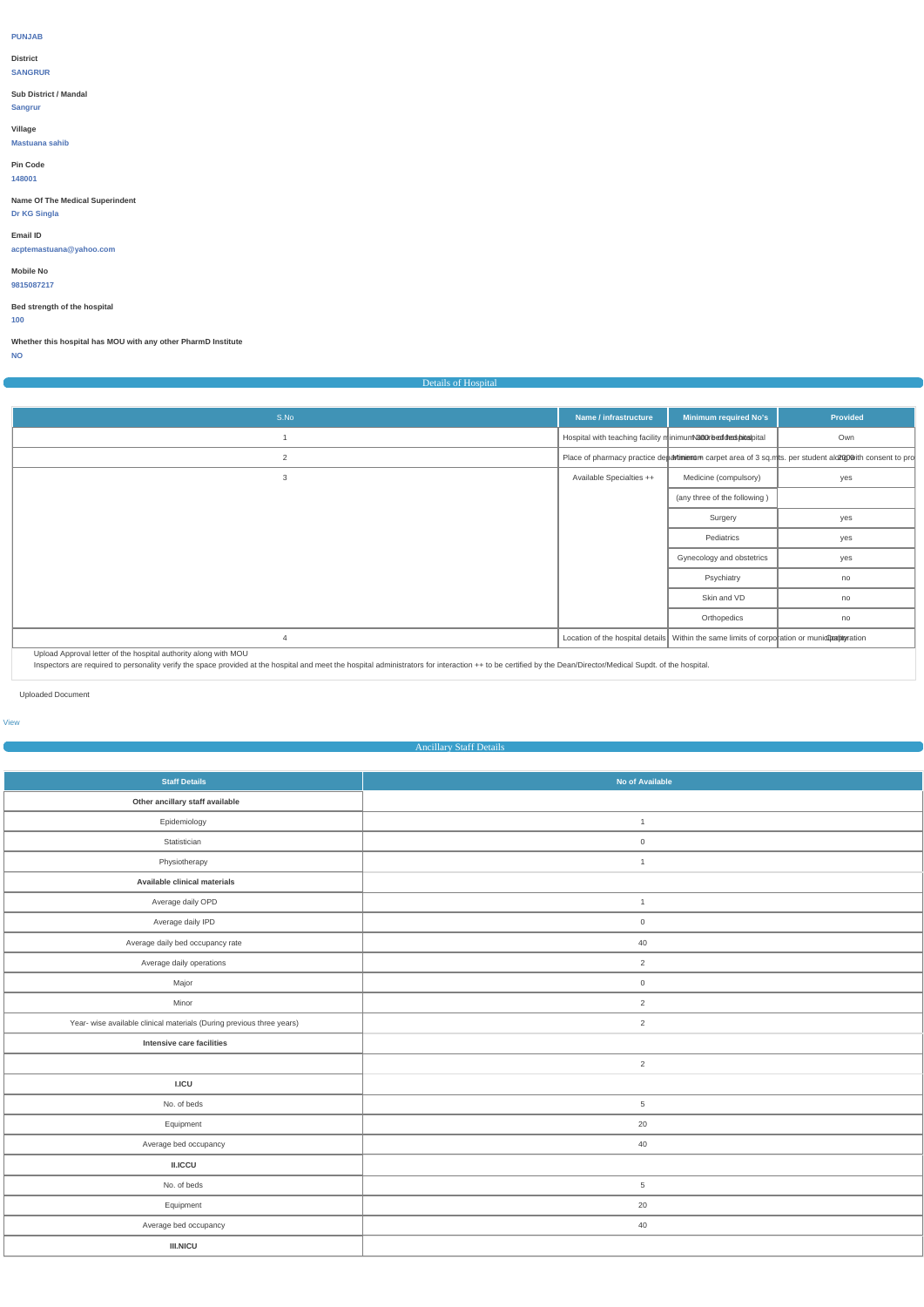| No. of beds           | $\overline{5}$ |
|-----------------------|----------------|
| Equipment             | 20             |
| Average bed occupancy | 40             |
| <b>IV.PICU</b>        |                |
| No. of beds           | 5              |
| Equipment             | 20             |
| Average bed occupancy | 40             |
| <b>V.Dialysis</b>     |                |
| No. of beds           | $\mathsf 0$    |
| Equipment             | $\mathbf 0$    |
| Average bed occupancy | $\mathsf 0$    |
|                       |                |

## Unit Wise Medical Staff

| <b>Name</b>     | <b>Designation</b> | <b>UG/PG Qualification</b> |                        | Teaching / professional Experience with designation |             |            |                 |  |
|-----------------|--------------------|----------------------------|------------------------|-----------------------------------------------------|-------------|------------|-----------------|--|
|                 |                    | Program                    | <b>Year of Passing</b> | <b>Designation</b>                                  | <b>From</b> | To:        | <b>Duration</b> |  |
| Paramjeet kaur  | receptionist       | BA                         | 2010                   | Receptionist                                        | 25-12-2019  | 25-12-2019 | 5               |  |
| Amandeep kaur   | nurse              | GNM                        | 2013                   | Nurse                                               | 25-12-2013  | 25-12-2019 | 6               |  |
| Amandeep kaur   | nurse              | ANM                        | 2013                   | Nurse                                               | 25-12-2013  | 25-12-2019 | 6               |  |
| Vivid kumar     | X ray asst         | x ray                      | 2011                   | X ray asst                                          | 25-12-2019  | 25-12-2019 | $\overline{7}$  |  |
| Visual kumar    | pharmacist         | pharmacy                   | 2017                   | Pharmacist                                          | 25-12-2019  | 25-12-2019 | 2               |  |
| Amandeep kaur   | Nurse              | BSc                        | 2014                   | Nurse                                               | 25-12-2019  | 25-12-2019 | $\overline{5}$  |  |
| Varinder singh  | OT asst            | OT Asst                    | 2014                   | OT asst                                             | 25-12-2019  | 25-12-2019 | 5               |  |
| Harwinder kaur  | ANM                | ANM                        | 2011                   | ANM                                                 | 25-12-2019  | 25-12-2019 | $\overline{7}$  |  |
| Dr Amen gupta   | doctor             | <b>MBBS</b>                | 2014                   | <b>DOCTOR</b>                                       | 25-12-2019  | 25-12-2019 | $\overline{5}$  |  |
| Dr karma singla | doctor             | <b>MCH</b>                 | 2004                   | Doctor                                              | 25-12-2019  | 25-12-2019 | 15              |  |
| Dr renu singla  | doctor             | <b>MD</b>                  | 1989                   | Doctor                                              | 25-12-2019  | 25-12-2019 | 30              |  |
| Dr K G Singla   | <b>MS</b>          | MD                         | 1983                   | MS                                                  | 25-12-2019  | 25-12-2019 | 35              |  |

Academic Activities of Pharm.D Students at Hospital

**Case presentation**

**Yes**

**Journal Club**

**Yes**

**Seminar**

**Yes**

**Subject Review**

**Yes**

**ADR meeting**

**Yes**

**Lectures (separately held for Pharm.D students)**

**Yes**

**Video film**

**Yes**

**Log book of Pharm.D Students is Maintained**

**Yes**

**Whether Pharm.D students participate in bedside counseling Yes**

**Space for Pharmacy Practice Department at the Hospital Available**

**Indoor wards (units/departments) & OPD space**

**Available**

## **Offices for faculty members Available**

**Class rooms and seminar rooms**

### **Available**

**Dept.Library in the hospital supporting Drug information Services Not Available**

**Plagiarism Software (licensed) for the Institute in library details**

**Name of the Software**

**Additional Informat** 

**Availability of equipments as per norms**

**YES**

**Whether the deficiencies pointed in earlier IR have been rectified**

**YES**